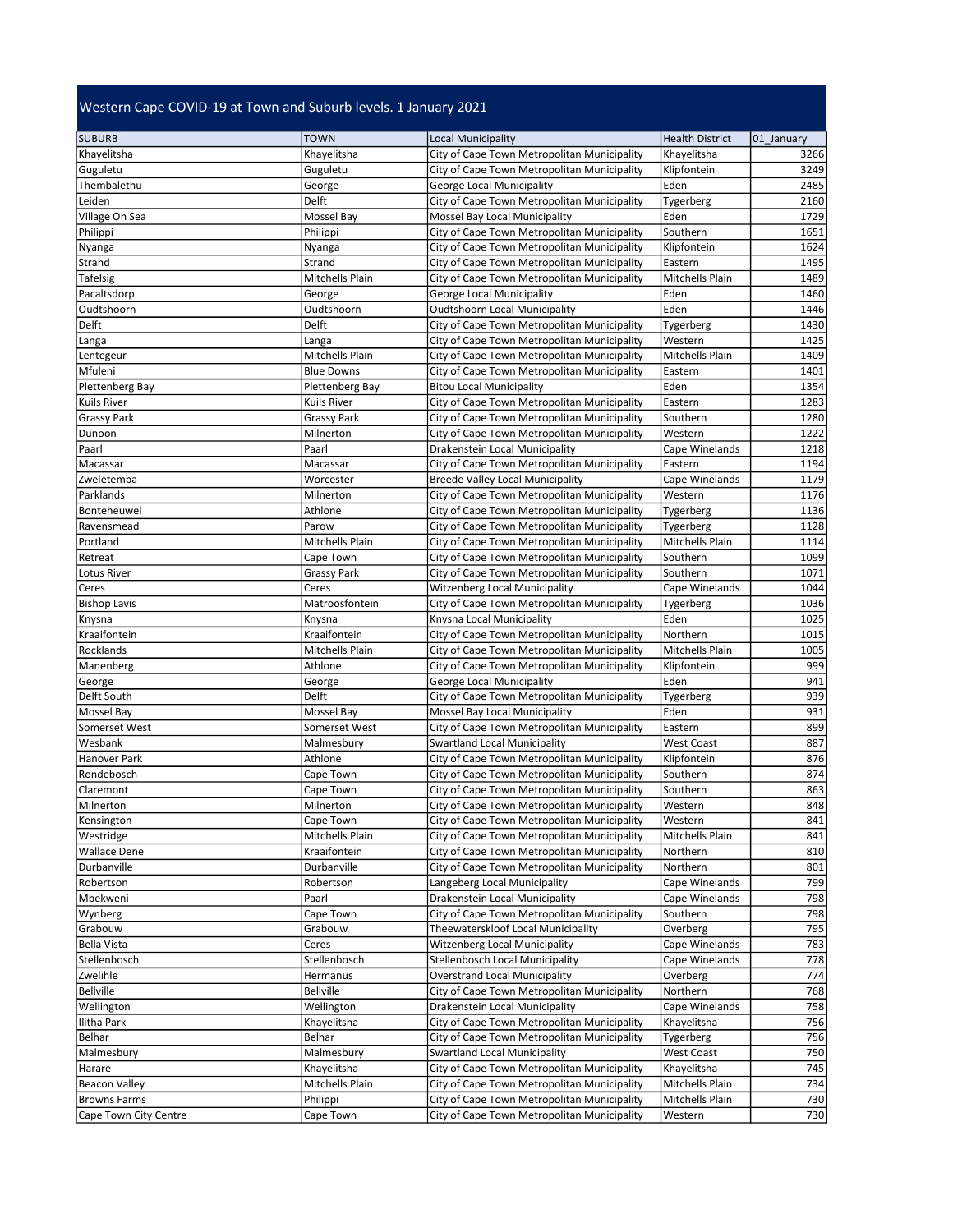| Mandalay                        | Mitchells Plain               | City of Cape Town Metropolitan Municipality                              | Mitchells Plain           | 723        |
|---------------------------------|-------------------------------|--------------------------------------------------------------------------|---------------------------|------------|
| Woodstock                       | Cape Town                     | City of Cape Town Metropolitan Municipality                              | Western                   | 715        |
| Sea Point                       | Cape Town                     | City of Cape Town Metropolitan Municipality                              | Western                   | 715        |
| Masiphumelele                   | Fish Hoek                     | City of Cape Town Metropolitan Municipality                              | Southern                  | 709        |
| Parow                           | Parow                         | City of Cape Town Metropolitan Municipality                              | Tygerberg                 | 698        |
| Parkdene                        | George                        | George Local Municipality                                                | Eden                      | 690        |
| Crossroads                      | Guguletu                      | City of Cape Town Metropolitan Municipality                              | Mitchells Plain           | 688        |
| Lansdowne                       | Cape Town                     | City of Cape Town Metropolitan Municipality                              | Klipfontein               | 686        |
| Plumstead                       | Cape Town                     | City of Cape Town Metropolitan Municipality                              | Southern                  | 670        |
| Ottery                          | Cape Town                     | City of Cape Town Metropolitan Municipality                              | Southern                  | 655        |
| Table View                      | Milnerton                     | City of Cape Town Metropolitan Municipality                              | Western                   | 650        |
| <b>Bridgeton</b>                | Oudtshoorn                    | Oudtshoorn Local Municipality                                            | Eden                      | 645        |
| Riversdale                      | Riversdale                    | Hessequa Local Municipality                                              | Eden                      | 644        |
| Steenberg                       | Cape Town                     | City of Cape Town Metropolitan Municipality                              | Southern                  | 641        |
| Trevor Vilakazi                 | Khayelitsha                   | City of Cape Town Metropolitan Municipality                              | Khayelitsha               | 636        |
| Avian Park                      | Worcester                     | <b>Breede Valley Local Municipality</b>                                  | Cape Winelands            | 635        |
| Kwanonqaba                      | Mossel Bay                    | Mossel Bay Local Municipality                                            | Eden                      | 634        |
| Kaya Mandi                      | Stellenbosch                  | Stellenbosch Local Municipality                                          | Cape Winelands            | 633        |
| Bloekombos                      | Kraaifontein                  | City of Cape Town Metropolitan Municipality                              | Northern                  | 627        |
| Pinelands                       | Cape Town                     | City of Cape Town Metropolitan Municipality                              | Western                   | 623        |
| Pelikan Park                    | Grassy Park                   | City of Cape Town Metropolitan Municipality                              | Southern                  | 621        |
| Kenilworth                      | Cape Town                     | City of Cape Town Metropolitan Municipality                              | Southern                  | 612        |
| Vredendal                       | Vredendal                     | Matzikama Local Municipality                                             | <b>West Coast</b>         | 608        |
| Athlone                         | Athlone                       | City of Cape Town Metropolitan Municipality                              | Klipfontein               | 606        |
| Mandela Park                    | Khayelitsha                   | City of Cape Town Metropolitan Municipality                              | Khayelitsha               | 598        |
| Railton                         | Swellendam                    | Swellendam Local Municipality                                            | Overberg                  | 587        |
| Maitland                        | Cape Town                     | City of Cape Town Metropolitan Municipality                              | Western                   | 582        |
| Bredasdorp                      | Bredasdorp                    | Cape Agulhas Local Municipality                                          | Overberg                  | 582        |
| Ikwezi Park                     | Khayelitsha                   | City of Cape Town Metropolitan Municipality                              | Khayelitsha               | 577        |
| Strandfontein                   | Mitchells Plain               | City of Cape Town Metropolitan Municipality                              | Southern                  | 560        |
| Mitchells Plain Centre          | Mitchells Plain               | City of Cape Town Metropolitan Municipality                              | Mitchells Plain           | 559        |
| Cloetesville                    | Stellenbosch                  | Stellenbosch Local Municipality                                          | Cape Winelands            | 553        |
| Khaya                           | Khayelitsha                   | City of Cape Town Metropolitan Municipality                              | Khayelitsha               | 550        |
| <b>Bothasig</b>                 | Milnerton                     | City of Cape Town Metropolitan Municipality                              | Northern                  | 548        |
| Gardens                         | Cape Town                     | City of Cape Town Metropolitan Municipality                              | Western                   | 539        |
| Prince Alfred Hamlet            | Prince Alfred Hamlet          | <b>Witzenberg Local Municipality</b>                                     | Cape Winelands            | 539        |
| Observatory<br>Town 3 Village 5 | Cape Town                     | City of Cape Town Metropolitan Municipality                              | Western                   | 533        |
|                                 | Khayelitsha                   | City of Cape Town Metropolitan Municipality                              | Khayelitsha               | 528        |
|                                 |                               |                                                                          |                           |            |
| Northpine                       | <b>Brackenfell</b>            | City of Cape Town Metropolitan Municipality                              | Northern                  | 522        |
| Heideveld                       | Athlone                       | City of Cape Town Metropolitan Municipality                              | Klipfontein               | 521        |
| <b>Eerste River</b>             | Eerste River                  | City of Cape Town Metropolitan Municipality                              | Eastern                   | 516        |
| Caledon                         | Caledon                       | Theewaterskloof Local Municipality                                       | Overberg                  | 515        |
| Eastridge                       | Mitchells Plain               | City of Cape Town Metropolitan Municipality                              | Mitchells Plain           | 513        |
| Malibu Village                  | <b>Blue Downs</b>             | City of Cape Town Metropolitan Municipality                              | Eastern                   | 502        |
| Kwanokuthula                    | Kwanokuthula                  | <b>Bitou Local Municipality</b>                                          | Eden                      | 493        |
| Ocean View                      | Kommetjie                     | City of Cape Town Metropolitan Municipality                              | Southern                  | 491        |
| Worcester                       | Worcester                     | <b>Breede Valley Local Municipality</b>                                  | Cape Winelands            | 486        |
| Kuyasa                          | Khayelitsha                   | City of Cape Town Metropolitan Municipality                              | Khayelitsha               | 476        |
| Goodwood Estate                 | Goodwood                      | City of Cape Town Metropolitan Municipality                              | Tygerberg                 | 469        |
| Town 3 Village 3                | Khayelitsha                   | City of Cape Town Metropolitan Municipality                              | Khayelitsha               | 467<br>464 |
| Gatesville                      | Athlone                       | City of Cape Town Metropolitan Municipality                              | Klipfontein               |            |
| Scottsdene                      | Kraaifontein                  | City of Cape Town Metropolitan Municipality                              | Northern                  | 463        |
| Blanco                          | George                        | George Local Municipality                                                | Eden                      | 451        |
| Bonnievale                      | Bonnievale<br><b>Atlantis</b> | Langeberg Local Municipality                                             | Cape Winelands<br>Western | 444<br>440 |
| Saxonsea<br>Rosemore            |                               | City of Cape Town Metropolitan Municipality<br>George Local Municipality | Eden                      | 435        |
| Matroosfontein                  | George<br>Matroosfontein      | City of Cape Town Metropolitan Municipality                              | Tygerberg                 | 434        |
| Woodlands                       | Mitchells Plain               | City of Cape Town Metropolitan Municipality                              | Mitchells Plain           | 433        |
| Sarepta                         | Kuils River                   | City of Cape Town Metropolitan Municipality                              | Eastern                   | 433        |
| De La Haye                      | <b>Bellville</b>              | City of Cape Town Metropolitan Municipality                              | Tygerberg                 | 431        |
| Kwa-Mandlenkosi                 | <b>Beaufort West</b>          | <b>Beaufort West Local Municipality</b>                                  | Central Karoo             | 422        |
| Riverview                       | Worcester                     | <b>Breede Valley Local Municipality</b>                                  | Cape Winelands            | 421        |
| Roodewal                        | Worcester                     | Breede Valley Local Municipality                                         | Cape Winelands            | 420        |
| De Doorns                       | De Doorns                     | <b>Breede Valley Local Municipality</b>                                  | Cape Winelands            | 413        |
| Fish Hoek                       | Fish Hoek                     | City of Cape Town Metropolitan Municipality                              | Southern                  | 411        |
| Strandfontein Village           | Mitchells Plain               | City of Cape Town Metropolitan Municipality                              | Southern                  | 409        |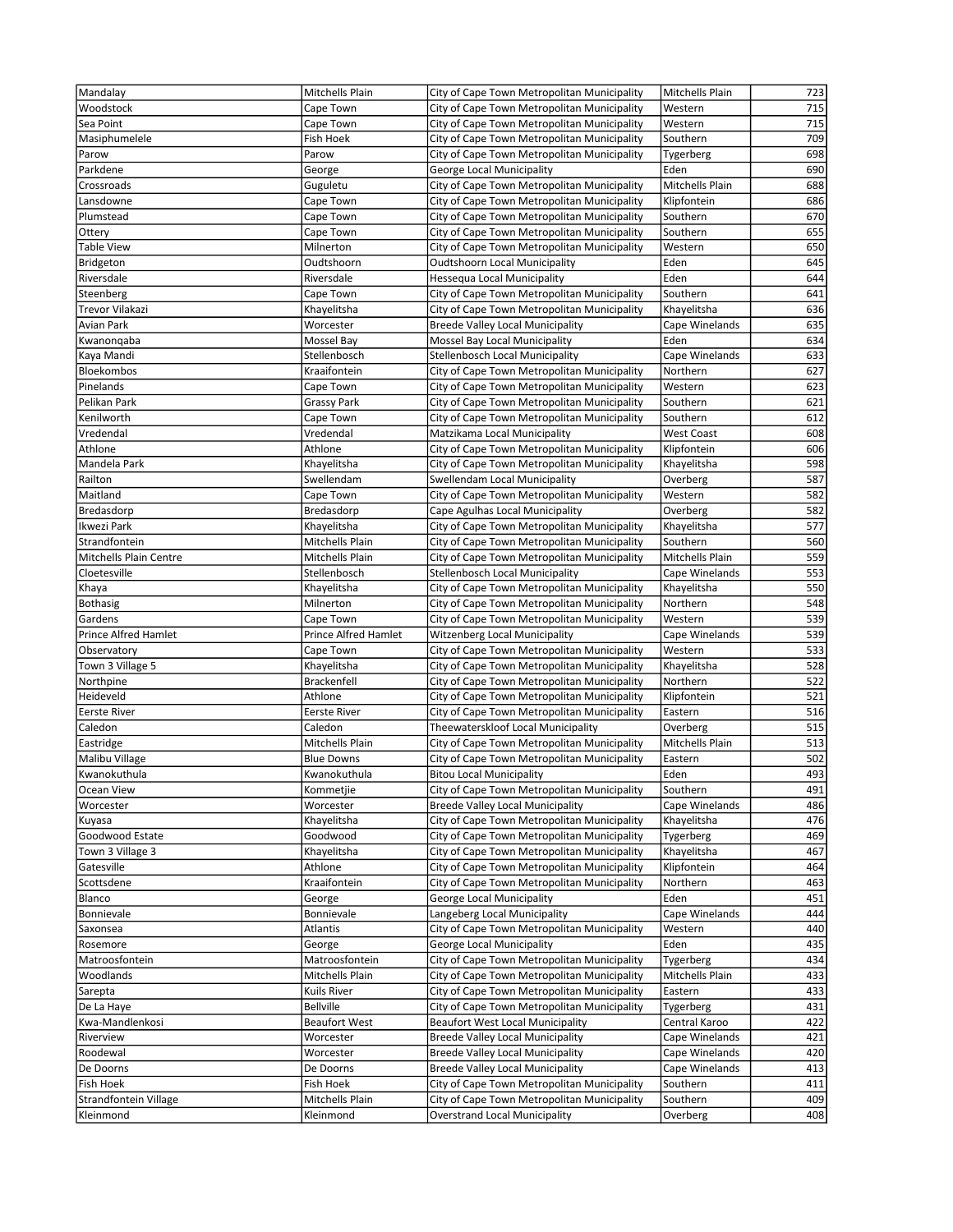| Hout Bay                    | Hout Bay              | City of Cape Town Metropolitan Municipality                                                | Southern                | 407        |
|-----------------------------|-----------------------|--------------------------------------------------------------------------------------------|-------------------------|------------|
| Scottsville                 | Kraaifontein          | City of Cape Town Metropolitan Municipality                                                | Northern                | 397        |
| Hartenbos                   | Mossel Bay            | Mossel Bay Local Municipality                                                              | Eden                    | 393        |
| Green Point                 | Cape Town             | City of Cape Town Metropolitan Municipality                                                | Western                 | 392        |
| Conville                    | George                | George Local Municipality                                                                  | Eden                    | 388        |
| Swellendam                  | Swellendam            | Swellendam Local Municipality                                                              | Overberg                | 387        |
| Concordia                   | Knysna                | Knysna Local Municipality                                                                  | Eden                    | 384        |
| New Orleans                 | Paarl                 | Drakenstein Local Municipality                                                             | Cape Winelands          | 384        |
| Edgemead                    | Goodwood              | City of Cape Town Metropolitan Municipality                                                | Northern                | 384        |
| Bridgetown                  | Athlone               | City of Cape Town Metropolitan Municipality                                                | Klipfontein             | 383        |
| Hermanus                    | Hermanus              | <b>Overstrand Local Municipality</b>                                                       | Overberg                | 381        |
| Groot Brakrivier            | Groot Brakrivier      | Mossel Bay Local Municipality                                                              | Eden                    | 378        |
| Fresnaye                    | Cape Town             | City of Cape Town Metropolitan Municipality                                                | Western                 | 377        |
| Nduli                       | Ceres                 | Witzenberg Local Municipality                                                              | Cape Winelands          | 375        |
| Eyethu                      | Khayelitsha           | City of Cape Town Metropolitan Municipality                                                | Khayelitsha             | 371        |
| Klein Nederburg             | Paarl                 | Drakenstein Local Municipality                                                             | Cape Winelands          | 370        |
| Idasvallei                  | Stellenbosch          | <b>Stellenbosch Local Municipality</b>                                                     | Cape Winelands          | 366        |
| Loevenstein                 | <b>Bellville</b>      | City of Cape Town Metropolitan Municipality                                                | Northern                | 365        |
| Ashton                      | Ashton                | Langeberg Local Municipality                                                               | Cape Winelands          | 365        |
| Lavender Hill               | Cape Town             | City of Cape Town Metropolitan Municipality                                                | Southern                | 362        |
| Groenheuwel                 | Paarl                 | Drakenstein Local Municipality                                                             | Cape Winelands          | 361        |
| Ruyterwacht                 | Goodwood              | City of Cape Town Metropolitan Municipality                                                | Tygerberg               | 359        |
| Rawsonville                 | Rawsonville           | Breede Valley Local Municipality                                                           | Cape Winelands          | 358        |
| Silvertown                  | Athlone               | City of Cape Town Metropolitan Municipality                                                | Klipfontein             | 357        |
| Mamre                       | Mamre                 | City of Cape Town Metropolitan Municipality                                                | Western                 | 355        |
| Piketberg                   | Piketberg             | <b>Bergrivier Local Municipality</b>                                                       | <b>West Coast</b>       | 350        |
| Lwandle                     | Strand                | City of Cape Town Metropolitan Municipality                                                | Eastern                 | 345        |
| Newlands                    | Cape Town             | City of Cape Town Metropolitan Municipality                                                | Southern                | 344        |
| Avondale                    | Atlantis              | City of Cape Town Metropolitan Municipality                                                | Western                 | 342        |
| Villiersdorp                | Villiersdorp          | Theewaterskloof Local Municipality                                                         | Overberg                | 340        |
| Parow Valley                | Parow                 | City of Cape Town Metropolitan Municipality                                                | Tygerberg               | 337        |
| Brooklyn                    | Cape Town             | City of Cape Town Metropolitan Municipality                                                | Western                 | 337        |
| Vredenburg                  | Vredenburg            | Saldanha Bay Local Municipality                                                            | <b>West Coast</b>       | 335        |
| <b>Borcherds</b><br>Tulbagh | George                | George Local Municipality                                                                  | Eden<br>Cape Winelands  | 334<br>333 |
| Weltevreden Valley North    | Tulbagh               | <b>Witzenberg Local Municipality</b>                                                       | Mitchells Plain         | 330        |
| Vredehoek                   | Philippi              | City of Cape Town Metropolitan Municipality<br>City of Cape Town Metropolitan Municipality | Western                 | 327        |
| Surrey                      | Cape Town<br>Athlone  | City of Cape Town Metropolitan Municipality                                                | Klipfontein             | 326        |
| <b>Belmont Park</b>         | Kraaifontein          | City of Cape Town Metropolitan Municipality                                                | Northern                | 324        |
| Parkwood                    | Grassy Park           | City of Cape Town Metropolitan Municipality                                                | Southern                | 322        |
| Protea Heights              | Brackenfell           | City of Cape Town Metropolitan Municipality                                                | Northern                | 322        |
| Tokai                       | Cape Town             | City of Cape Town Metropolitan Municipality                                                | Southern                | 321        |
| Muizenberg                  | Muizenberg            | City of Cape Town Metropolitan Municipality                                                | Southern                | 321        |
| Bongolethu                  | Oudtshoorn            | <b>Oudtshoorn Local Municipality</b>                                                       | Eden                    | 320        |
| Hexpark                     | Worcester             | <b>Breede Valley Local Municipality</b>                                                    | Cape Winelands          | 319        |
| Ilinge Lethu                | Malmesbury            | <b>Swartland Local Municipality</b>                                                        | <b>West Coast</b>       | 315        |
| Louwville                   | Vredenburg            | Saldanha Bay Local Municipality                                                            | <b>West Coast</b>       | 309        |
| Kleinvlei                   | <b>Blue Downs</b>     | City of Cape Town Metropolitan Municipality                                                | Eastern                 | 308        |
| Roosendal                   | Delft                 | City of Cape Town Metropolitan Municipality                                                | Tygerberg               | 301        |
| <b>Townsend Estate</b>      | Goodwood              | City of Cape Town Metropolitan Municipality                                                | Tygerberg               | 300        |
| Cravenby                    | Elsies River          | City of Cape Town Metropolitan Municipality                                                | Tygerberg               | 299        |
| <b>Forest Village</b>       | <b>Blue Downs</b>     | City of Cape Town Metropolitan Municipality                                                | Eastern                 | 298        |
| Mowbray                     | Cape Town             | City of Cape Town Metropolitan Municipality                                                | Southern                | 296        |
| Joe Slovo Park              | Milnerton             | City of Cape Town Metropolitan Municipality                                                | Western                 | 293        |
| Salt River                  | Cape Town             | City of Cape Town Metropolitan Municipality                                                | Western                 | 292        |
| Hornlee West                | Knysna                | Knysna Local Municipality                                                                  | Eden                    | 291        |
| Nomzamo                     | Strand                | City of Cape Town Metropolitan Municipality                                                | Eastern                 | 290        |
| Protea Park                 | Atlantis              | City of Cape Town Metropolitan Municipality                                                | Western                 | 290        |
| Colorado                    | Mitchells Plain       | City of Cape Town Metropolitan Municipality                                                | Mitchells Plain         | 288        |
| Boston                      | Bellville             | City of Cape Town Metropolitan Municipality                                                | Tygerberg               | 282        |
| Bergsig                     | Caledon               | Theewaterskloof Local Municipality                                                         | Overberg                | 282        |
| Diazville                   | Saldanha              | Saldanha Bay Local Municipality                                                            | <b>West Coast</b>       | 279        |
| Panorama                    | Parow                 | City of Cape Town Metropolitan Municipality                                                | Northern                | 279        |
| Hawston                     | Hawston               | <b>Overstrand Local Municipality</b>                                                       | Overberg                | 278        |
| Nonqubela                   | Khayelitsha           | City of Cape Town Metropolitan Municipality                                                | Khayelitsha             | 275        |
|                             |                       |                                                                                            |                         |            |
| Crawford<br>Mount Pleasant  | Cape Town<br>Hermanus | City of Cape Town Metropolitan Municipality<br><b>Overstrand Local Municipality</b>        | Klipfontein<br>Overberg | 274<br>273 |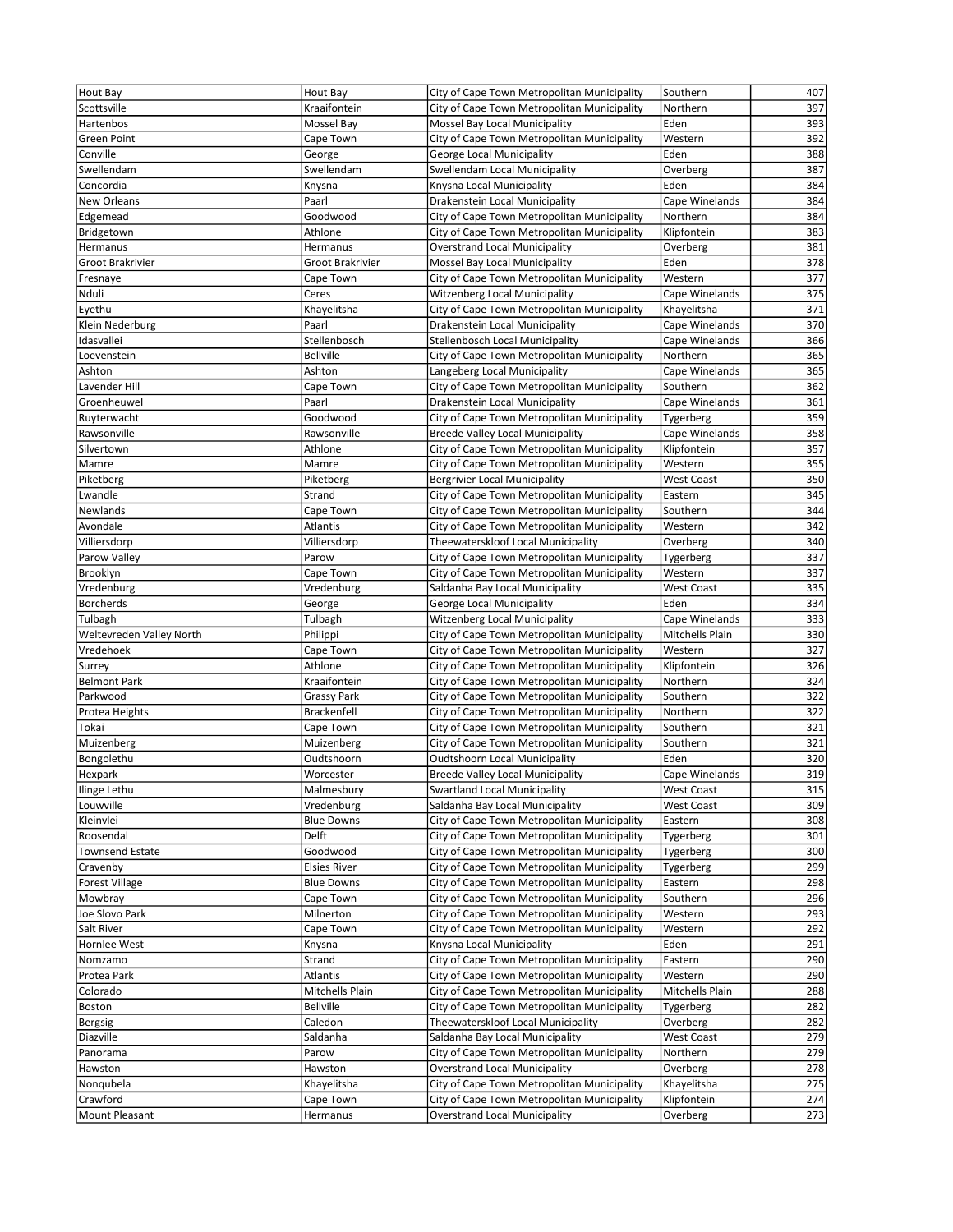| Sunningdale                | Milnerton            | City of Cape Town Metropolitan Municipality | Western           | 273 |
|----------------------------|----------------------|---------------------------------------------|-------------------|-----|
| Kewtown                    | Athlone              | City of Cape Town Metropolitan Municipality | Klipfontein       | 272 |
|                            |                      |                                             |                   |     |
| Leonsdale                  | <b>Elsies River</b>  | City of Cape Town Metropolitan Municipality | Tygerberg         | 272 |
| Vasco Estate               | Goodwood             | City of Cape Town Metropolitan Municipality | Tygerberg         | 269 |
| <b>Brackenfell Central</b> | <b>Brackenfell</b>   | City of Cape Town Metropolitan Municipality | Northern          | 267 |
| Nkqubela                   | Robertson            | Langeberg Local Municipality                | Cape Winelands    | 267 |
| Amstelhof                  | Paarl                | Drakenstein Local Municipality              | Cape Winelands    | 263 |
| Rondebosch East            | Cape Town            | City of Cape Town Metropolitan Municipality | Klipfontein       | 263 |
| Highbury                   | Kuils River          | City of Cape Town Metropolitan Municipality | Eastern           | 263 |
| Heiderand                  | Mossel Bay           | Mossel Bay Local Municipality               | Eden              | 262 |
| Valhalla Park              | Matroosfontein       | City of Cape Town Metropolitan Municipality | Tygerberg         | 259 |
| D' Almeida                 |                      |                                             | Eden              | 258 |
|                            | Mossel Bay           | Mossel Bay Local Municipality               |                   |     |
| Saldanha                   | Saldanha             | Saldanha Bay Local Municipality             | <b>West Coast</b> | 257 |
| Moorreesburg               | Moorreesburg         | <b>Swartland Local Municipality</b>         | <b>West Coast</b> | 256 |
| Toekomsrus                 | Oudtshoorn           | <b>Oudtshoorn Local Municipality</b>        | Eden              | 254 |
| Camps Bay                  | Cape Town            | City of Cape Town Metropolitan Municipality | Western           | 254 |
| Robinvale                  | Atlantis             | City of Cape Town Metropolitan Municipality | Western           | 253 |
| Sillwood Heights           | <b>Eerste River</b>  | City of Cape Town Metropolitan Municipality | Eastern           | 252 |
| Seawinds                   | Cape Town            | City of Cape Town Metropolitan Municipality | Southern          | 251 |
| Voorbrug                   | Delft                | City of Cape Town Metropolitan Municipality | Tygerberg         | 250 |
| Smutsville                 |                      | Knysna Local Municipality                   | Eden              | 249 |
|                            | Sedgefield           |                                             |                   |     |
| Thornton                   | Goodwood             | City of Cape Town Metropolitan Municipality | Western           | 249 |
| Langebaan                  | Langebaan            | Saldanha Bay Local Municipality             | <b>West Coast</b> | 249 |
| Esselen Park               | Worcester            | <b>Breede Valley Local Municipality</b>     | Cape Winelands    | 247 |
| Wolseley                   | Wolseley             | <b>Witzenberg Local Municipality</b>        | Cape Winelands    | 245 |
| Oranjezicht                | Cape Town            | City of Cape Town Metropolitan Municipality | Western           | 244 |
| <b>Summer Greens</b>       | Milnerton            | City of Cape Town Metropolitan Municipality | Western           | 240 |
| Diep River                 | Cape Town            | City of Cape Town Metropolitan Municipality | Southern          | 240 |
| Montagu                    | Montagu              | Langeberg Local Municipality                | Cape Winelands    | 240 |
| Porterville                | Porterville          | <b>Bergrivier Local Municipality</b>        | <b>West Coast</b> | 239 |
| Lantana                    | Paarl                | Drakenstein Local Municipality              | Cape Winelands    | 237 |
|                            |                      |                                             |                   |     |
| Rylands                    | Athlone              | City of Cape Town Metropolitan Municipality | Klipfontein       | 232 |
| Eikendal                   | Kraaifontein         | City of Cape Town Metropolitan Municipality | Northern          | 231 |
| New Woodlands              | Mitchells Plain      | City of Cape Town Metropolitan Municipality | Mitchells Plain   | 230 |
| George South               | George               | George Local Municipality                   | Eden              | 229 |
| Krantshoek                 | Krantshoek           | <b>Bitou Local Municipality</b>             | Eden              | 228 |
| <b>Bellville South</b>     | <b>Bellville</b>     | City of Cape Town Metropolitan Municipality | Tygerberg         | 227 |
| Constantia                 | Constantia           | City of Cape Town Metropolitan Municipality | Southern          | 226 |
| Rheenendal                 | Rheenendal           | Knysna Local Municipality                   | Eden              | 224 |
| Sedgefield                 | Sedgefield           | Knysna Local Municipality                   | Eden              | 222 |
| Heidelberg                 | Heidelberg           | Hessequa Local Municipality                 | Eden              | 222 |
| Salberau                   | <b>Elsies River</b>  | City of Cape Town Metropolitan Municipality | Tygerberg         | 221 |
|                            |                      |                                             |                   |     |
| Melkbosstrand              | Melkbosstrand        | City of Cape Town Metropolitan Municipality | Western           | 219 |
| Riviersonderend            | Riviersonderend      | Theewaterskloof Local Municipality          | Overberg          | 218 |
| <b>Paarl Central East</b>  | Paarl                | Drakenstein Local Municipality              | Cape Winelands    | 218 |
| Van Wyks Vlei              | Wellington           | Drakenstein Local Municipality              | Cape Winelands    | 216 |
| Stanford                   | Stanford             | <b>Overstrand Local Municipality</b>        | Overberg          | 216 |
| Century City               | Milnerton            | City of Cape Town Metropolitan Municipality | Western           | 216 |
| Saron                      | Saron                | Drakenstein Local Municipality              | Cape Winelands    | 216 |
| Southfield                 | Cape Town            | City of Cape Town Metropolitan Municipality | Southern          | 215 |
| Rustdene                   | <b>Beaufort West</b> | <b>Beaufort West Local Municipality</b>     | Central Karoo     | 214 |
| <b>New Horizons</b>        | Plettenberg Bay      | <b>Bitou Local Municipality</b>             | Eden              | 214 |
| Dennemere                  | Blackheath           | City of Cape Town Metropolitan Municipality | Eastern           | 212 |
| Monte Vista                | Goodwood             | City of Cape Town Metropolitan Municipality | Northern          | 212 |
|                            |                      |                                             |                   |     |
| Sherwood                   | Atlantis             | City of Cape Town Metropolitan Municipality | Western           | 211 |
| Witsand                    | Atlantis             | City of Cape Town Metropolitan Municipality | Western           | 211 |
| Worcester Central          | Worcester            | Breede Valley Local Municipality            | Cape Winelands    | 211 |
| Rusthof                    | Strand               | City of Cape Town Metropolitan Municipality | Eastern           | 208 |
| Asanda                     | Strand               | City of Cape Town Metropolitan Municipality | Eastern           | 206 |
| Hornlee east               | Knysna               | Knysna Local Municipality                   | Eden              | 205 |
| White Location             | Knysna               | Knysna Local Municipality                   | Eden              | 203 |
| Franschhoek                | Franschhoek          | Stellenbosch Local Municipality             | Cape Winelands    | 202 |
| Dysseldorp                 | Dysseldorp           | <b>Oudtshoorn Local Municipality</b>        | Eden              | 202 |
| <b>Uitsig</b>              | Parow                | City of Cape Town Metropolitan Municipality | Tygerberg         | 201 |
| Oakdale                    | <b>Bellville</b>     | City of Cape Town Metropolitan Municipality | Tygerberg         | 201 |
|                            |                      |                                             |                   |     |
| Pineview                   | Grabouw              | Theewaterskloof Local Municipality          | Overberg          | 201 |
| Wetton                     | Cape Town            | City of Cape Town Metropolitan Municipality | Southern          | 200 |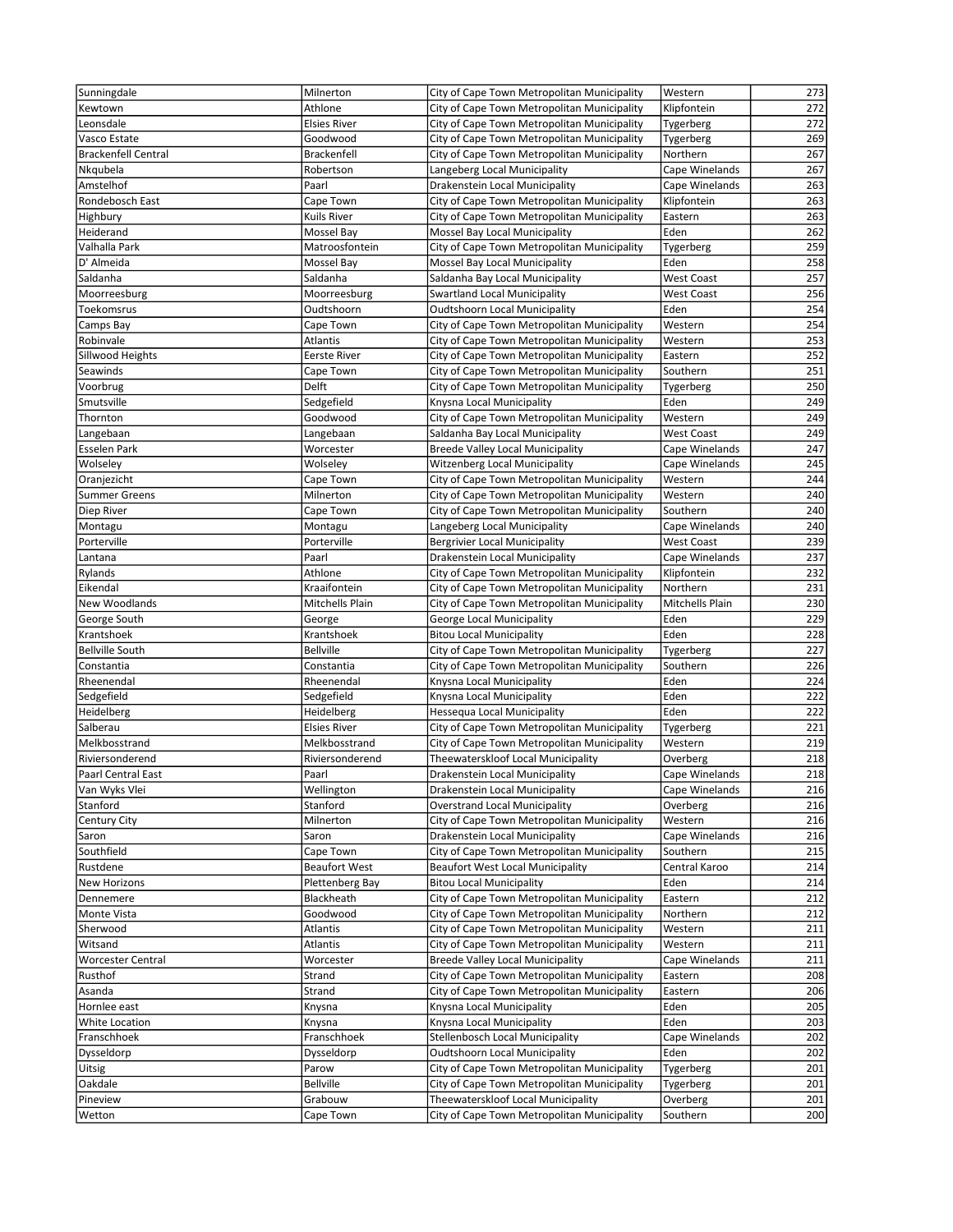| Khayaletu                | Knysna                     | Knysna Local Municipality                                                   | Eden                        | 198        |
|--------------------------|----------------------------|-----------------------------------------------------------------------------|-----------------------------|------------|
| Zolani                   | Ashton                     | Langeberg Local Municipality                                                | Cape Winelands              | 198        |
| Gans Bay                 | Gans Bay                   | <b>Overstrand Local Municipality</b>                                        | Overberg                    | 198        |
| Silver Town              | Khayelitsha                | City of Cape Town Metropolitan Municipality                                 | Khayelitsha                 | 197        |
| Zonnebloem               | Cape Town                  | City of Cape Town Metropolitan Municipality                                 | Western                     | 196        |
| Victoria Mxenge          | Khayelitsha                | City of Cape Town Metropolitan Municipality                                 | Khayelitsha                 | 193        |
| <b>Balvenie</b>          | <b>Elsies River</b>        | City of Cape Town Metropolitan Municipality                                 | Tygerberg                   | 193        |
| <b>Burgundy Estate</b>   | Milnerton                  | City of Cape Town Metropolitan Municipality                                 | Northern                    | 193        |
| Southern Paarl           | Paarl                      | Drakenstein Local Municipality                                              | Cape Winelands              | 193        |
| Kalkfontein              | Kuils River                | City of Cape Town Metropolitan Municipality                                 | Eastern                     | 192        |
| Victoria Park            | Worcester                  | <b>Breede Valley Local Municipality</b>                                     | Cape Winelands              | 191        |
| Soneike                  | Kuils River                | City of Cape Town Metropolitan Municipality                                 | Eastern                     | 190        |
| Tamboerskloof            | Cape Town                  | City of Cape Town Metropolitan Municipality                                 | Western                     | 190        |
| Heathfield               | Cape Town                  | City of Cape Town Metropolitan Municipality                                 | Southern                    | 189        |
| Ladismith                | Ladismith                  | Kannaland Local Municipality                                                | Eden                        | 188        |
| <b>Heather Park</b>      | George                     | George Local Municipality                                                   | Eden                        | 187        |
| Windermere               | Cape Town                  | City of Cape Town Metropolitan Municipality                                 | Western                     | 187        |
| Fisantekraal             | City of Cape Town Rural    | City of Cape Town Metropolitan Municipality                                 | Northern                    | 186        |
| Denneoord                | George                     | George Local Municipality                                                   | Eden                        | 186        |
| Newtown                  | Wellington                 | Drakenstein Local Municipality                                              | Cape Winelands              | 185        |
| Bergvliet                | Cape Town                  | City of Cape Town Metropolitan Municipality                                 | Southern                    | 185        |
| Darling                  | Darling                    | <b>Swartland Local Municipality</b>                                         | <b>West Coast</b>           | 185        |
| Eureka Estate            | <b>Elsies River</b>        | City of Cape Town Metropolitan Municipality                                 | Tygerberg                   | 184        |
| <b>Bernadino Heights</b> | Kraaifontein               | City of Cape Town Metropolitan Municipality                                 | Northern                    | 184        |
| Hazendal                 | Athlone                    | City of Cape Town Metropolitan Municipality                                 | Klipfontein                 | 184        |
| <b>Brackenfell South</b> | <b>Brackenfell</b>         | City of Cape Town Metropolitan Municipality                                 | Northern                    | 184        |
| Schotschekloof           | Cape Town                  | City of Cape Town Metropolitan Municipality                                 | Western                     | 183        |
| Northern Paarl           | Paarl                      | Drakenstein Local Municipality                                              | Cape Winelands              | 182        |
| Gaylee                   | Blackheath                 | City of Cape Town Metropolitan Municipality                                 | Eastern                     | 181        |
| Welgemoed                | <b>Bellville</b>           | City of Cape Town Metropolitan Municipality                                 | Northern                    | 180        |
| Capricorn                | Muizenberg                 | City of Cape Town Metropolitan Municipality                                 | Southern                    | 178        |
| Gordons Bay              | Gordons Bay                | City of Cape Town Metropolitan Municipality                                 | Eastern                     | 177        |
| Richwood                 | Milnerton                  | City of Cape Town Metropolitan Municipality                                 | Northern                    | 177        |
| Klapmuts                 | Klapmuts                   | <b>Stellenbosch Local Municipality</b>                                      | Cape Winelands              | 175        |
| <b>Windsor Park</b>      | Kraaifontein               | City of Cape Town Metropolitan Municipality                                 | Northern                    | 175        |
| Uniondale                | Uniondale                  | George Local Municipality                                                   | Eden                        | 175        |
| Belgravia                | Athlone                    | City of Cape Town Metropolitan Municipality                                 | Klipfontein                 | 174        |
| Parkersdam               | Worcester                  | <b>Breede Valley Local Municipality</b>                                     | Cape Winelands              | 174        |
| Masakhane                | Gans Bay                   | <b>Overstrand Local Municipality</b>                                        | Overberg                    | 173        |
| Nekkies                  | Knysna                     | Knysna Local Municipality                                                   | Eden                        | 173        |
| Ashbury                  | Montagu                    | Langeberg Local Municipality<br>City of Cape Town Metropolitan Municipality | Cape Winelands              | 168<br>167 |
| Rosedale<br>Parow North  | <b>Blue Downs</b><br>Parow | City of Cape Town Metropolitan Municipality                                 | Eastern                     | 167        |
| Stellenbosch Central     | Stellenbosch               | Stellenbosch Local Municipality                                             | Tygerberg<br>Cape Winelands | 167        |
| <b>Bellville Central</b> | <b>Bellville</b>           | City of Cape Town Metropolitan Municipality                                 | Tygerberg                   | 165        |
| Imizamo Yethu            | Hout Bay                   | City of Cape Town Metropolitan Municipality                                 | Southern                    | 164        |
| The Hague                | Delft                      | City of Cape Town Metropolitan Municipality                                 | Tygerberg                   | 164        |
| <b>Riebeek West</b>      | <b>Riebeek West</b>        | <b>Swartland Local Municipality</b>                                         | <b>West Coast</b>           | 163        |
| <b>Wellington North</b>  | Wellington                 | Drakenstein Local Municipality                                              | Cape Winelands              | 163        |
| Hillcrest                | Wellington                 | Drakenstein Local Municipality                                              | Cape Winelands              | 162        |
| Charleston Hill          | Paarl                      | Drakenstein Local Municipality                                              | Cape Winelands              | 162        |
| Vyf Brakke Fonteinen     | Mossel Bay                 | Mossel Bay Local Municipality                                               | Eden                        | 162        |
| De Oude Spruit           | <b>Brackenfell</b>         | City of Cape Town Metropolitan Municipality                                 | Northern                    | 162        |
| <b>Bot River</b>         | Bot River                  | Theewaterskloof Local Municipality                                          | Overberg                    | 161        |
| Avonwood                 | <b>Elsies River</b>        | City of Cape Town Metropolitan Municipality                                 | Tygerberg                   | 160        |
| Laingville               | St Helena Bay              | Saldanha Bay Local Municipality                                             | <b>West Coast</b>           | 159        |
| Glenlily                 | Parow                      | City of Cape Town Metropolitan Municipality                                 | Tygerberg                   | 159        |
| Levallia                 | George                     | George Local Municipality                                                   | Eden                        | 158        |
| Glentana                 | Groot Brakrivier           | Mossel Bay Local Municipality                                               | Eden                        | 154        |
| Nuwedorp B               | Villiersdorp               | Theewaterskloof Local Municipality                                          | Overberg                    | 154        |
| <b>Bardale Village</b>   | <b>Blue Downs</b>          | City of Cape Town Metropolitan Municipality                                 | Eastern                     | 153        |
| Klawer                   | Klawer                     | Matzikama Local Municipality                                                | <b>West Coast</b>           | 152        |
| Clarkes Estate           | <b>Elsies River</b>        | City of Cape Town Metropolitan Municipality                                 | Tygerberg                   | 152        |
| Johnsons Park            | Worcester                  | <b>Breede Valley Local Municipality</b>                                     | Cape Winelands              | 151        |
| Kylemore                 | Stellenbosch Rural         | <b>Stellenbosch Local Municipality</b>                                      | Cape Winelands              | 151        |
| Westlake                 | Cape Town                  | City of Cape Town Metropolitan Municipality                                 | Southern                    | 150        |
| Albertinia               | Albertinia                 | Hessequa Local Municipality                                                 | Eden                        | 150        |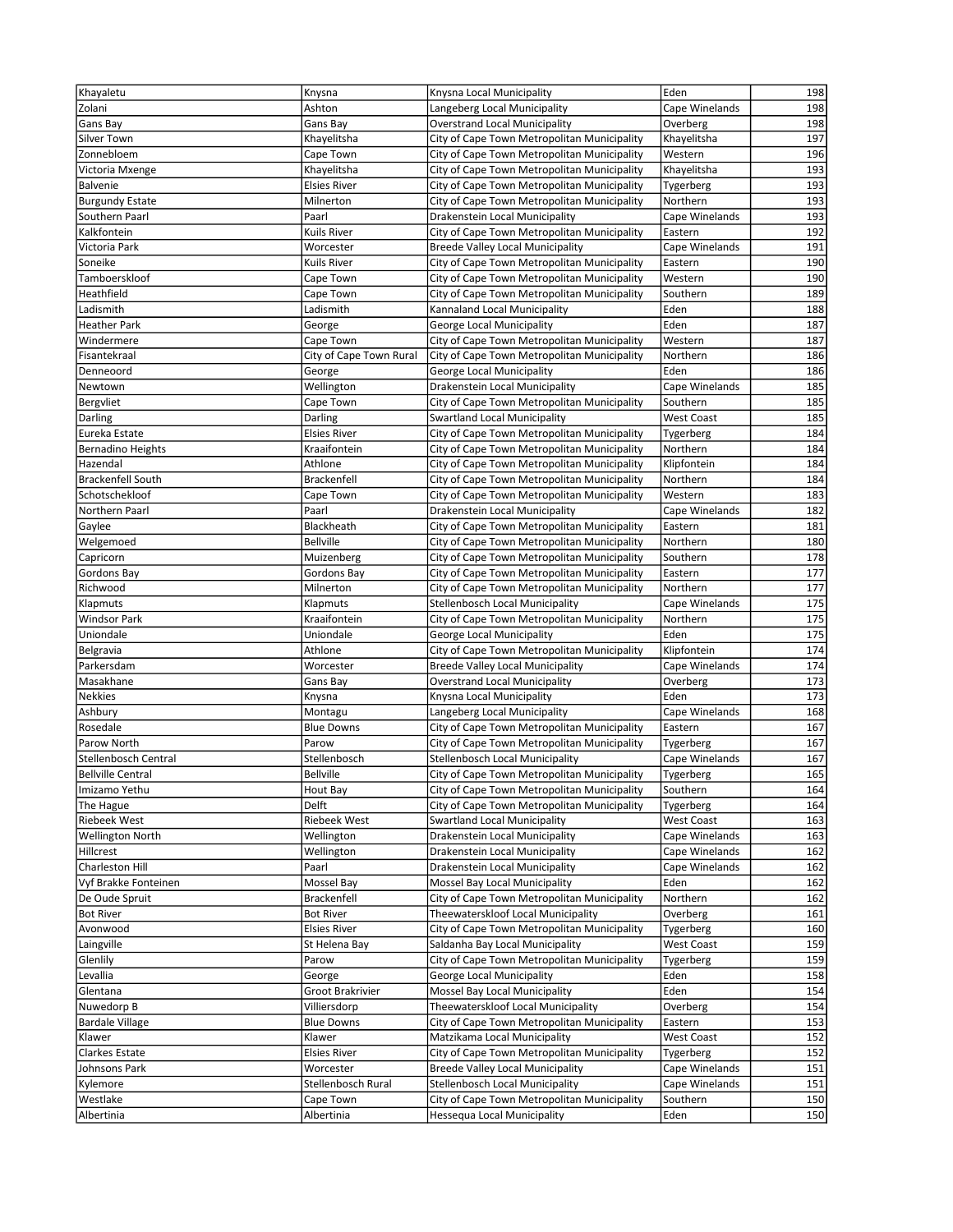| <b>Beaufort West</b>                   | <b>Beaufort West</b>   | <b>Beaufort West Local Municipality</b>                                                    | Central Karoo               | 149        |
|----------------------------------------|------------------------|--------------------------------------------------------------------------------------------|-----------------------------|------------|
| Clanwilliam                            | Clanwilliam            | Cederberg Local Municipality                                                               | West Coast                  | 149        |
| Belhar 16                              | Belhar                 | City of Cape Town Metropolitan Municipality                                                | Tygerberg                   | 149        |
| Pniel                                  | Pniel                  | Stellenbosch Local Municipality                                                            | Cape Winelands              | 149        |
| Rosebank                               | Cape Town              | City of Cape Town Metropolitan Municipality                                                | Southern                    | 147        |
| Hoekwil                                | Wilderness             | George Local Municipality                                                                  | Eden                        | 147        |
| Kirstenhof                             | Cape Town              | City of Cape Town Metropolitan Municipality                                                | Southern                    | 146        |
| Newfields                              | Athlone                | City of Cape Town Metropolitan Municipality                                                | Klipfontein                 | 145        |
| Town 3 Village 2                       | Khayelitsha            | City of Cape Town Metropolitan Municipality                                                | Khayelitsha                 | 144        |
| Riebeek Kasteel                        | <b>Riebeek Kasteel</b> | <b>Swartland Local Municipality</b>                                                        | <b>West Coast</b>           | 144        |
| Tygerdal<br>Panorama                   | Goodwood<br>Robertson  | City of Cape Town Metropolitan Municipality<br>Langeberg Local Municipality                | Tygerberg<br>Cape Winelands | 144<br>144 |
| Norwood                                | <b>Elsies River</b>    | City of Cape Town Metropolitan Municipality                                                |                             | 143        |
| Phoenix                                | Milnerton              | City of Cape Town Metropolitan Municipality                                                | Tygerberg<br>Western        | 142        |
| <b>Touws River</b>                     | Touws River            | <b>Breede Valley Local Municipality</b>                                                    | Cape Winelands              | 142        |
| Avondale                               | Parow                  | City of Cape Town Metropolitan Municipality                                                | Tygerberg                   | 141        |
| Belhar 18                              | Belhar                 | City of Cape Town Metropolitan Municipality                                                | Tygerberg                   | 141        |
| <b>Highbury Park</b>                   | Kuils River            | City of Cape Town Metropolitan Municipality                                                | Eastern                     | 141        |
| <b>Wellington Central</b>              | Wellington             | Drakenstein Local Municipality                                                             | Cape Winelands              | 141        |
| <b>Heather Park</b>                    | <b>Eerste River</b>    | City of Cape Town Metropolitan Municipality                                                | Eastern                     | 140        |
| West Beach                             | Blouberg               | City of Cape Town Metropolitan Municipality                                                | Western                     | 140        |
| Citrusdal                              | Citrusdal              | Cederberg Local Municipality                                                               | <b>West Coast</b>           | 140        |
| Welcome                                | Athlone                | City of Cape Town Metropolitan Municipality                                                | Klipfontein                 | 139        |
| Glenhaven                              | <b>Bellville</b>       | City of Cape Town Metropolitan Municipality                                                | Tygerberg                   | 139        |
| <b>Bantry Bay</b>                      | Cape Town              | City of Cape Town Metropolitan Municipality                                                | Western                     | 139        |
| Lawaaikamp                             | George                 | George Local Municipality                                                                  | Eden                        | 138        |
| Belhar 13                              | Belhar                 | City of Cape Town Metropolitan Municipality                                                | Tygerberg                   | 138        |
| Bellville South Ext 13                 | <b>Bellville</b>       | City of Cape Town Metropolitan Municipality                                                | Tygerberg                   | 138        |
| Belhar 7                               | Belhar                 | City of Cape Town Metropolitan Municipality                                                | Tygerberg                   | 137        |
| Wolwedans                              | Groot Brakrivier       | Mossel Bay Local Municipality                                                              | Eden                        | 135        |
| Devon Park Village<br>Churchill Estate | Eerste River<br>Parow  | City of Cape Town Metropolitan Municipality<br>City of Cape Town Metropolitan Municipality | Eastern                     | 135<br>135 |
| Heldervue                              | Somerset West          | City of Cape Town Metropolitan Municipality                                                | Tygerberg<br>Eastern        | 135        |
| Klein Parys                            | Paarl                  | Drakenstein Local Municipality                                                             | Cape Winelands              | 135        |
| Bongweni                               | Khayelitsha            | City of Cape Town Metropolitan Municipality                                                | Khayelitsha                 | 134        |
| <b>Blue Downs</b>                      | <b>Blue Downs</b>      | City of Cape Town Metropolitan Municipality                                                | Eastern                     | 134        |
| Dana Bay                               | Mossel Bay             | Mossel Bay Local Municipality                                                              | Eden                        | 134        |
| George Central                         | George                 | George Local Municipality                                                                  | Eden                        | 133        |
| Abbotsdale                             | Malmesbury             | <b>Swartland Local Municipality</b>                                                        | <b>West Coast</b>           | 133        |
| Sonstraal Heights                      | Durbanville            | City of Cape Town Metropolitan Municipality                                                | Northern                    | 133        |
| Uitsig                                 | Caledon                | Theewaterskloof Local Municipality                                                         | Overberg                    | 133        |
| Zeekoei Vlei                           | Grassy Park            | City of Cape Town Metropolitan Municipality                                                | Southern                    | 132        |
| Ongegund                               | Vredenburg             | Saldanha Bay Local Municipality                                                            | <b>West Coast</b>           | 131        |
| Firgrove                               | Macassar               | City of Cape Town Metropolitan Municipality                                                | Eastern                     | 131        |
| Westgate                               | Mitchells Plain        | City of Cape Town Metropolitan Municipality                                                | Mitchells Plain             | 131        |
| Bloubergstrand                         | Blouberg               | City of Cape Town Metropolitan Municipality                                                | Western                     | 131        |
| Dorpsig                                | Robertson              | Langeberg Local Municipality                                                               | Cape Winelands              | 131        |
| Witteklip                              | Vredenburg             | Saldanha Bay Local Municipality                                                            | West Coast                  | 130        |
| Valhalla                               | <b>Elsies River</b>    | City of Cape Town Metropolitan Municipality                                                | Tygerberg                   | 130<br>130 |
| Napier<br>Theronville                  | Napier<br>Albertinia   | Cape Agulhas Local Municipality<br>Hessequa Local Municipality                             | Overberg<br>Eden            | 130        |
| V & A Waterfront                       | Cape Town              | City of Cape Town Metropolitan Municipality                                                | Western                     | 129        |
| Morgenster                             | Brackenfell            | City of Cape Town Metropolitan Municipality                                                | Northern                    | 128        |
| Sea View                               | George                 | George Local Municipality                                                                  | Eden                        | 128        |
| Devon Park                             | <b>Eerste River</b>    | City of Cape Town Metropolitan Municipality                                                | Eastern                     | 127        |
| Vredekloof                             | <b>Brackenfell</b>     | City of Cape Town Metropolitan Municipality                                                | Northern                    | 127        |
| Kwanonqaba Ext                         | Mossel Bay             | Mossel Bay Local Municipality                                                              | Eden                        | 126        |
| Montana                                | Wolseley               | <b>Witzenberg Local Municipality</b>                                                       | Cape Winelands              | 126        |
| Pineview North                         | Grabouw                | Theewaterskloof Local Municipality                                                         | Overberg                    | 125        |
| Forest Heights                         | <b>Blue Downs</b>      | City of Cape Town Metropolitan Municipality                                                | Eastern                     | 124        |
| Rondevlei Park                         | Mitchells Plain        | City of Cape Town Metropolitan Municipality                                                | Mitchells Plain             | 123        |
| Connaught                              | <b>Elsies River</b>    | City of Cape Town Metropolitan Municipality                                                | Tygerberg                   | 122        |
| Lutzville                              | Lutzville              | Matzikama Local Municipality                                                               | West Coast                  | 120        |
| Uitzicht                               | Durbanville            | City of Cape Town Metropolitan Municipality                                                | Northern                    | 120        |
| Langvlei                               | Paarl                  | Drakenstein Local Municipality                                                             | Cape Winelands              | 120        |
| <b>Richmond Estate</b>                 | Goodwood               | City of Cape Town Metropolitan Municipality                                                | Tygerberg                   | 117        |
| Bodorp                                 | George                 | George Local Municipality                                                                  | Eden                        | 116        |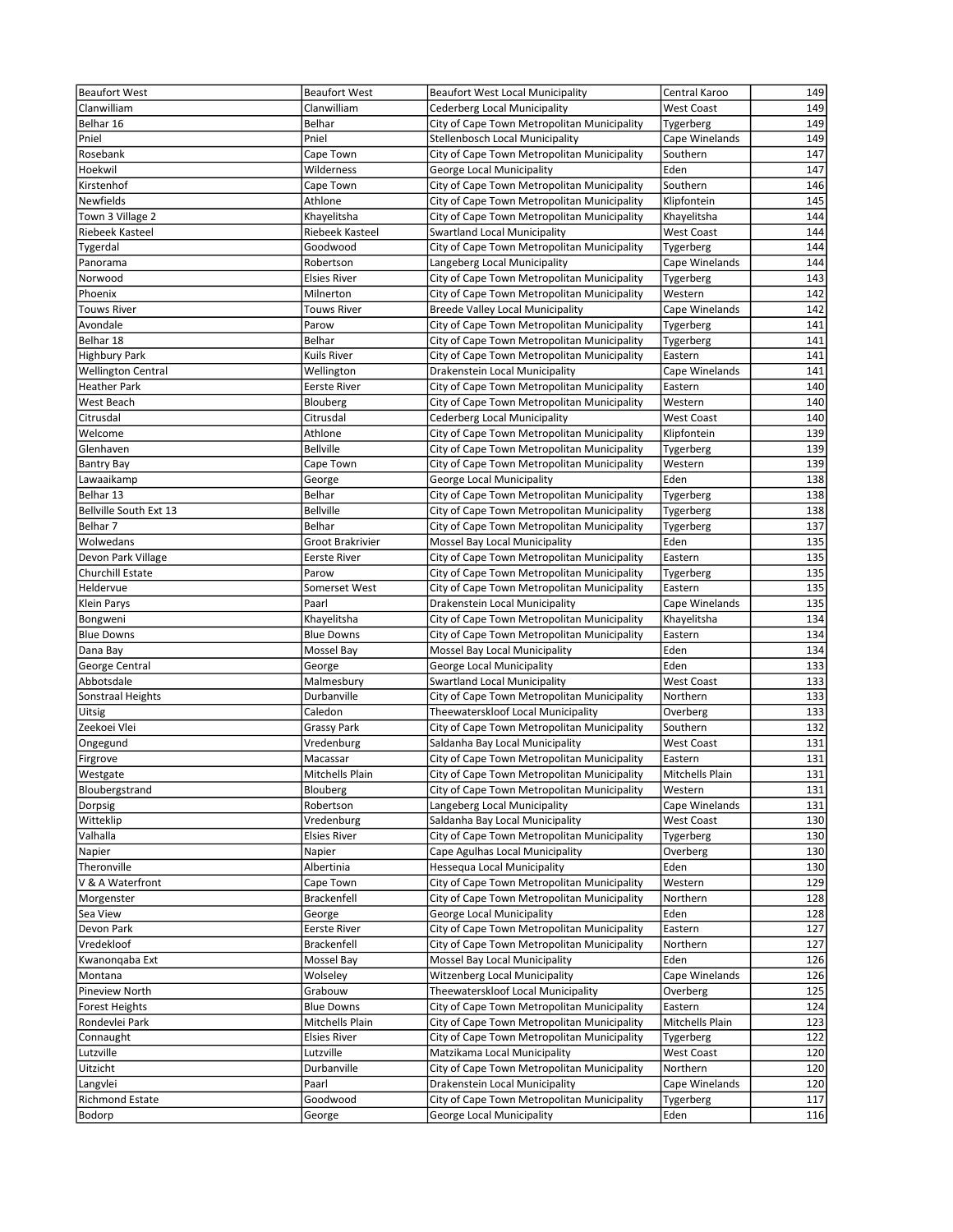| Paarl Central West       | Paarl                | Drakenstein Local Municipality              | Cape Winelands    | 116             |
|--------------------------|----------------------|---------------------------------------------|-------------------|-----------------|
| <b>Worcester West</b>    | Worcester            | <b>Breede Valley Local Municipality</b>     | Cape Winelands    | 115             |
| Silversands              | <b>Blue Downs</b>    | City of Cape Town Metropolitan Municipality | Eastern           | 114             |
| Beaconhill               | Atlantis             | City of Cape Town Metropolitan Municipality | Western           | 113             |
| Riverton                 | <b>Elsies River</b>  | City of Cape Town Metropolitan Municipality | Tygerberg         | 113             |
| Sanddrift                | Milnerton            | City of Cape Town Metropolitan Municipality | Western           | 113             |
| <b>Electric City</b>     | <b>Blue Downs</b>    | City of Cape Town Metropolitan Municipality | Eastern           | 111             |
| <b>Beverly Park</b>      | <b>Eerste River</b>  | City of Cape Town Metropolitan Municipality | Eastern           | 111             |
| Fairview                 | Mossel Bay           | Mossel Bay Local Municipality               | Eden              | 111             |
| Jamestown                | Stellenbosch         | <b>Stellenbosch Local Municipality</b>      | Cape Winelands    | 111             |
|                          |                      |                                             |                   |                 |
| Klein Brak River         | Groot Brakrivier     | Mossel Bay Local Municipality               | Eden              | 110             |
| Oakglen                  | <b>Bellville</b>     | City of Cape Town Metropolitan Municipality | Tygerberg         | 110             |
| Bishopscourt             | Cape Town            | City of Cape Town Metropolitan Municipality | Southern          | 109             |
| Greenfields              | <b>Blue Downs</b>    | City of Cape Town Metropolitan Municipality | Eastern           | 107             |
| <b>Tuscany Glen</b>      | <b>Blue Downs</b>    | City of Cape Town Metropolitan Municipality | Eastern           | 107             |
| <b>Hillcrest Heights</b> | <b>Blue Downs</b>    | City of Cape Town Metropolitan Municipality | Eastern           | 106             |
| Belhar 4                 | Belhar               | City of Cape Town Metropolitan Municipality | Tygerberg         | 106             |
| Droëheuwel               | Robertson            | Langeberg Local Municipality                | Cape Winelands    | 106             |
| Heinz Park               | Mitchells Plain      | City of Cape Town Metropolitan Municipality | Mitchells Plain   | 105             |
| Westcliff                | Hermanus             | <b>Overstrand Local Municipality</b>        | Overberg          | 105             |
| Velddrif                 | Velddrif             | <b>Bergrivier Local Municipality</b>        | <b>West Coast</b> | 105             |
| Adriaanse                | <b>Elsies River</b>  | City of Cape Town Metropolitan Municipality | Tygerberg         | 105             |
| Gouda                    | Gouda                | Drakenstein Local Municipality              | Cape Winelands    | 105             |
| Bakoven                  | Cape Town            | City of Cape Town Metropolitan Municipality | Western           | 105             |
| Knysna Central           | Knysna               | Knysna Local Municipality                   | Eden              | 102             |
| Lakeside                 | Muizenberg           | City of Cape Town Metropolitan Municipality | Southern          | 102             |
| Rugby                    | Cape Town            | City of Cape Town Metropolitan Municipality | Western           | 101             |
| <b>Washington Square</b> | Khayelitsha          | City of Cape Town Metropolitan Municipality | Khayelitsha       | 101             |
| Vierlanden               | Durbanville          | City of Cape Town Metropolitan Municipality | Northern          | 101             |
| Ekuphumleni              | Khayelitsha          | City of Cape Town Metropolitan Municipality | Khayelitsha       | 100             |
| Belhar 19                | Belhar               | City of Cape Town Metropolitan Municipality | Tygerberg         | 100             |
| Beach Estate             | Hout Bay             | City of Cape Town Metropolitan Municipality | Southern          | 100             |
| Romp Vlei                | Cape Town            | City of Cape Town Metropolitan Municipality | Klipfontein       | 99              |
| Morningstar              | Durbanville          | City of Cape Town Metropolitan Municipality | Northern          | $\overline{98}$ |
| Kalksteenfontein         | Matroosfontein       | City of Cape Town Metropolitan Municipality |                   | 98              |
|                          |                      |                                             | Tygerberg         |                 |
| Pine Valley              | Wolseley             | Witzenberg Local Municipality               | Cape Winelands    | 98              |
| Peerless Park East       | Kraaifontein         | City of Cape Town Metropolitan Municipality | Northern          | 98              |
| Tijgerhof                | Milnerton            | City of Cape Town Metropolitan Municipality | Western           | 98              |
| Three Anchor Bay         | Cape Town            | City of Cape Town Metropolitan Municipality | Western           | 97              |
| Sunset Beach             | Milnerton            | City of Cape Town Metropolitan Municipality | Western           | 97              |
| Fairways                 | Cape Town            | City of Cape Town Metropolitan Municipality | Southern          | 96              |
| Protea Valley            | <b>Bellville</b>     | City of Cape Town Metropolitan Municipality | Northern          | 96              |
| Elgin                    | Grabouw              | Theewaterskloof Local Municipality          | Overberg          | 95              |
| Pelgrimsrust             | Paternoster          | Saldanha Bay Local Municipality             | West Coast        | 95              |
| Pollsmoor                | Cape Town            | City of Cape Town Metropolitan Municipality | Southern          | 94              |
| <b>Epping Forest</b>     | <b>Elsies River</b>  | City of Cape Town Metropolitan Municipality | Tygerberg         | 94              |
| <b>Bay View</b>          | Mitchells Plain      | City of Cape Town Metropolitan Municipality | Southern          | 94              |
| Vanguard                 | Athlone              | City of Cape Town Metropolitan Municipality | Klipfontein       | 94              |
| Hyde Park                | Mitchells Plain      | City of Cape Town Metropolitan Municipality | Mitchells Plain   | 94              |
| Genadendal 1             | Genadendal           | Theewaterskloof Local Municipality          | Overberg          | 93              |
| Mandela Square           | Worcester            | <b>Breede Valley Local Municipality</b>     | Cape Winelands    | 92              |
| <b>Bonnie Brae</b>       | Kraaifontein         | City of Cape Town Metropolitan Municipality | Northern          | 92              |
| <b>Roux Park</b>         | Worcester            | <b>Breede Valley Local Municipality</b>     | Cape Winelands    | 92              |
| Denneburg                | Paarl                | Drakenstein Local Municipality              | Cape Winelands    | 92              |
| Weltevreden Valley       | Mitchells Plain      | City of Cape Town Metropolitan Municipality | Mitchells Plain   | 91              |
| Avon                     | <b>Elsies River</b>  | City of Cape Town Metropolitan Municipality | Tygerberg         | 91              |
| Die Dorp Op Die Berg     | Die Dorp Op Die Berg | <b>Witzenberg Local Municipality</b>        | Cape Winelands    | 91              |
| Acacia Park              | Goodwood             | City of Cape Town Metropolitan Municipality | Western           | 90              |
| Kommetjie                | Kommetjie            | City of Cape Town Metropolitan Municipality | Southern          | 90              |
| Maskamsig                | Vanrhynsdorp         | Matzikama Local Municipality                | West Coast        | 89              |
| Elim                     | Kuils River          | City of Cape Town Metropolitan Municipality | Eastern           | 89              |
| Bloubergrant             | Blouberg             | City of Cape Town Metropolitan Municipality | Western           | 89              |
|                          |                      | City of Cape Town Metropolitan Municipality |                   | 88              |
| Town 3 Village 4         | Khayelitsha          |                                             | Khayelitsha       | 88              |
| Montana                  | Matroosfontein       | City of Cape Town Metropolitan Municipality | Tygerberg         |                 |
| Murraysburg              | Murraysburg          | <b>Beaufort West Local Municipality</b>     | Central Karoo     | 88              |
| White City               | Saldanha             | Saldanha Bay Local Municipality             | West Coast        | 88              |
| Heatherlands             | George               | George Local Municipality                   | Eden              | 88              |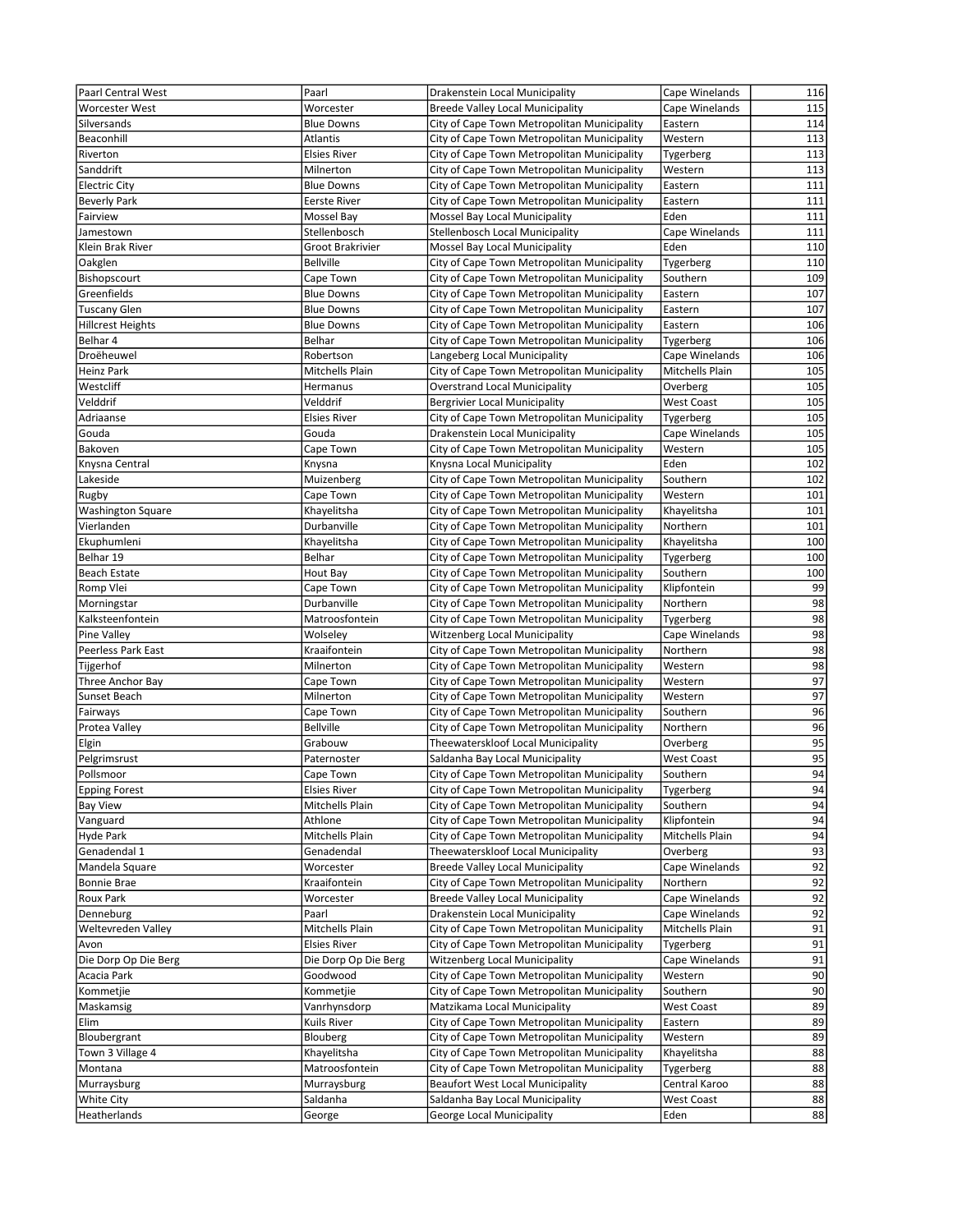| Sonstraal                                  | Durbanville                        | City of Cape Town Metropolitan Municipality                                                | Northern             | 88              |
|--------------------------------------------|------------------------------------|--------------------------------------------------------------------------------------------|----------------------|-----------------|
| De Rust                                    | De Rust                            | Oudtshoorn Local Municipality                                                              | Eden                 | 87              |
| D'urbanvale                                | Durbanville                        | City of Cape Town Metropolitan Municipality                                                | Northern             | 87              |
| Marina Da Gama                             | Muizenberg                         | City of Cape Town Metropolitan Municipality                                                | Southern             | 86              |
| Lochnerhof                                 | Strand                             | City of Cape Town Metropolitan Municipality                                                | Eastern              | 86              |
| <b>Griffiths Mxenge</b>                    | Khayelitsha                        | City of Cape Town Metropolitan Municipality                                                | Khayelitsha          | 85              |
| Bergsig                                    | Laingsburg                         | Laingsburg Local Municipality                                                              | Central Karoo        | 85              |
| Durheim                                    | Matroosfontein                     | City of Cape Town Metropolitan Municipality                                                | Tygerberg            | 85              |
| Aurora                                     | Durbanville                        | City of Cape Town Metropolitan Municipality                                                | Northern             | 85              |
| <b>Elsies River Industrial</b>             | <b>Elsies River</b>                | City of Cape Town Metropolitan Municipality                                                | Tygerberg            | 84              |
| Victoria Park                              | Somerset West                      | City of Cape Town Metropolitan Municipality                                                | Eastern              | 84              |
| Nieuveld Park                              | <b>Beaufort West</b>               | <b>Beaufort West Local Municipality</b>                                                    | Central Karoo        | 83              |
| De Kuilen                                  | Kuils River                        | City of Cape Town Metropolitan Municipality                                                | Eastern              | 83              |
| Foreshore                                  | Cape Town                          | City of Cape Town Metropolitan Municipality                                                | Western              | 83              |
| North End                                  | <b>Prince Albert</b>               | Prince Albert Local Municipality                                                           | Central Karoo        | 83              |
| Rusfontein                                 | Vredenburg                         | Saldanha Bay Local Municipality                                                            | <b>West Coast</b>    | 82              |
| Mcgregor                                   | McGregor                           | Langeberg Local Municipality                                                               | Cape Winelands       | 82              |
|                                            |                                    |                                                                                            | Central Karoo        | 81              |
| Laingsburg<br><b>Beaufort West Central</b> | Laingsburg<br><b>Beaufort West</b> | Laingsburg Local Municipality                                                              |                      | 81              |
|                                            |                                    | Beaufort West Local Municipality                                                           | Central Karoo        |                 |
| Nooitgedacht<br><b>Mouille Point</b>       | Matroosfontein<br>Cape Town        | City of Cape Town Metropolitan Municipality<br>City of Cape Town Metropolitan Municipality | Tygerberg<br>Western | 81<br>81        |
|                                            |                                    |                                                                                            |                      | 80              |
| Solomon Mahlangu                           | Khayelitsha                        | City of Cape Town Metropolitan Municipality                                                | Khayelitsha          |                 |
| <b>Walmer Estate</b>                       | Cape Town                          | City of Cape Town Metropolitan Municipality                                                | Western              | 80              |
| Sonkring                                   | <b>Brackenfell</b>                 | City of Cape Town Metropolitan Municipality                                                | Northern             | 80<br>80        |
| Stellenberg                                | <b>Bellville</b>                   | City of Cape Town Metropolitan Municipality                                                | Northern             |                 |
| Selfbou                                    | Bredasdorp                         | Cape Agulhas Local Municipality                                                            | Overberg             | 80              |
| <b>Tyger Valley</b>                        | <b>Bellville</b>                   | City of Cape Town Metropolitan Municipality                                                | Northern             | 79              |
| Morgans Village                            | Mitchells Plain                    | City of Cape Town Metropolitan Municipality                                                | Mitchells Plain      | 79              |
| Hugenot                                    | Paarl                              | Drakenstein Local Municipality                                                             | Cape Winelands       | 79              |
| Meadowridge                                | Cape Town                          | City of Cape Town Metropolitan Municipality                                                | Southern             | 79              |
| De Waterkant                               | Cape Town                          | City of Cape Town Metropolitan Municipality                                                | Western              | 79              |
| Blompark                                   | Gans Bay                           | <b>Overstrand Local Municipality</b>                                                       | Overberg             | 78              |
| Sand Bay                                   | Sand Bay                           | <b>Overstrand Local Municipality</b>                                                       | Overberg             | 78              |
| Russel's Rest                              | Eerste River                       | City of Cape Town Metropolitan Municipality                                                | Eastern              | $\overline{78}$ |
| Greater Chatsworth                         | Malmesbury                         | <b>Swartland Local Municipality</b>                                                        | <b>West Coast</b>    | 77              |
| Atlantis Industrial                        | Atlantis                           | City of Cape Town Metropolitan Municipality                                                | Western              | 77              |
| Belhar 21                                  | Belhar                             | City of Cape Town Metropolitan Municipality                                                | Tygerberg            | $\overline{77}$ |
| Belhar 23                                  | Belhar                             | City of Cape Town Metropolitan Municipality                                                | Tygerberg            | $\overline{77}$ |
| Welgelegen 2                               | Parow                              | City of Cape Town Metropolitan Municipality                                                | Northern             | $\overline{77}$ |
| Klipkop                                    | Parow                              | City of Cape Town Metropolitan Municipality                                                | Tygerberg            | $\overline{77}$ |
| Deville Park                               | George                             | George Local Municipality                                                                  | Eden                 | 76              |
| Gleemoor                                   | Athlone                            | City of Cape Town Metropolitan Municipality                                                | Klipfontein          | 76              |
| Milnerton Ridge                            | Milnerton                          | City of Cape Town Metropolitan Municipality                                                | Western              | $\overline{76}$ |
| Dal Josafat Industrial                     | Paarl                              | Drakenstein Local Municipality                                                             | Cape Winelands       | 76              |
| <b>Welgedacht Country Estate</b>           | <b>Bellville</b>                   | City of Cape Town Metropolitan Municipality                                                | Northern             | 76              |
| Barrydale                                  | Barrydale                          | Swellendam Local Municipality                                                              | Overberg             | 76              |
| <b>Eversdal Heights</b>                    | Durbanville                        | City of Cape Town Metropolitan Municipality                                                | Northern             | 76              |
| Gustrow                                    | Strand                             | City of Cape Town Metropolitan Municipality                                                | Eastern              | 75              |
| Kleinbegin                                 | Bredasdorp                         | Cape Agulhas Local Municipality                                                            | Overberg             | 75              |
| Langerug                                   | Worcester                          | <b>Breede Valley Local Municipality</b>                                                    | Cape Winelands       | $\overline{75}$ |
| Still Bay West                             | Still Bay                          | Hessequa Local Municipality                                                                | Eden                 | 75              |
| Vanrhynsdorp                               | Vanrhynsdorp                       | Matzikama Local Municipality                                                               | <b>West Coast</b>    | $\overline{74}$ |
| Sunnydale                                  | Fish Hoek                          | City of Cape Town Metropolitan Municipality                                                | Southern             | 74              |
| Big Bay                                    | Blouberg                           | City of Cape Town Metropolitan Municipality                                                | Western              | 74              |
| Chrismar                                   | <b>Bellville</b>                   | City of Cape Town Metropolitan Municipality                                                | Tygerberg            | 74              |
| Paarden Eiland                             | Cape Town                          | City of Cape Town Metropolitan Municipality                                                | Western              | 73              |
| <b>Buh-Rein Estate</b>                     | Kraaifontein                       | City of Cape Town Metropolitan Municipality                                                | Northern             | 73              |
| <b>Broadlands</b>                          | Strand                             | City of Cape Town Metropolitan Municipality                                                | Eastern              | 73              |
| Fairfield Estate                           | Parow                              | City of Cape Town Metropolitan Municipality                                                | Tygerberg            | $\overline{73}$ |
| Erica Township                             | Belhar                             | City of Cape Town Metropolitan Municipality                                                | Tygerberg            | 73              |
| Glenwood                                   | Goodwood                           | City of Cape Town Metropolitan Municipality                                                | Tygerberg            | $\overline{73}$ |
| Noordhoek                                  | Velddrif                           | <b>Bergrivier Local Municipality</b>                                                       | <b>West Coast</b>    | $\overline{72}$ |
| Elnor                                      | <b>Elsies River</b>                | City of Cape Town Metropolitan Municipality                                                | Tygerberg            | 72              |
| Sercor Park                                | Strand                             | City of Cape Town Metropolitan Municipality                                                | Eastern              | 72              |
| Peerless Park North                        | Kraaifontein                       | City of Cape Town Metropolitan Municipality                                                | Northern             | 72              |
| Charlesville                               | Matroosfontein                     | City of Cape Town Metropolitan Municipality                                                | Tygerberg            | ${\bf 71}$      |
| Plattekloof Glen                           | Goodwood                           | City of Cape Town Metropolitan Municipality                                                | Northern             | 71              |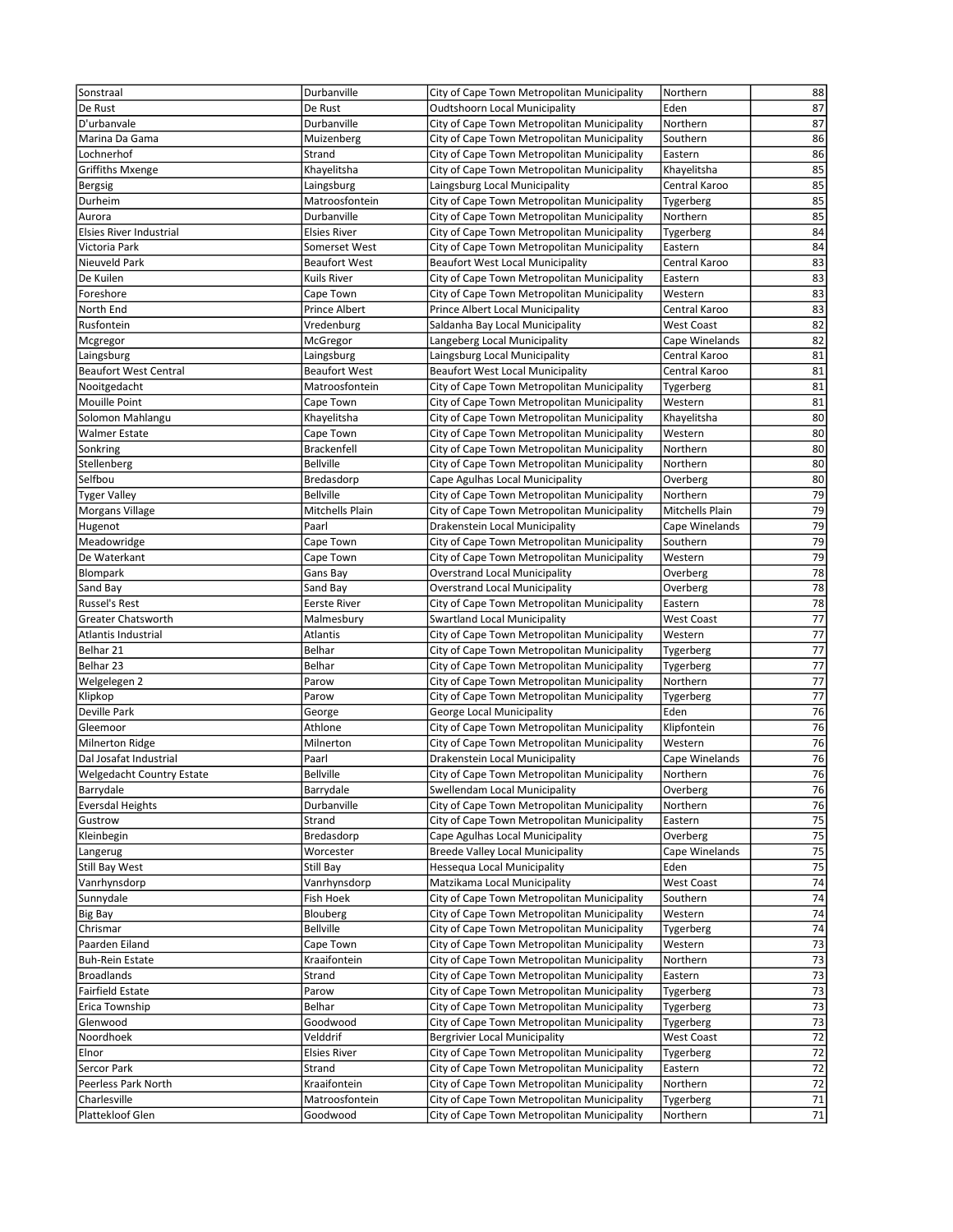| Sunbird Park           | <b>Blue Downs</b>    | City of Cape Town Metropolitan Municipality | Eastern           | 71              |
|------------------------|----------------------|---------------------------------------------|-------------------|-----------------|
| Simon's Town           | Simon's Town         | City of Cape Town Metropolitan Municipality | Southern          | 71              |
| Nissenville            | Ladismith            | Kannaland Local Municipality                | Eden              | 71              |
| Wilderness             | Wilderness           | George Local Municipality                   | Eden              | 70              |
| Groenvallei            | <b>Bellville</b>     | City of Cape Town Metropolitan Municipality | Tygerberg         | 69              |
| Flamingo Vlei          | Milnerton            | City of Cape Town Metropolitan Municipality | Western           | 69              |
| Mossel Bay Central     | Mossel Bay           | Mossel Bay Local Municipality               | Eden              | 68              |
| Belhar 6               | Belhar               | City of Cape Town Metropolitan Municipality | Tygerberg         | 68              |
| Riverside              | Paarl                | Drakenstein Local Municipality              | Cape Winelands    | 68              |
| Sun Valley             | Fish Hoek            | City of Cape Town Metropolitan Municipality | Southern          | 68              |
| <b>Belthorn Estate</b> | Cape Town            | City of Cape Town Metropolitan Municipality | Klipfontein       | 68              |
| Rustdal                | Blackheath           | City of Cape Town Metropolitan Municipality | Eastern           | 67              |
| Noordhoek              | Noordhoek            | City of Cape Town Metropolitan Municipality | Southern          | 67              |
| Anchorage Park         | Gordons Bay          | City of Cape Town Metropolitan Municipality | Eastern           | 67              |
| Jagtershof             | Kuils River          | City of Cape Town Metropolitan Municipality | Eastern           | 67              |
| Valmary Park           | Durbanville          | City of Cape Town Metropolitan Municipality | Northern          | 67              |
| Nuwedorp               | Darling              | <b>Swartland Local Municipality</b>         | <b>West Coast</b> | 67              |
| Voëlklip               | Hermanus             | <b>Overstrand Local Municipality</b>        | Overberg          | 67              |
|                        | Blackheath           | City of Cape Town Metropolitan Municipality |                   | 66              |
| Happy Valley           |                      |                                             | Eastern           |                 |
| Epping Industria 2     | Goodwood             | City of Cape Town Metropolitan Municipality | Tygerberg         | 66              |
| Ridgeworth             | <b>Bellville</b>     | City of Cape Town Metropolitan Municipality | Northern          | 66              |
| Die Bos                | Strand               | City of Cape Town Metropolitan Municipality | Eastern           | 66              |
| KTC                    | Guguletu             | City of Cape Town Metropolitan Municipality | Klipfontein       | 65              |
| The Conifers           | <b>Blue Downs</b>    | City of Cape Town Metropolitan Municipality | Eastern           | 65              |
| Peerless Park West     | Kraaifontein         | City of Cape Town Metropolitan Municipality | Northern          | 65              |
| Devil's Peak Estate    | Cape Town            | City of Cape Town Metropolitan Municipality | Western           | 65              |
| Esterhof               | Riebeek Kasteel      | <b>Swartland Local Municipality</b>         | <b>West Coast</b> | 65              |
| Rouxville              | <b>Kuils River</b>   | City of Cape Town Metropolitan Municipality | Eastern           | 64              |
| Lyonville              | Uniondale            | George Local Municipality                   | Eden              | 64              |
| Plattekloof 1          | Parow                | City of Cape Town Metropolitan Municipality | Northern          | 63              |
| Sir Lowrys Pass        | Sir Lowrys Pass      | City of Cape Town Metropolitan Municipality | Eastern           | 63              |
| Pinehurst              | Durbanville          | City of Cape Town Metropolitan Municipality | Northern          | 63              |
| Bellair                | <b>Bellville</b>     | City of Cape Town Metropolitan Municipality | Tygerberg         | 63              |
| Kalbaskraal            | Kalbaskraal          | Swartland Local Municipality                | West Coast        | 63              |
| Essopville             | <b>Beaufort West</b> | <b>Beaufort West Local Municipality</b>     | Central Karoo     | 63              |
| <b>Meirings Park</b>   | Worcester            | <b>Breede Valley Local Municipality</b>     | Cape Winelands    | 63              |
| Belhar <sub>2</sub>    | Belhar               | City of Cape Town Metropolitan Municipality | Tygerberg         | 63              |
| Die Boord              | Stellenbosch         | Stellenbosch Local Municipality             | Cape Winelands    | 63              |
| Argonauta              | Struis Bay           | Cape Agulhas Local Municipality             | Overberg          | 63              |
| Eindhoven              | Delft                | City of Cape Town Metropolitan Municipality | Tygerberg         | 62              |
| Loerie Park            | George               | George Local Municipality                   | Eden              | 62              |
| Oostersee              | Parow                | City of Cape Town Metropolitan Municipality | Tygerberg         | 62              |
| Park Village           | <b>Blue Downs</b>    | City of Cape Town Metropolitan Municipality | Eastern           | 62              |
| Zoo Park               | Kraaifontein         | City of Cape Town Metropolitan Municipality | Northern          | 62              |
| Weltevreden            | Strand               | City of Cape Town Metropolitan Municipality | Eastern           | 62              |
| Goedemoed              | Durbanville          | City of Cape Town Metropolitan Municipality | Northern          | 62              |
| Primrose Park          | Athlone              | City of Cape Town Metropolitan Municipality | Klipfontein       | 61              |
| <b>High Places</b>     | <b>Eerste River</b>  | City of Cape Town Metropolitan Municipality | Eastern           | 61              |
| Old Place              | Knysna               | Knysna Local Municipality                   | Eden              | 61              |
| Sybrandpark            | Athlone              | City of Cape Town Metropolitan Municipality | Klipfontein       | 61              |
| Panorama               | Worcester            | <b>Breede Valley Local Municipality</b>     | Cape Winelands    | 61              |
| Clifton                | Cape Town            | City of Cape Town Metropolitan Municipality | Western           | 61              |
| Country Club           | Langebaan            | Saldanha Bay Local Municipality             | <b>West Coast</b> | 61              |
| <b>Coniston Park</b>   | Cape Town            | City of Cape Town Metropolitan Municipality | Southern          | 61              |
| Dam se Bos             | Knysna               | Knysna Local Municipality                   | Eden              | 60              |
| Hillside               | <b>Beaufort West</b> | <b>Beaufort West Local Municipality</b>     | Central Karoo     | 60              |
| Belhar 20              | Belhar               | City of Cape Town Metropolitan Municipality | Tygerberg         | 60              |
| Van Riebeeckshof       | <b>Bellville</b>     | City of Cape Town Metropolitan Municipality | Northern          | 60              |
| Capri                  | Fish Hoek            | City of Cape Town Metropolitan Municipality | Southern          | 60              |
| Welgelegen 1           | Parow                | City of Cape Town Metropolitan Municipality | Northern          | 59              |
| Labiance               | <b>Bellville</b>     | City of Cape Town Metropolitan Municipality | Tygerberg         | 59              |
| Camelot                | <b>Blue Downs</b>    | City of Cape Town Metropolitan Municipality | Eastern           | 59              |
|                        |                      |                                             |                   | 59              |
| Silverhurst Estate     | Constantia           | City of Cape Town Metropolitan Municipality | Southern          |                 |
| Diepwater (Wesbank)    | <b>Blue Downs</b>    | City of Cape Town Metropolitan Municipality | Eastern           | 58              |
| Eendekuil              | Eendekuil            | <b>Bergrivier Local Municipality</b>        | <b>West Coast</b> | 58              |
| Qolweni                | Knysna               | Knysna Local Municipality                   | Eden              | $\overline{58}$ |
| Le Roux                | Franschhoek          | Stellenbosch Local Municipality             | Cape Winelands    | 58              |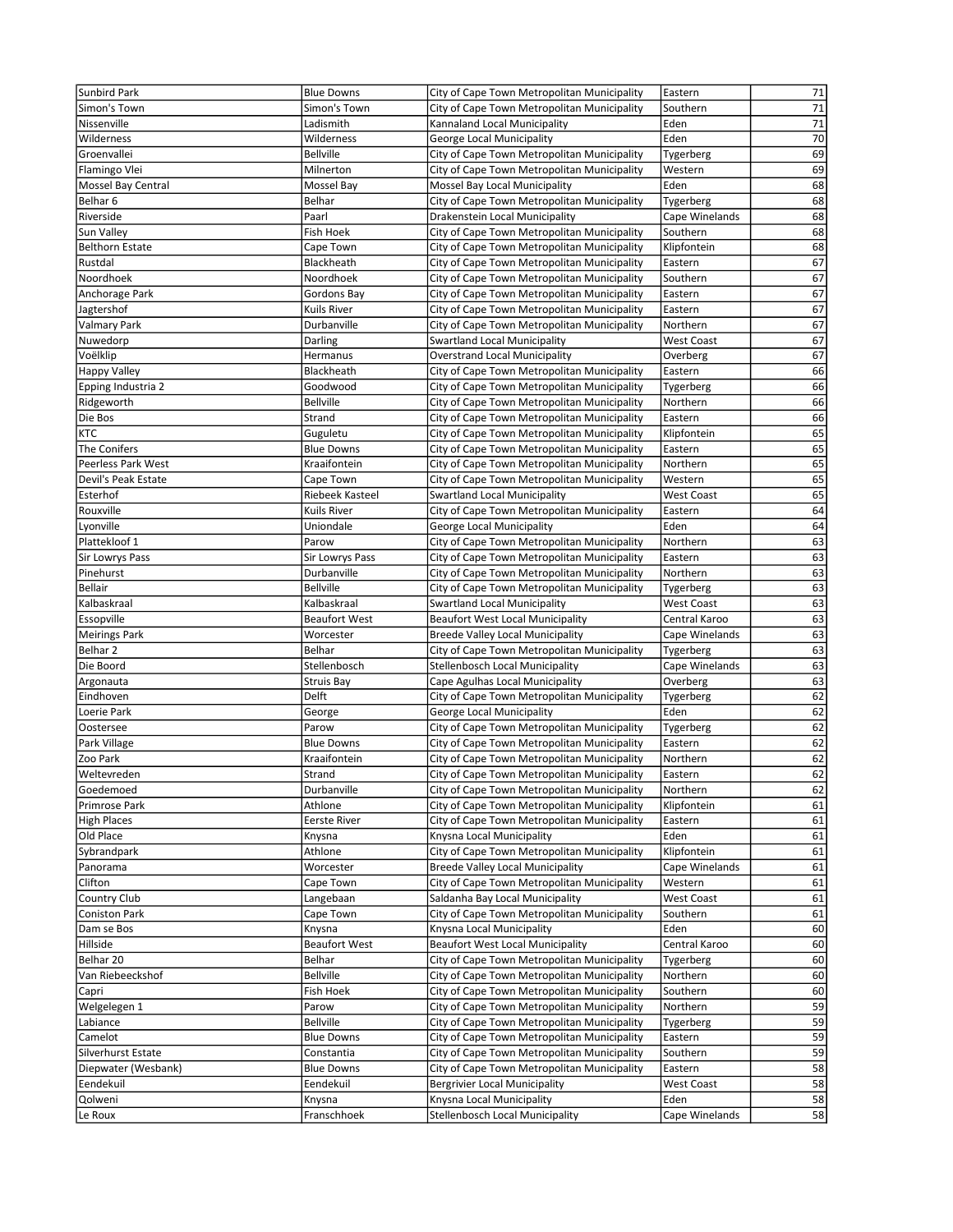| <b>Mabille Park</b>             | Kuils River          | City of Cape Town Metropolitan Municipality                                 | Eastern                | 58              |
|---------------------------------|----------------------|-----------------------------------------------------------------------------|------------------------|-----------------|
| Onrus River                     | Onrus                | <b>Overstrand Local Municipality</b>                                        | Overberg               | 58              |
| <b>Windsor Park Estate</b>      | Kraaifontein         | City of Cape Town Metropolitan Municipality                                 | Northern               | 58              |
| Van Riebeeck Park               | Worcester            | <b>Breede Valley Local Municipality</b>                                     | Cape Winelands         | 58              |
| Deurdrif                        | Constantia           | City of Cape Town Metropolitan Municipality                                 | Southern               | 58              |
| Florian Park                    | Worcester            | <b>Breede Valley Local Municipality</b>                                     | Cape Winelands         | 58              |
| Welgelegen 3                    | Parow                | City of Cape Town Metropolitan Municipality                                 | Northern               | 58              |
| Greenhaven                      | Groot Brakrivier     | Mossel Bay Local Municipality                                               | Eden                   | 58              |
| Penlyn Estate                   | Cape Town            | City of Cape Town Metropolitan Municipality                                 | Klipfontein            | 57              |
| Karatara                        | Knysna Rural         | Knysna Local Municipality                                                   | Eden                   | 57              |
| Pelikan Heights                 | <b>Grassy Park</b>   | City of Cape Town Metropolitan Municipality                                 | Southern               | $\overline{57}$ |
| Greenlands                      | <b>Bellville</b>     | City of Cape Town Metropolitan Municipality                                 | Tygerberg              | 57              |
| Prince Albert                   | Prince Albert        | Prince Albert Local Municipality                                            | Central Karoo          | 57              |
| Greyton                         | Greyton              | Theewaterskloof Local Municipality                                          | Overberg               | 57              |
| <b>Stratford Green</b>          | <b>Eerste River</b>  | City of Cape Town Metropolitan Municipality                                 | Eastern                | 56              |
| Belhar 1                        | Belhar               | City of Cape Town Metropolitan Municipality                                 | Tygerberg              | 56              |
| Nu Dawn                         | George               | George Local Municipality                                                   | Eden                   | 56              |
| Burgundy                        | <b>Brackenfell</b>   | City of Cape Town Metropolitan Municipality                                 | Northern               | 56              |
| Belhar 12                       | Belhar               | City of Cape Town Metropolitan Municipality                                 | Tygerberg              | 56              |
| Myburgh Park                    | Langebaan            | Saldanha Bay Local Municipality                                             | <b>West Coast</b>      | 56              |
| Arniston                        | Arniston             | Cape Agulhas Local Municipality                                             | Overberg               | 56              |
| Monte Bertha                    | Porterville          | <b>Bergrivier Local Municipality</b>                                        | <b>West Coast</b>      | 56              |
| Oudekraalfontein                | Hopefield            | Saldanha Bay Local Municipality                                             | <b>West Coast</b>      | 56              |
| <b>Blackheath Industrial</b>    | Blackheath           | City of Cape Town Metropolitan Municipality                                 | Eastern                | 55              |
| <b>Boquinar Industrial Area</b> | Matroosfontein       | City of Cape Town Metropolitan Municipality                                 | Tygerberg              | $\overline{55}$ |
| <b>Hospital Hill</b>            | <b>Beaufort West</b> | <b>Beaufort West Local Municipality</b>                                     | Central Karoo          | 55              |
| Suurbraak                       | Suurbraak            | Swellendam Local Municipality                                               | Overberg               | 55              |
| Eden George                     | George               | George Local Municipality                                                   | Eden                   | $\overline{54}$ |
| Costa Da Gama                   | Muizenberg           | City of Cape Town Metropolitan Municipality                                 | Southern               | 54              |
| Garden Village                  | Somerset West        | City of Cape Town Metropolitan Municipality                                 | Eastern                | 54<br>54        |
| <b>Hunters Home</b><br>Môreson  | Knysna<br>Robertson  | Knysna Local Municipality                                                   | Eden<br>Cape Winelands | 54              |
| Summerville                     | Kraaifontein         | Langeberg Local Municipality<br>City of Cape Town Metropolitan Municipality | Northern               | 53              |
| Duynefontein                    | Melkbosstrand        | City of Cape Town Metropolitan Municipality                                 | Western                | 53              |
| <b>St Dumas</b>                 | Kuils River          | City of Cape Town Metropolitan Municipality                                 | Eastern                | 53              |
| Bellville Lot 6                 | <b>Bellville</b>     | City of Cape Town Metropolitan Municipality                                 | Tygerberg              | $\overline{53}$ |
| Nelspoort                       | Nelspoort            | <b>Beaufort West Local Municipality</b>                                     | Central Karoo          | $\overline{53}$ |
| The Crest                       | Durbanville          | City of Cape Town Metropolitan Municipality                                 | Northern               | 53              |
| Wittedrift                      | Wittedrift           | <b>Bitou Local Municipality</b>                                             | Eden                   | 53              |
| Jood se Kamp                    | Knysna               | Knysna Local Municipality                                                   | Eden                   | 52              |
| Endlovini                       | Khayelitsha          | City of Cape Town Metropolitan Municipality                                 | Khayelitsha            | 52              |
| Eversdal                        | Durbanville          | City of Cape Town Metropolitan Municipality                                 | Northern               | 52              |
| Bergsig                         | Montagu              | Langeberg Local Municipality                                                | Cape Winelands         | $\overline{52}$ |
| Paardevlei                      | Somerset West        | City of Cape Town Metropolitan Municipality                                 | Eastern                | 52              |
| Vredenberg                      | <b>Bellville</b>     | City of Cape Town Metropolitan Municipality                                 | Tygerberg              | 52              |
| <b>Bel Ombre</b>                | Constantia           | City of Cape Town Metropolitan Municipality                                 | Southern               | 52              |
| New York                        | Paarl                | Drakenstein Local Municipality                                              | Cape Winelands         | 52              |
| Somerset Park                   | Worcester            | <b>Breede Valley Local Municipality</b>                                     | Cape Winelands         | 52              |
| Belhar 17                       | Belhar               | City of Cape Town Metropolitan Municipality                                 | Tygerberg              | 52              |
| Oude Westhof                    | <b>Bellville</b>     | City of Cape Town Metropolitan Municipality                                 | Northern               | 52              |
| Ferndale                        | <b>Brackenfell</b>   | City of Cape Town Metropolitan Municipality                                 | Northern               | 52              |
| Kingswood Golf Estate           | George               | George Local Municipality                                                   | Eden                   | $\overline{52}$ |
| Blomtuin                        | <b>Bellville</b>     | City of Cape Town Metropolitan Municipality                                 | Tygerberg              | 52              |
| Tennantville                    | Stellenbosch         | Stellenbosch Local Municipality                                             | Cape Winelands         | 52              |
| De Doorns East                  | De Doorns            | <b>Breede Valley Local Municipality</b>                                     | Cape Winelands         | 52              |
| Morgenster Hoogte               | <b>Brackenfell</b>   | City of Cape Town Metropolitan Municipality                                 | Northern               | 52              |
| Drift Sands                     | <b>Blue Downs</b>    | City of Cape Town Metropolitan Municipality                                 | Eastern                | 51              |
| Graceland                       | Khayelitsha          | City of Cape Town Metropolitan Municipality                                 | Khayelitsha            | 51              |
| Vrygrond                        | Muizenberg           | City of Cape Town Metropolitan Municipality                                 | Southern               | 51              |
| Ikwezipark                      | Khayelitsha          | City of Cape Town Metropolitan Municipality                                 | Khayelitsha            | 51              |
| Uitkyk                          | Lutzville            | Matzikama Local Municipality                                                | <b>West Coast</b>      | 51              |
| Fairy Glen                      | Worcester            | <b>Breede Valley Local Municipality</b>                                     | Cape Winelands         | 51              |
| Jacarandas                      | Kuils River          | City of Cape Town Metropolitan Municipality                                 | Eastern                | 50              |
| Belgravia                       | <b>Bellville</b>     | City of Cape Town Metropolitan Municipality                                 | Tygerberg              | 50              |
| De Tijger                       | Parow                | City of Cape Town Metropolitan Municipality                                 | Tygerberg              | 50              |
| Tierkloof                       | Vredenburg           | Saldanha Bay Local Municipality                                             | West Coast             | 50              |
| Paradyskloof                    | Stellenbosch         | Stellenbosch Local Municipality                                             | Cape Winelands         | 50              |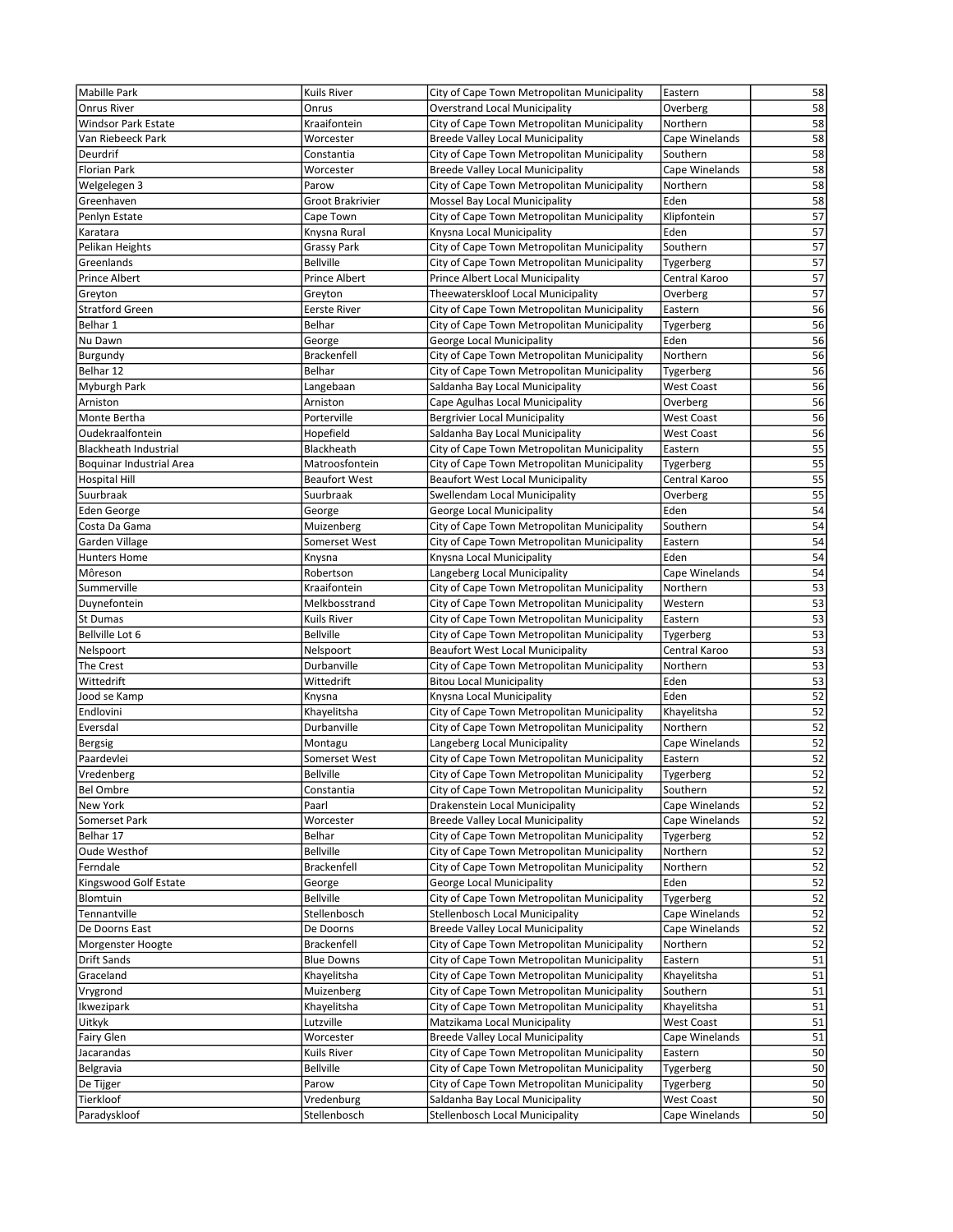| Parel Vallei                      | Somerset West        | City of Cape Town Metropolitan Municipality | Eastern             | 50 |
|-----------------------------------|----------------------|---------------------------------------------|---------------------|----|
| Lindida                           | Stellenbosch         | Stellenbosch Local Municipality             | Cape Winelands      | 50 |
| Parow East                        | Parow                | City of Cape Town Metropolitan Municipality | Tygerberg           | 49 |
| Faure                             | Macassar             | City of Cape Town Metropolitan Municipality | Eastern             | 49 |
| Linkside                          | Mossel Bay           | Mossel Bay Local Municipality               | Eden                | 49 |
| Vogelvlei (Wesbank)               | <b>Blue Downs</b>    | City of Cape Town Metropolitan Municipality | Eastern             | 48 |
| Dormehls Drift                    | George               | George Local Municipality                   | Eden                | 48 |
| <b>Atlantic Beach Golf Estate</b> | Melkbosstrand        | City of Cape Town Metropolitan Municipality | Western             | 48 |
| Lemoenkloof                       | Paarl                | Drakenstein Local Municipality              | Cape Winelands      | 48 |
| Bergsig                           | George               | George Local Municipality                   | Eden                | 48 |
| Silveroaks                        | Kuils River          | City of Cape Town Metropolitan Municipality | Eastern             | 48 |
| Rome                              | Strand               | City of Cape Town Metropolitan Municipality | Eastern             | 48 |
| La Rochelle                       | <b>Bellville</b>     | City of Cape Town Metropolitan Municipality | Tygerberg           | 48 |
| Myddleton                         | Caledon              | Theewaterskloof Local Municipality          | Overberg            | 48 |
| Elfindale                         | Cape Town            | City of Cape Town Metropolitan Municipality | Southern            | 47 |
|                                   |                      |                                             |                     | 47 |
| Dobson<br>Da Gama Park            | Gordons Bay          | City of Cape Town Metropolitan Municipality | Eastern<br>Southern | 47 |
|                                   | Simon's Town         | City of Cape Town Metropolitan Municipality |                     |    |
| <b>Century View</b>               | Milnerton            | City of Cape Town Metropolitan Municipality | Western             | 47 |
| <b>Buffeljagsrivier</b>           | Buffeljagsrivier     | Swellendam Local Municipality               | Overberg            | 47 |
| <b>Broadlands Village</b>         | Strand               | City of Cape Town Metropolitan Municipality | Eastern             | 46 |
| <b>Sheraton Park</b>              | Cape Town            | City of Cape Town Metropolitan Municipality | Southern            | 46 |
| <b>Hospital Hill</b>              | Worcester            | <b>Breede Valley Local Municipality</b>     | Cape Winelands      | 46 |
| Southfork                         | Strand               | City of Cape Town Metropolitan Municipality | Eastern             | 46 |
| <b>Bracken Heights</b>            | <b>Brackenfell</b>   | City of Cape Town Metropolitan Municipality | Northern            | 46 |
| Van Ryneveld                      | Strand               | City of Cape Town Metropolitan Municipality | Eastern             | 46 |
| Scott Estate                      | Hout Bay             | City of Cape Town Metropolitan Municipality | Southern            | 46 |
| Seaview Park                      | Langebaan            | Saldanha Bay Local Municipality             | <b>West Coast</b>   | 46 |
| <b>Groeneweid Park</b>            | George               | George Local Municipality                   | Eden                | 45 |
| <b>Blouberg Sands</b>             | Blouberg             | City of Cape Town Metropolitan Municipality | Western             | 45 |
| Kenridge                          | Durbanville          | City of Cape Town Metropolitan Municipality | Northern            | 45 |
| Roundhay                          | Somerset West        | City of Cape Town Metropolitan Municipality | Eastern             | 45 |
| Tembani                           | Khayelitsha          | City of Cape Town Metropolitan Municipality | Khayelitsha         | 44 |
| Robololo                          | Knysna               | Knysna Local Municipality                   | Eden                | 44 |
| Austinville                       | <b>Blue Downs</b>    | City of Cape Town Metropolitan Municipality | Eastern             | 44 |
| Silverhurst                       | Constantia           | City of Cape Town Metropolitan Municipality | Southern            | 44 |
| <b>Bo Oakdale</b>                 | <b>Bellville</b>     | City of Cape Town Metropolitan Municipality | Northern            | 44 |
| Llandudno                         | Hout Bay             | City of Cape Town Metropolitan Municipality | Southern            | 44 |
| Fairdale                          | <b>Blue Downs</b>    | City of Cape Town Metropolitan Municipality | Eastern             | 43 |
| The Range                         | <b>Elsies River</b>  | City of Cape Town Metropolitan Municipality | Tygerberg           | 43 |
| Merweville                        | Merweville           | <b>Beaufort West Local Municipality</b>     | Central Karoo       | 43 |
| Ballotsview                       | George               | George Local Municipality                   | Eden                | 43 |
| Newlands                          | <b>Beaufort West</b> | <b>Beaufort West Local Municipality</b>     | Central Karoo       | 43 |
| Voelvlei                          | Kuils River          | City of Cape Town Metropolitan Municipality | Eastern             | 43 |
| Palm Park                         | <b>Blue Downs</b>    | City of Cape Town Metropolitan Municipality | Eastern             | 43 |
| Sunnyside                         | Athlone              | City of Cape Town Metropolitan Municipality | Klipfontein         | 43 |
| <b>Happy Valley</b>               | Bonnievale           | Langeberg Local Municipality                | Cape Winelands      | 43 |
|                                   | Stellenbosch         |                                             | Cape Winelands      |    |
| Welgevonden Estate                |                      | Stellenbosch Local Municipality             |                     | 43 |
| Amandelsig                        | Kuils River          | City of Cape Town Metropolitan Municipality | Eastern             | 42 |
| Lamberts Bay                      | Lamberts Bay         | Cederberg Local Municipality                | <b>West Coast</b>   | 42 |
| Belrail                           | <b>Bellville</b>     | City of Cape Town Metropolitan Municipality | Tygerberg           | 42 |
| Alphen                            | Constantia           | City of Cape Town Metropolitan Municipality | Southern            | 42 |
| <b>Hill View</b>                  | <b>Blue Downs</b>    | City of Cape Town Metropolitan Municipality | Eastern             | 42 |
| Eversdal                          | <b>Bellville</b>     | City of Cape Town Metropolitan Municipality | Northern            | 42 |
| Bergsig                           | Worcester            | <b>Breede Valley Local Municipality</b>     | Cape Winelands      | 42 |
| Calitzdorp                        | Calitzdorp           | Kannaland Local Municipality                | Eden                | 42 |
| Brantwood                         | Kuils River          | City of Cape Town Metropolitan Municipality | Eastern             | 41 |
| Perm Gardens                      | <b>Blue Downs</b>    | City of Cape Town Metropolitan Municipality | Eastern             | 41 |
| Protea Village                    | <b>Brackenfell</b>   | City of Cape Town Metropolitan Municipality | Northern            | 41 |
| Hopefield                         | Hopefield            | Saldanha Bay Local Municipality             | <b>West Coast</b>   | 41 |
| Oakdene                           | Kuils River          | City of Cape Town Metropolitan Municipality | Eastern             | 41 |
| <b>Helderberg Park</b>            | Strand               | City of Cape Town Metropolitan Municipality | Eastern             | 41 |
| Bellville Lot 3                   | <b>Bellville</b>     | City of Cape Town Metropolitan Municipality | Tygerberg           | 41 |
| Paglande                          | Worcester            | <b>Breede Valley Local Municipality</b>     | Cape Winelands      | 41 |
| Bellville Lot 5                   | <b>Bellville</b>     | City of Cape Town Metropolitan Municipality | Tygerberg           | 41 |
| Melkhoutfontein                   | Still Bay            | Hessequa Local Municipality                 | Eden                | 41 |
| Town 2 Village 2A                 | Khayelitsha          | City of Cape Town Metropolitan Municipality | Khayelitsha         | 40 |
| Ebenhaezer                        | Ebenhaezer           | Matzikama Local Municipality                | West Coast          | 40 |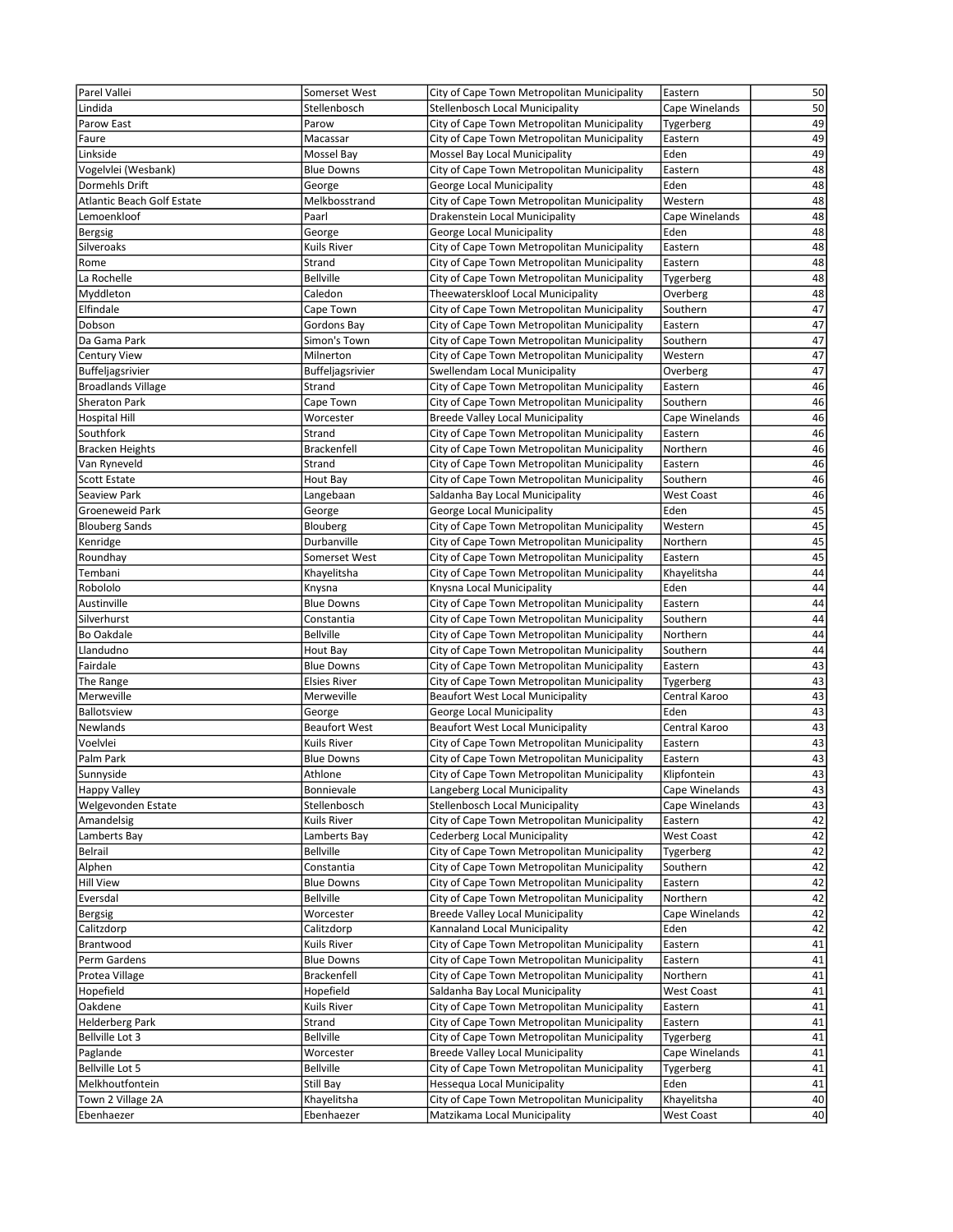| <b>Brentwood Park</b>                 | <b>Blue Downs</b>           | City of Cape Town Metropolitan Municipality                                                | Eastern             | 40              |
|---------------------------------------|-----------------------------|--------------------------------------------------------------------------------------------|---------------------|-----------------|
| Langeberg Ridge                       | Kraaifontein                | City of Cape Town Metropolitan Municipality                                                | Northern            | 40              |
| Vermont                               | Vermont                     | <b>Overstrand Local Municipality</b>                                                       | Overberg            | 40              |
| Eastern Ext                           | George                      | George Local Municipality                                                                  | Eden                | 40              |
| <b>Prince Valley</b>                  | <b>Beaufort West</b>        | <b>Beaufort West Local Municipality</b>                                                    | Central Karoo       | 40              |
| Elim                                  | Cape Agulhas Rural          | Cape Agulhas Local Municipality                                                            | Overberg            | 40              |
| <b>Bergsig</b>                        | Calitzdorp                  | Kannaland Local Municipality                                                               | Eden                | 40              |
| Houghton                              | <b>Eerste River</b>         | City of Cape Town Metropolitan Municipality                                                | Eastern             | 39              |
| Audas Estate                          | Somerset West               | City of Cape Town Metropolitan Municipality                                                | Eastern             | 39              |
| Reebok                                | Groot Brakrivier            | Mossel Bay Local Municipality                                                              | Eden                | 39              |
| Zoar                                  | Zoar                        | Kannaland Local Municipality                                                               | Eden                | 39              |
| Belhar 3                              | Belhar                      | City of Cape Town Metropolitan Municipality                                                | Tygerberg           | 39              |
| <b>Cherrywood Gardens</b>             | Somerset West               | City of Cape Town Metropolitan Municipality                                                | Eastern             | 39              |
| Onverwacht                            | Strand                      | City of Cape Town Metropolitan Municipality                                                | Eastern             | 39              |
| Doornkloof                            | Moorreesburg                | <b>Swartland Local Municipality</b>                                                        | <b>West Coast</b>   | 39              |
| Rosenhof                              | Moorreesburg                | Swartland Local Municipality                                                               | <b>West Coast</b>   | 39              |
| Leisure Isle                          | Knysna                      | Knysna Local Municipality                                                                  | Eden                | 39              |
| <b>Brandwacht</b>                     | Brandwacht                  | Mossel Bay Local Municipality                                                              | Eden                | 39              |
| Stuart's Hill                         | Somerset West               | City of Cape Town Metropolitan Municipality                                                | Eastern             | 39              |
| Mfuleni                               | Khayelitsha                 | City of Cape Town Metropolitan Municipality                                                | Eastern             | 38              |
| Universiteits Oord                    | Stellenbosch                | Stellenbosch Local Municipality                                                            | Cape Winelands      | 38              |
| Koelpark                              | Stellenbosch Rural          | Stellenbosch Local Municipality                                                            | Cape Winelands      | 38              |
| Vergesig                              | Durbanville                 | City of Cape Town Metropolitan Municipality                                                | Northern            | 38              |
| Slangrivier                           | Slangrivier                 | Hessegua Local Municipality                                                                | Eden                | 38              |
| Kalk Bay                              | Fish Hoek<br>Paarl          | City of Cape Town Metropolitan Municipality                                                | Southern            | 38<br>37        |
| Smartie Town                          |                             | Drakenstein Local Municipality                                                             | Cape Winelands      | 37              |
| Cafda Village                         | Cape Town                   | City of Cape Town Metropolitan Municipality<br>City of Cape Town Metropolitan Municipality | Southern            | $\overline{37}$ |
| Stellendale Village                   | Kuils River                 |                                                                                            | Eastern<br>Northern | 37              |
| <b>Viking Village</b><br>Onverwacht   | Kraaifontein<br>Gordons Bay | City of Cape Town Metropolitan Municipality<br>City of Cape Town Metropolitan Municipality | Eastern             | 37              |
| Eastcliff                             | Hermanus                    | <b>Overstrand Local Municipality</b>                                                       | Overberg            | 37              |
| Mostertsdrift                         | Stellenbosch                | <b>Stellenbosch Local Municipality</b>                                                     | Cape Winelands      | 37              |
| Van Riebeeckstrand                    | Melkbosstrand               | City of Cape Town Metropolitan Municipality                                                | Western             | 37              |
| <b>Wellington East</b>                | Wellington                  | Drakenstein Local Municipality                                                             | Cape Winelands      | 37              |
| Leeu Gamka                            | Leeu Gamka                  | Prince Albert Local Municipality                                                           | Central Karoo       | 37              |
| <b>Forest Glade</b>                   | <b>Blue Downs</b>           | City of Cape Town Metropolitan Municipality                                                | Eastern             | 36              |
| Haasendal                             | Kuils River                 | City of Cape Town Metropolitan Municipality                                                | Eastern             | 36              |
| Chicago                               | Paarl                       | Drakenstein Local Municipality                                                             | Cape Winelands      | 36              |
| Clairwood                             | <b>Eerste River</b>         | City of Cape Town Metropolitan Municipality                                                | Eastern             | 36              |
| Onder Papegaaiberg                    | Stellenbosch                | Stellenbosch Local Municipality                                                            | Cape Winelands      | 36              |
| Rosendal                              | <b>Bellville</b>            | City of Cape Town Metropolitan Municipality                                                | Northern            | 36              |
| Westridge                             | Somerset West               | City of Cape Town Metropolitan Municipality                                                | Eastern             | 36              |
| <b>Helderberg Estate</b>              | Somerset West               | City of Cape Town Metropolitan Municipality                                                | Eastern             | $\overline{36}$ |
| Mountainside                          | Gordons Bay                 | City of Cape Town Metropolitan Municipality                                                | Eastern             | 36              |
| <b>Wellway Park East</b>              | Durbanville                 | City of Cape Town Metropolitan Municipality                                                | Northern            | 36              |
| <b>Boplaas</b>                        | Mossel Bay                  | Mossel Bay Local Municipality                                                              | Eden                | 35              |
| Belhar 14                             | Belhar                      | City of Cape Town Metropolitan Municipality                                                | Tygerberg           | 35              |
| Sizamile                              | Sedgefield                  | Knysna Local Municipality                                                                  | Eden                | 35              |
| Bellville Lot 1                       | <b>Bellville</b>            | City of Cape Town Metropolitan Municipality                                                | Tygerberg           | $\overline{35}$ |
| Plattekloof 3                         | Parow                       | City of Cape Town Metropolitan Municipality                                                | Northern            | 35              |
| Schonenberg Estate                    | Somerset West               | City of Cape Town Metropolitan Municipality                                                | Eastern             | 35              |
| <b>Bonnie Brook</b>                   | Kraaifontein                | City of Cape Town Metropolitan Municipality                                                | Northern            | $\overline{35}$ |
| <b>Bellville West A</b>               | Bellville                   | City of Cape Town Metropolitan Municipality                                                | Tygerberg           | 35              |
| Ysterplaat Airbase                    | Cape Town                   | City of Cape Town Metropolitan Municipality                                                | Western             | 35              |
| <b>Fairview Golf Estate</b>           | Gordons Bay                 | City of Cape Town Metropolitan Municipality                                                | Eastern             | 35              |
| Dalsig                                | Stellenbosch                | Stellenbosch Local Municipality                                                            | Cape Winelands      | 35              |
| Northshore                            | Hout Bay                    | City of Cape Town Metropolitan Municipality                                                | Southern            | 35              |
| Arauna                                | <b>Brackenfell</b>          | City of Cape Town Metropolitan Municipality                                                | Northern            | 34              |
| Fountain Village                      | <b>Blue Downs</b>           | City of Cape Town Metropolitan Municipality                                                | Eastern             | 34              |
| King George Park                      | George                      | George Local Municipality                                                                  | Eden                | 34              |
| Richmond                              | Goodwood                    | City of Cape Town Metropolitan Municipality                                                | Tygerberg           | 34              |
| Durbanville Hills                     | Durbanville                 | City of Cape Town Metropolitan Municipality                                                | Northern            | 34              |
| Guldenland                            | Strand                      | City of Cape Town Metropolitan Municipality                                                | Eastern             | 34              |
| Sun City                              | Sir Lowrys Pass             | City of Cape Town Metropolitan Municipality                                                | Eastern             | 34              |
| Yzerfontein                           | Yzerfontein                 | Swartland Local Municipality                                                               | <b>West Coast</b>   | 34              |
| Val De Vie Winelands Lifestyle Estate | Drakenstein Rural           | Drakenstein Local Municipality                                                             | Cape Winelands      | 34<br>33        |
| Plattekloof 2                         | Parow                       | City of Cape Town Metropolitan Municipality                                                | Northern            |                 |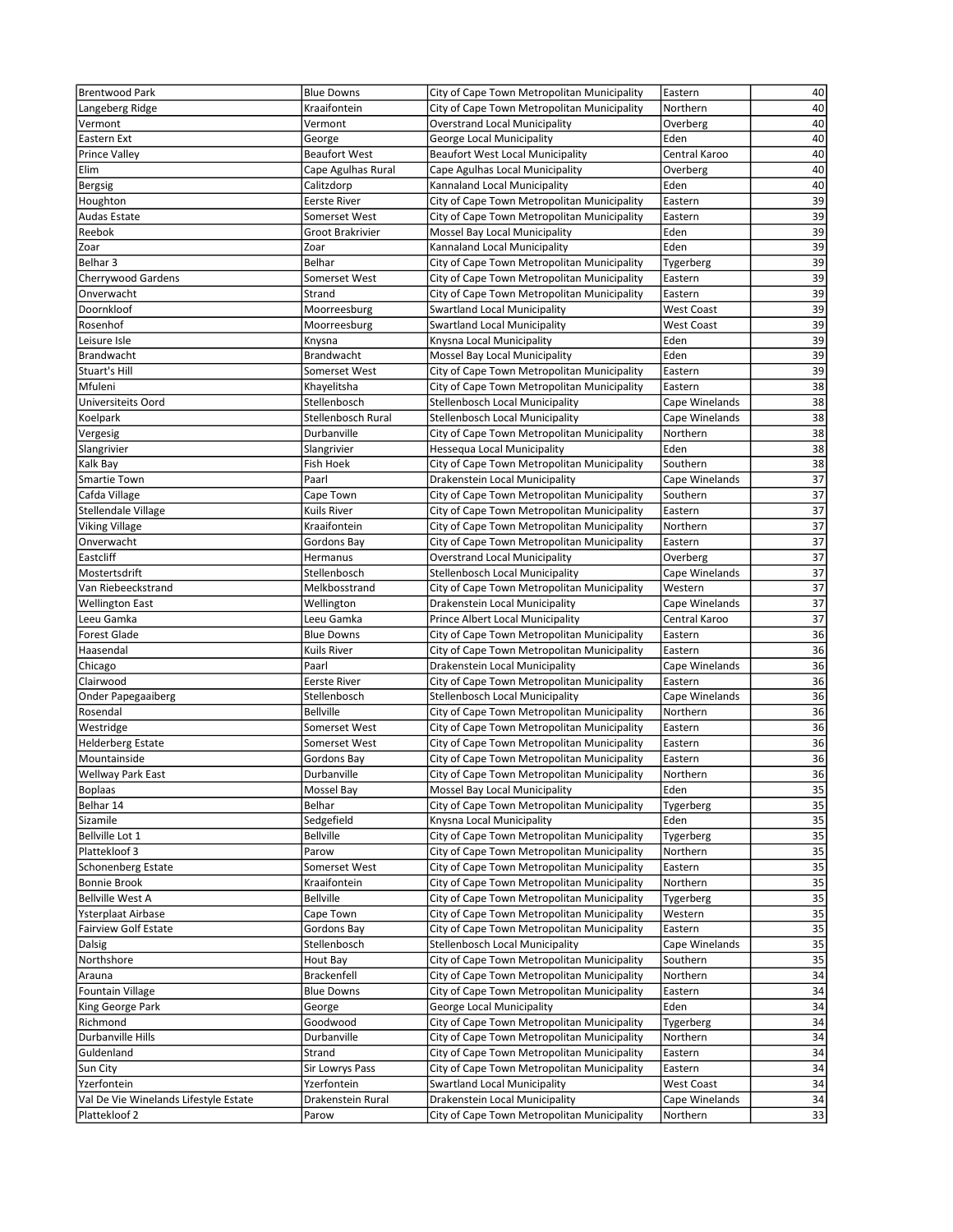| Wesfleur                     | <b>Atlantis</b>         | City of Cape Town Metropolitan Municipality | Western           | 33              |
|------------------------------|-------------------------|---------------------------------------------|-------------------|-----------------|
| Kleinbron Estate             | Brackenfell             | City of Cape Town Metropolitan Municipality | Northern          | 33              |
| Dreyersdal                   | Cape Town               | City of Cape Town Metropolitan Municipality | Southern          | 33              |
| La Colline                   | Stellenbosch            | <b>Stellenbosch Local Municipality</b>      | Cape Winelands    | 33              |
| Hillside 2                   | <b>Beaufort West</b>    | <b>Beaufort West Local Municipality</b>     | Central Karoo     | 33              |
|                              |                         | City of Cape Town Metropolitan Municipality |                   |                 |
| Belhar 10                    | Belhar                  |                                             | Tygerberg         | 33              |
| Belhar 11                    | Belhar                  | City of Cape Town Metropolitan Municipality | Tygerberg         | 33              |
| Snake Park                   | Grabouw                 | Theewaterskloof Local Municipality          | Overberg          | 33              |
| Golden Hill                  | Somerset West           | City of Cape Town Metropolitan Municipality | Eastern           | 33              |
| <b>Mountain View</b>         | Bonnievale              | Langeberg Local Municipality                | Cape Winelands    | 33              |
| Courtrai                     | Paarl                   | Drakenstein Local Municipality              | Cape Winelands    | 33              |
| Hangberg                     | Hout Bay                | City of Cape Town Metropolitan Municipality | Southern          | 33              |
| Mountview                    | Athlone                 | City of Cape Town Metropolitan Municipality | Klipfontein       | 32              |
| Kempenville                  | <b>Bellville</b>        | City of Cape Town Metropolitan Municipality | Tygerberg         | 32              |
| Maitland Garden Village      | Cape Town               | City of Cape Town Metropolitan Municipality | Western           | 32              |
| Herbertsdale                 | Herbertsdale            | Mossel Bay Local Municipality               | Eden              | 32              |
| Bellville Lot 2              | <b>Bellville</b>        | City of Cape Town Metropolitan Municipality | Tygerberg         | 32              |
| Helena Heights               | Somerset West           | City of Cape Town Metropolitan Municipality | Eastern           | 32              |
| Haarlem                      | Haarlem                 | George Local Municipality                   | Eden              | 32              |
| Pella-Katzenberg             | City of Cape Town Rural | City of Cape Town Metropolitan Municipality | Western           | 32              |
| <b>New Rest</b>              | Guguletu                | City of Cape Town Metropolitan Municipality | Klipfontein       | 31              |
| Killarney Gardens            | Milnerton               | City of Cape Town Metropolitan Municipality | Western           | 31              |
| <b>Blue Mountain Village</b> |                         |                                             | Eden              | 31              |
| <b>Belle Constantia</b>      | George                  | George Local Municipality                   |                   |                 |
|                              | Constantia              | City of Cape Town Metropolitan Municipality | Southern          | 31              |
| Hagley                       | <b>Blue Downs</b>       | City of Cape Town Metropolitan Municipality | Eastern           | 31              |
| <b>Herolds Bay</b>           | Herolds Bay             | George Local Municipality                   | Eden              | 31              |
| Klipdam                      | Kuils River             | City of Cape Town Metropolitan Municipality | Eastern           | 31              |
| Gersham                      | Kuils River             | City of Cape Town Metropolitan Municipality | Eastern           | $\overline{31}$ |
| <b>University Estate</b>     | Cape Town               | City of Cape Town Metropolitan Municipality | Western           | 31              |
| Sunset Links Golf Estate     | Milnerton               | City of Cape Town Metropolitan Municipality | Western           | 31              |
| Teen die Bult                | Malmesbury              | <b>Swartland Local Municipality</b>         | <b>West Coast</b> | 31              |
| Witzenville                  | Tulbagh                 | <b>Witzenberg Local Municipality</b>        | Cape Winelands    | 30              |
| Bongani                      | Knysna                  | Knysna Local Municipality                   | Eden              | 30              |
| Fraaisig                     | Knysna                  | Knysna Local Municipality                   | Eden              | $\overline{30}$ |
| Amandelrug                   | Kuils River             | City of Cape Town Metropolitan Municipality | Eastern           | 30              |
| Rexford                      | Knysna                  | Knysna Local Municipality                   | Eden              | 30              |
| San Remo                     | Mitchells Plain         | City of Cape Town Metropolitan Municipality | Southern          | 30              |
| Groenvlei                    | Paarl                   | Drakenstein Local Municipality              | Cape Winelands    | 30              |
| <b>Blouberg Rise</b>         | Blouberg                | City of Cape Town Metropolitan Municipality | Western           | 30              |
| Stilbaai Duine               | Still Bay               | Hessequa Local Municipality                 | Eden              | 30              |
|                              | Kuils River             |                                             |                   | 29              |
| Vredelust                    |                         | City of Cape Town Metropolitan Municipality | Eastern           |                 |
| Glen Barrie                  | George                  | George Local Municipality                   | Eden              | 29              |
| Bos En Dal                   | George                  | George Local Municipality                   | Eden              | 29              |
| Bosonia                      | <b>Kuils River</b>      | City of Cape Town Metropolitan Municipality | Eastern           | 29              |
| <b>Kleinbron Park</b>        | <b>Brackenfell</b>      | City of Cape Town Metropolitan Municipality | Northern          | 29              |
| Elsenburg                    | Stellenbosch Rural      | Stellenbosch Local Municipality             | Cape Winelands    | 29              |
| Klipheuwel                   | City of Cape Town Rural | City of Cape Town Metropolitan Municipality | Northern          | 29              |
| Amanda Glen                  | Durbanville             | City of Cape Town Metropolitan Municipality | Northern          | 29              |
| De Zalze Golf Estate         | Stellenbosch            | Stellenbosch Local Municipality             | Cape Winelands    | $\overline{29}$ |
| Graafwater                   | Graafwater              | <b>Cederberg Local Municipality</b>         | <b>West Coast</b> | 28              |
| Somerset Heights             | Somerset West           | City of Cape Town Metropolitan Municipality | Eastern           | 28              |
| Lanquedoc                    | Stellenbosch Rural      | Stellenbosch Local Municipality             | Cape Winelands    | $\overline{28}$ |
| New Town                     | <b>Beaufort West</b>    | <b>Beaufort West Local Municipality</b>     | Central Karoo     | 28              |
| De Bron                      | <b>Bellville</b>        | City of Cape Town Metropolitan Municipality | Northern          | 28              |
| Protea Park                  | Zoar                    | Kannaland Local Municipality                | Eden              | 28              |
| Weltevrede                   | Stellenbosch            | <b>Stellenbosch Local Municipality</b>      | Cape Winelands    | 28              |
| Golden Acre                  | Somerset West           | City of Cape Town Metropolitan Municipality | Eastern           | 28              |
| Molshoop                     | Struis Bay              | Cape Agulhas Local Municipality             | Overberg          | 28              |
| Denvar Park                  | George                  | George Local Municipality                   | Eden              | 28              |
| Somerset Ridge               | Somerset West           | City of Cape Town Metropolitan Municipality | Eastern           | 28              |
|                              |                         | City of Cape Town Metropolitan Municipality | Northern          | $\overline{27}$ |
| Kraaifontein East            | Kraaifontein            |                                             |                   |                 |
| <b>Highlands Village</b>     | Mitchells Plain         | City of Cape Town Metropolitan Municipality | Mitchells Plain   | 27              |
| Campher's Drift              | George                  | George Local Municipality                   | Eden              | 27              |
| Goldnerville                 | Laingsburg              | Laingsburg Local Municipality               | Central Karoo     | 27              |
| Friemersheim                 | Friemersheim            | Mossel Bay Local Municipality               | Eden              | 27              |
| Pearly Beach                 | Pearly Beach            | <b>Overstrand Local Municipality</b>        | Overberg          | 27              |
| Belhar 8                     | Belhar                  | City of Cape Town Metropolitan Municipality | Tygerberg         | $27\,$          |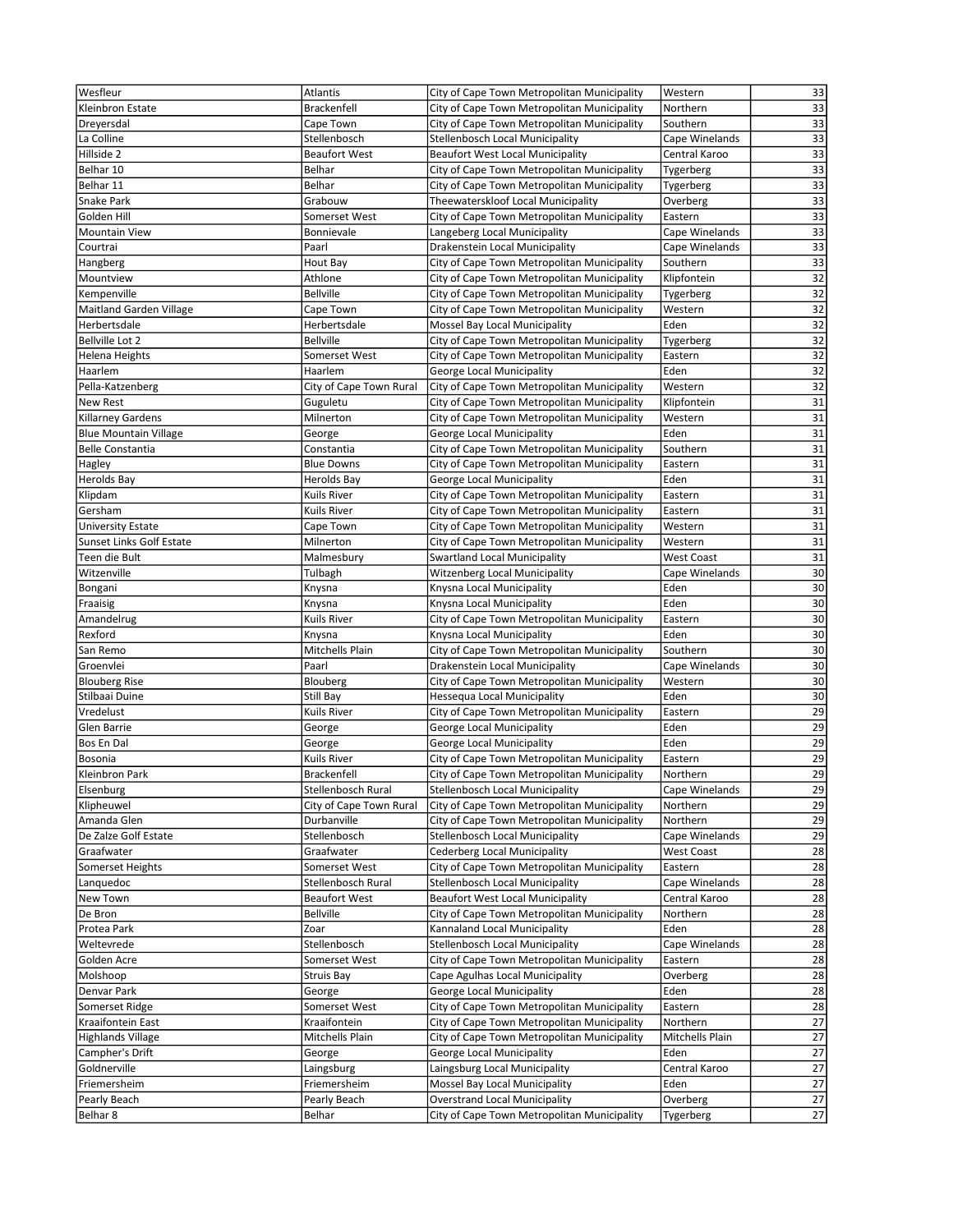| Vrykyk                      | Paarl                               | Drakenstein Local Municipality                                                             | Cape Winelands      | 27              |
|-----------------------------|-------------------------------------|--------------------------------------------------------------------------------------------|---------------------|-----------------|
| Greenway Rise               | Somerset West                       | City of Cape Town Metropolitan Municipality                                                | Eastern             | 27              |
| Koelenhof                   | Stellenbosch Rural                  | Stellenbosch Local Municipality                                                            | Cape Winelands      | 26              |
| Stikland                    | <b>Bellville</b>                    | City of Cape Town Metropolitan Municipality                                                | Tygerberg           | 26              |
| Blommendal                  | <b>Bellville</b>                    | City of Cape Town Metropolitan Municipality                                                | Tygerberg           | 26              |
| N1 City                     | Goodwood                            | City of Cape Town Metropolitan Municipality                                                | Tygerberg           | 26              |
| Kraaibosch Country Estate   | George                              | George Local Municipality                                                                  | Eden                | 26              |
| Barbarossa                  | Constantia                          | City of Cape Town Metropolitan Municipality                                                | Southern            | 26              |
| Bene                        | Somerset West                       | City of Cape Town Metropolitan Municipality                                                | Eastern             | 26              |
| Vredelust                   | <b>Bellville</b>                    | City of Cape Town Metropolitan Municipality                                                | Tygerberg           | $\overline{26}$ |
| <b>Tarentaal Farm</b>       | Strand                              | City of Cape Town Metropolitan Municipality                                                | Eastern             | 26              |
| Stellenridge                | <b>Bellville</b>                    | City of Cape Town Metropolitan Municipality                                                | Northern            | 26              |
| Land En Zeezicht            | Somerset West                       | City of Cape Town Metropolitan Municipality                                                | Eastern             | 26              |
| Sauvignon                   | <b>Brackenfell</b>                  | City of Cape Town Metropolitan Municipality                                                | Northern            | 26              |
| Sacks Circle Industrial     | <b>Bellville</b>                    | City of Cape Town Metropolitan Municipality                                                | Tygerberg           | 25              |
| <b>Struis Bay</b>           | Struis Bay                          | Cape Agulhas Local Municipality                                                            | Overberg            | 25              |
| Hout Bay Harbour            | Hout Bay                            | City of Cape Town Metropolitan Municipality                                                | Southern            | $\overline{25}$ |
| Ferness                     | Cape Town                           | City of Cape Town Metropolitan Municipality                                                | Southern            | 25              |
| Epping Industria 1          | Goodwood                            | City of Cape Town Metropolitan Municipality                                                | Western             | $\overline{25}$ |
| De Nova                     | Mossel Bay                          | Mossel Bay Local Municipality                                                              | Eden                | $\overline{25}$ |
| Die Wingerd                 | Somerset West                       | City of Cape Town Metropolitan Municipality                                                | Eastern             | 25              |
| Belhar 9                    | Belhar                              | City of Cape Town Metropolitan Municipality                                                | Tygerberg           | $\overline{25}$ |
| Kleinbosch                  | Parow                               | City of Cape Town Metropolitan Municipality                                                | Northern            | 25              |
| Belhar 5                    | Belhar                              | City of Cape Town Metropolitan Municipality                                                | Tygerberg           | 25              |
| Tergniet                    | Groot Brakrivier                    | Mossel Bay Local Municipality                                                              | Eden                | $\overline{25}$ |
| Stellenryk                  | <b>Bellville</b>                    | City of Cape Town Metropolitan Municipality                                                | Northern            | 25              |
| Hoogstede                   | <b>Brackenfell</b>                  | City of Cape Town Metropolitan Municipality                                                | Northern            | 25              |
| Woodbridge Island           | Milnerton                           | City of Cape Town Metropolitan Municipality                                                | Western             | 25              |
| The Vines                   | Constantia                          | City of Cape Town Metropolitan Municipality                                                | Southern            | 25              |
| Montevideo                  | Matroosfontein                      | City of Cape Town Metropolitan Municipality                                                | Tygerberg           | 24<br>24        |
| Sanlamhof<br>Wavecrest      | <b>Bellville</b><br>Mitchells Plain | City of Cape Town Metropolitan Municipality                                                | Tygerberg           | 24              |
| Eikenbosch                  | Kuils River                         | City of Cape Town Metropolitan Municipality<br>City of Cape Town Metropolitan Municipality | Southern            | 24              |
|                             | Durbanville                         | City of Cape Town Metropolitan Municipality                                                | Eastern<br>Northern | 24              |
| Durmonte<br>Avalon Estate   | Durbanville                         | City of Cape Town Metropolitan Municipality                                                | Northern            | 24              |
| The Heads                   | Knysna                              | Knysna Local Municipality                                                                  | Eden                | 24              |
| Constantia Heights          | Constantia                          | City of Cape Town Metropolitan Municipality                                                | Southern            | 24              |
| Malmesbury Farms            | Swartland Rural                     | <b>Swartland Local Municipality</b>                                                        | Northern            | 23              |
| Rooirivier-Rif              | George                              | George Local Municipality                                                                  | Eden                | 23              |
| Philadelphia                | Philadelphia                        | City of Cape Town Metropolitan Municipality                                                | Northern            | $\overline{23}$ |
| Welgevonden Estate          | Durbanville                         | City of Cape Town Metropolitan Municipality                                                | Northern            | 23              |
| <b>Briza</b>                | Somerset West                       | City of Cape Town Metropolitan Municipality                                                | Eastern             | 23              |
| Kenridge                    | <b>Bellville</b>                    | City of Cape Town Metropolitan Municipality                                                | Northern            | $\overline{23}$ |
| Belair                      | <b>Bellville</b>                    | City of Cape Town Metropolitan Municipality                                                | Tygerberg           | 23              |
| Worcester Industrial        | Worcester                           | <b>Breede Valley Local Municipality</b>                                                    | Cape Winelands      | 23              |
| Kingston                    | <b>Bellville</b>                    | City of Cape Town Metropolitan Municipality                                                | Tygerberg           | 23              |
| Sonnekuil                   | Kuils River                         | City of Cape Town Metropolitan Municipality                                                | Eastern             | 23              |
| Berg en Dal                 | Wellington                          | Drakenstein Local Municipality                                                             | Cape Winelands      | $\overline{23}$ |
| Philippi Park               | Philippi                            | City of Cape Town Metropolitan Municipality                                                | Mitchells Plain     | $\overline{22}$ |
| Rooidakkies                 | Grabouw                             | Theewaterskloof Local Municipality                                                         | Overberg            | 22              |
| Dalvale                     | Paarl                               | Drakenstein Local Municipality                                                             | Cape Winelands      | 22              |
| Penhill                     | Kuils River                         | City of Cape Town Metropolitan Municipality                                                | Eastern             | $\overline{22}$ |
| Welbedacht                  | Knysna                              | Knysna Local Municipality                                                                  | Eden                | 22              |
| Oakhill                     | Milnerton                           | City of Cape Town Metropolitan Municipality                                                | Western             | 22              |
| Pringle Bay                 | Pringle Bay                         | <b>Overstrand Local Municipality</b>                                                       | Overberg            | $\overline{22}$ |
| <b>Ottery East</b>          | Cape Town                           | City of Cape Town Metropolitan Municipality                                                | Southern            | 22              |
| Klaradyn Retirement Village | Brackenfell                         | City of Cape Town Metropolitan Municipality                                                | Northern            | 22              |
| <b>Glencairn Heights</b>    | Simon's Town                        | City of Cape Town Metropolitan Municipality                                                | Southern            | 22              |
| Sedgefield Island           | Sedgefield                          | Knysna Local Municipality                                                                  | Eden                | 22              |
| Vygeboom                    | Durbanville                         | City of Cape Town Metropolitan Municipality                                                | Northern            | 22              |
| Beaconvale                  | Parow                               | City of Cape Town Metropolitan Municipality                                                | Tygerberg           | 22              |
| <b>Bellville Park</b>       | Bellville                           | City of Cape Town Metropolitan Municipality                                                | Northern            | $21\,$          |
| Thesens Island              | Knysna                              | Knysna Local Municipality                                                                  | Eden                | 21              |
| Zwartdam                    | Athlone                             | City of Cape Town Metropolitan Municipality                                                | Klipfontein         | 21              |
| Knysna Heights              | Knysna                              | Knysna Local Municipality                                                                  | Eden                | 21              |
| Spanish Farm                | Somerset West                       | City of Cape Town Metropolitan Municipality                                                | Eastern             | 21              |
| Pinati                      | Cape Town                           | City of Cape Town Metropolitan Municipality                                                | Klipfontein         | 21              |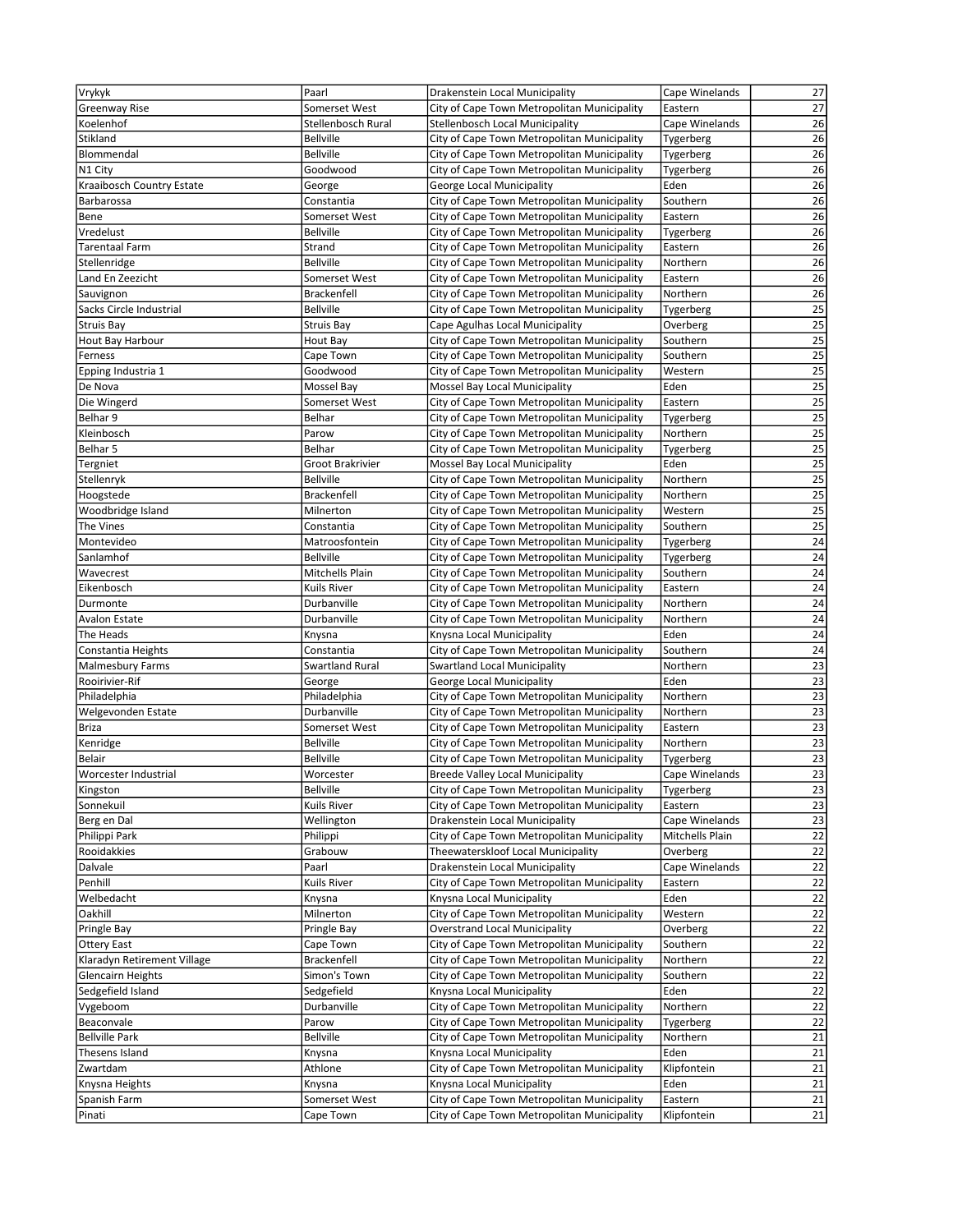| Koringberg                    | Koringberg                           | <b>Swartland Local Municipality</b>                                      | <b>West Coast</b> | 21              |
|-------------------------------|--------------------------------------|--------------------------------------------------------------------------|-------------------|-----------------|
| St James                      | Muizenberg                           | City of Cape Town Metropolitan Municipality                              | Southern          | 21              |
| Kenridge Heights              | Durbanville                          | City of Cape Town Metropolitan Municipality                              | Northern          | 21              |
| Loumar                        | <b>Bellville</b>                     | City of Cape Town Metropolitan Municipality                              | Tygerberg         | 21              |
| La Concorde                   | Somerset West                        | City of Cape Town Metropolitan Municipality                              | Eastern           | 21              |
| <b>Graanendal Estate</b>      | Durbanville                          | City of Cape Town Metropolitan Municipality                              | Northern          | 21              |
| Bergsig                       | Durbanville                          | City of Cape Town Metropolitan Municipality                              | Northern          | 21              |
| Wingfield                     | Goodwood                             | City of Cape Town Metropolitan Municipality                              | Western           | 21              |
| Silverglade                   | Fish Hoek                            | City of Cape Town Metropolitan Municipality                              | Southern          | 21              |
| Witteboomen                   | Constantia                           | City of Cape Town Metropolitan Municipality                              | Southern          | 21              |
| <b>Hermanus Heights</b>       | Hermanus                             | <b>Overstrand Local Municipality</b>                                     | Overberg          | $\overline{21}$ |
| Boschenmeer Golf Estate       | Paarl                                | Drakenstein Local Municipality                                           | Cape Winelands    | 21              |
| <b>Tygerberg Hospital</b>     | Parow                                | City of Cape Town Metropolitan Municipality                              | Tygerberg         | 20              |
| Laaiplek                      | Velddrif                             | <b>Bergrivier Local Municipality</b>                                     | West Coast        | 20              |
| Agulhas                       | Agulhas                              | Cape Agulhas Local Municipality                                          | Overberg          | 20              |
| Paternoster                   | Paternoster                          | Saldanha Bay Local Municipality                                          | West Coast        | 20              |
| Gordons Bay Village           | Gordons Bay                          | City of Cape Town Metropolitan Municipality                              | Eastern           | 20              |
| <b>Turtle Creek</b>           | Kuils River                          | City of Cape Town Metropolitan Municipality                              | Eastern           | 20              |
| Door De Kraal                 | <b>Bellville</b>                     | City of Cape Town Metropolitan Municipality                              | Northern          | 20              |
| Yorkshire Estate              | Cape Town                            | City of Cape Town Metropolitan Municipality                              | Klipfontein       | 20              |
| The Palms                     | Strand                               | City of Cape Town Metropolitan Municipality                              | Eastern           | 20              |
| Wildwood                      | Mitchells Plain                      | City of Cape Town Metropolitan Municipality                              | Mitchells Plain   | $\overline{20}$ |
| Hermon                        | Drakenstein Rural                    | Drakenstein Local Municipality                                           | Cape Winelands    | 20              |
| Goede Hoop                    | Strand                               | City of Cape Town Metropolitan Municipality                              | Eastern           | 20              |
| Amanda Glen                   | <b>Bellville</b>                     | City of Cape Town Metropolitan Municipality                              | Northern          | 20              |
| Kanana                        | Guguletu                             | City of Cape Town Metropolitan Municipality                              | Klipfontein       | 19              |
| Joubertsingel                 | <b>Bellville</b>                     | City of Cape Town Metropolitan Municipality                              | Tygerberg         | 19              |
| <b>Blouwater Bay</b>          | Saldanha                             | Saldanha Bay Local Municipality                                          | <b>West Coast</b> | 19              |
| Helderzicht                   | Somerset West                        | City of Cape Town Metropolitan Municipality                              | Eastern           | 19<br>19        |
| Langebaan Country Estate      | Langebaan                            | Saldanha Bay Local Municipality                                          | <b>West Coast</b> |                 |
| Bloemhof                      | <b>Bellville</b><br>Groot Brakrivier | City of Cape Town Metropolitan Municipality                              | Northern<br>Eden  | 19<br>19        |
| Bergsig                       |                                      | Mossel Bay Local Municipality                                            |                   | 19              |
| Bothasig<br>Drosdy Park       | Moorreesburg                         | Swartland Local Municipality                                             | <b>West Coast</b> | 19              |
| Brenton-on-Sea                | Kuils River<br>Brenton-on-Sea        | City of Cape Town Metropolitan Municipality<br>Knysna Local Municipality | Eastern<br>Eden   | 19              |
| Lyndoch                       | Stellenbosch Rural                   | Stellenbosch Local Municipality                                          | Cape Winelands    | 19              |
| Langeberg Smallholdings       | Kraaifontein                         | City of Cape Town Metropolitan Municipality                              | Northern          | 19              |
| Mansfield                     | Gordons Bay                          | City of Cape Town Metropolitan Municipality                              | Eastern           | 19              |
| Steenberg Golf Estate         | Cape Town                            | City of Cape Town Metropolitan Municipality                              | Southern          | 19              |
| <b>Hunters Creek</b>          | Kuils River                          | City of Cape Town Metropolitan Municipality                              | Eastern           | 19              |
| Morningside                   | Somerset West                        | City of Cape Town Metropolitan Municipality                              | Eastern           | 19              |
| Florida                       | Parow                                | City of Cape Town Metropolitan Municipality                              | Tygerberg         | 18              |
| The Wines                     | Eerste River                         | City of Cape Town Metropolitan Municipality                              | Eastern           | 18              |
| Lost City                     | Gordons Bay                          | City of Cape Town Metropolitan Municipality                              | Eastern           | 18              |
| <b>Turf Hall Estate</b>       | Cape Town                            | City of Cape Town Metropolitan Municipality                              | Southern          | 18              |
| Hindle Park                   | <b>Blue Downs</b>                    | City of Cape Town Metropolitan Municipality                              | Eastern           | 18              |
| Hoheizen                      | <b>Bellville</b>                     | City of Cape Town Metropolitan Municipality                              | Northern          | 18              |
| Augusta                       | Milnerton                            | City of Cape Town Metropolitan Municipality                              | Western           | 18              |
| Saxonwood                     | Atlantis                             | City of Cape Town Metropolitan Municipality                              | Western           | 18              |
| Pine Acres                    | Gordons Bay                          | City of Cape Town Metropolitan Municipality                              | Eastern           | 18              |
| Glencairn                     | Simon's Town                         | City of Cape Town Metropolitan Municipality                              | Southern          | 18              |
| Ruwari                        | <b>Brackenfell</b>                   | City of Cape Town Metropolitan Municipality                              | Northern          | 18              |
| Mossel Bay Golf Estate        | Mossel Bay                           | Mossel Bay Local Municipality                                            | Eden              | 18              |
| Tierboskloof                  | Hout Bay                             | City of Cape Town Metropolitan Municipality                              | Southern          | 18              |
| Franskraal                    | Franskraal                           | <b>Overstrand Local Municipality</b>                                     | Overberg          | 18              |
| Strandvale                    | Strand                               | City of Cape Town Metropolitan Municipality                              | Eastern           | 18              |
| Bridgebank                    | Somerset West                        | City of Cape Town Metropolitan Municipality                              | Eastern           | 18              |
| Langewacht                    | Strand                               | City of Cape Town Metropolitan Municipality                              | Eastern           | 18              |
| Milky Town                    | Paarl                                | Drakenstein Local Municipality                                           | Cape Winelands    | 17              |
| Etembini                      | Knysna                               | Knysna Local Municipality                                                | Eden              | 17              |
| <b>Helderberg Village</b>     | Somerset West                        | City of Cape Town Metropolitan Municipality                              | Eastern           | 17              |
| Wimbledon Estate              | <b>Blue Downs</b>                    | City of Cape Town Metropolitan Municipality                              | Eastern           | 17              |
| Sirrocco's                    | <b>Bellville</b>                     | City of Cape Town Metropolitan Municipality                              | Tygerberg         | 17              |
| Rogge Bay                     | Cape Town                            | City of Cape Town Metropolitan Municipality                              | Western           | 17              |
| Bergsig                       | Moorreesburg                         | Swartland Local Municipality                                             | <b>West Coast</b> | 17              |
|                               |                                      |                                                                          |                   |                 |
| Gill Cape<br>Kraaibosch Manor | Eerste River<br>George               | City of Cape Town Metropolitan Municipality<br>George Local Municipality | Eastern<br>Eden   | 17<br>17        |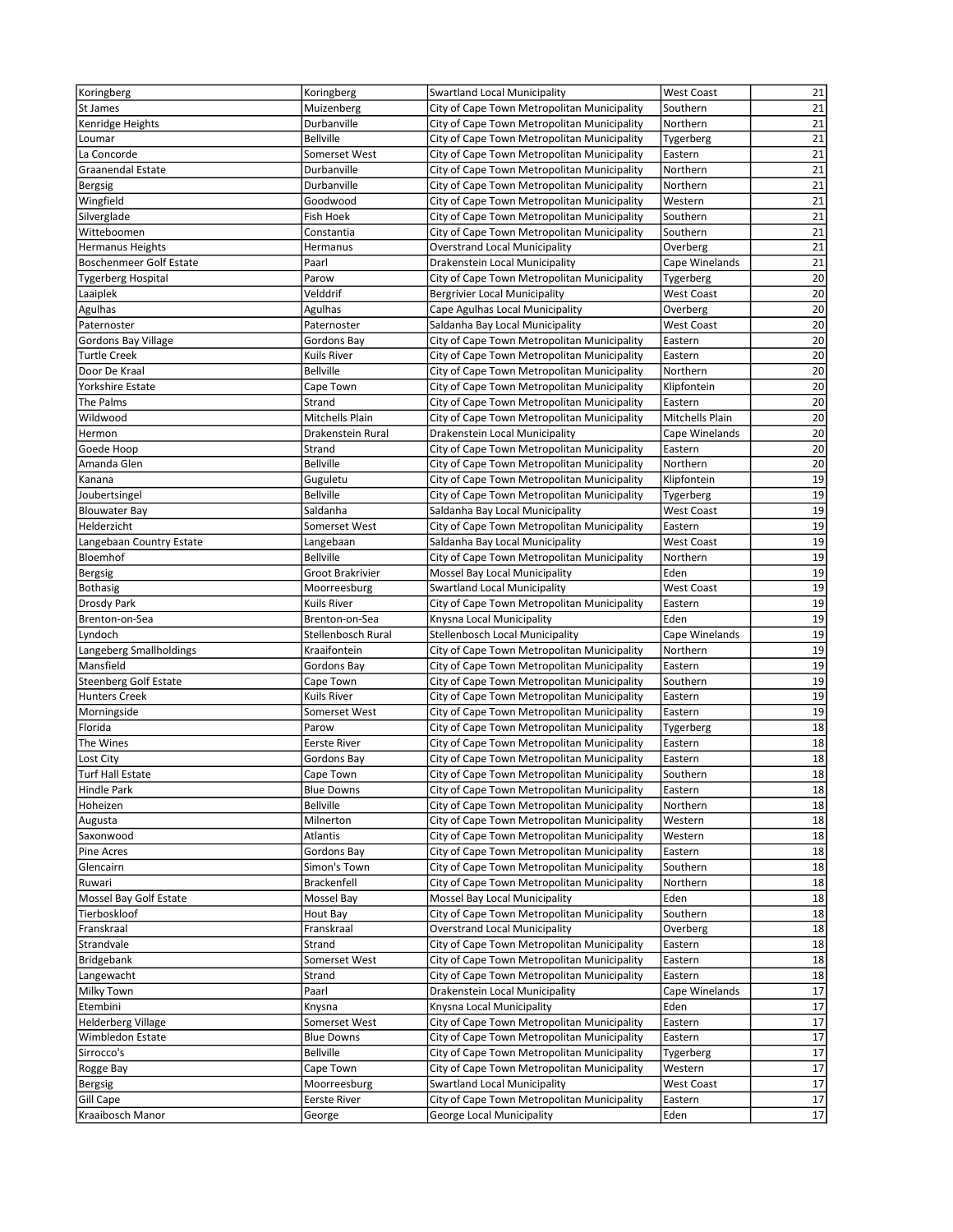| Welcome Glen                             | Simon's Town                           | City of Cape Town Metropolitan Municipality                              | Southern          | 17              |
|------------------------------------------|----------------------------------------|--------------------------------------------------------------------------|-------------------|-----------------|
| <b>Penzance Estate</b>                   | Hout Bay                               | City of Cape Town Metropolitan Municipality                              | Southern          | 17              |
| Fancourt                                 | George                                 | George Local Municipality                                                | Eden              | 17              |
| Hout Bay Heights                         | Hout Bay                               | City of Cape Town Metropolitan Municipality                              | Southern          | 17              |
| Rome Glen                                | Somerset West                          | City of Cape Town Metropolitan Municipality                              | Eastern           | 17              |
| Brandwacht                               | Stellenbosch                           | Stellenbosch Local Municipality                                          | Cape Winelands    | 17              |
| Clovelly                                 | Fish Hoek                              | City of Cape Town Metropolitan Municipality                              | Southern          | 17              |
| Bellville South Ext 14                   | <b>Bellville</b>                       | City of Cape Town Metropolitan Municipality                              | Tygerberg         | 17              |
| Edenpark                                 | <b>Brackenfell</b>                     | City of Cape Town Metropolitan Municipality                              | Northern          | 17              |
| Harbour Island                           | Gordons Bay                            | City of Cape Town Metropolitan Municipality                              | Eastern           | 17              |
| Lynn's View                              | Somerset West                          | City of Cape Town Metropolitan Municipality                              | Eastern           | 17              |
| Bennetsville                             | Klapmuts                               | Stellenbosch Local Municipality                                          | Cape Winelands    | 17              |
| Sandown Estate                           | Blouberg                               | City of Cape Town Metropolitan Municipality                              | Western           | 17              |
| Paradise                                 | Knysna                                 | Knysna Local Municipality                                                | Eden              | 17              |
| Fisherhaven                              | Fisherhaven                            | <b>Overstrand Local Municipality</b>                                     | Overberg          | 16              |
| Stikland Hospital                        | <b>Bellville</b>                       | City of Cape Town Metropolitan Municipality                              | Tygerberg         | 16              |
| <b>Montague Gardens</b>                  | Milnerton                              | City of Cape Town Metropolitan Municipality                              | Western           | 16              |
| St Michaels                              | Brackenfell                            | City of Cape Town Metropolitan Municipality                              | Northern          | 16              |
| Brandwag                                 | Kuils River                            | City of Cape Town Metropolitan Municipality                              | Eastern           | 16              |
| Fernridge                                | George                                 | George Local Municipality                                                | Eden              | 16              |
| Witsand                                  | Witsand                                | Hessequa Local Municipality                                              | Eden              | 16              |
| Paryskloof Estate                        | Paarl                                  | Drakenstein Local Municipality                                           | Cape Winelands    | 16              |
| Danarand                                 | <b>Kuils River</b>                     | City of Cape Town Metropolitan Municipality                              | Eastern           | 16              |
| Griselda                                 | Somerset West                          | City of Cape Town Metropolitan Municipality                              | Eastern           | 16              |
| Uniepark                                 | Stellenbosch                           | <b>Stellenbosch Local Municipality</b>                                   | Cape Winelands    | 16              |
| Mikro Park                               | <b>Kuils River</b><br><b>Bellville</b> | City of Cape Town Metropolitan Municipality                              | Eastern           | 16<br>16        |
| Hillrise                                 | <b>Bellville</b>                       | City of Cape Town Metropolitan Municipality                              | Tygerberg         | 16              |
| Kanonberg Lifestyle Estate<br>Whale Rock |                                        | City of Cape Town Metropolitan Municipality                              | Northern<br>Eden  | 16              |
| Silwerstrand Golf and River Estate       | Plettenberg Bay<br>Robertson           | <b>Bitou Local Municipality</b><br>Langeberg Local Municipality          | Cape Winelands    | 16              |
| Sillery                                  | Constantia                             | City of Cape Town Metropolitan Municipality                              | Southern          | 16              |
| Eikenbosch Estate                        | <b>Kuils River</b>                     | City of Cape Town Metropolitan Municipality                              | Eastern           | 16              |
| Protea Park                              | George                                 | George Local Municipality                                                | Eden              | 15              |
| <b>Brackenfell North</b>                 | Brackenfell                            | City of Cape Town Metropolitan Municipality                              | Northern          | $\overline{15}$ |
| Aurora                                   | Aurora                                 | <b>Bergrivier Local Municipality</b>                                     | <b>West Coast</b> | 15              |
| <b>Heritage Mews</b>                     | Somerset West                          | City of Cape Town Metropolitan Municipality                              | Eastern           | 15              |
| Barcelona                                | Guguletu                               | City of Cape Town Metropolitan Municipality                              | Klipfontein       | 15              |
| <b>Greenways Golf Estate</b>             | Strand                                 | City of Cape Town Metropolitan Municipality                              | Eastern           | 15              |
| <b>Wembley Park</b>                      | <b>Blue Downs</b>                      | City of Cape Town Metropolitan Municipality                              | Eastern           | 15              |
| Heritage Park                            | Somerset West                          | City of Cape Town Metropolitan Municipality                              | Eastern           | 15              |
| <b>Blue Lagoon</b>                       | Langebaan                              | Saldanha Bay Local Municipality                                          | <b>West Coast</b> | 15              |
| Joostenberg Vlakte                       | Kraaifontein                           | City of Cape Town Metropolitan Municipality                              | Northern          | 15              |
| Van Der Stel                             | Strand                                 | City of Cape Town Metropolitan Municipality                              | Eastern           | 15              |
| Erinvale Estate                          | Somerset West                          | City of Cape Town Metropolitan Municipality                              | Eastern           | 15              |
| Goedverwacht                             | <b>Bergrivier Rural</b>                | <b>Bergrivier Local Municipality</b>                                     | <b>West Coast</b> | 15              |
| Faerie Knowe                             | <b>Fish Hoek</b>                       | City of Cape Town Metropolitan Municipality                              | Southern          | 15              |
| <b>Bay View</b>                          | Mossel Bay                             | Mossel Bay Local Municipality                                            | Eden              | 15              |
| Clara Anna Fontein                       | Durbanville                            | City of Cape Town Metropolitan Municipality                              | Northern          | 15              |
| Croydon Olive Estate                     | Macassar                               | City of Cape Town Metropolitan Municipality                              | Eastern           | 15              |
| Westhill                                 | Knysna                                 | Knysna Local Municipality                                                | Eden              | 15              |
| Zevendal                                 | Kuils River                            | City of Cape Town Metropolitan Municipality                              | Eastern           | 15              |
| Scarborough                              | Scarborough                            | City of Cape Town Metropolitan Municipality                              | Southern          | $\overline{15}$ |
| <b>Baronetcy Estate</b>                  | Parow                                  | City of Cape Town Metropolitan Municipality                              | Northern          | 15              |
| De Zoete Inval                           | Paarl                                  | Drakenstein Local Municipality                                           | Cape Winelands    | 15              |
| Normandie Estate                         | Brackenfell                            | City of Cape Town Metropolitan Municipality                              | Northern          | 15              |
| White City                               | Ceres                                  | <b>Witzenberg Local Municipality</b>                                     | Cape Winelands    | 14              |
| Ndabeni                                  | Cape Town                              | City of Cape Town Metropolitan Municipality                              | Western           | 14              |
| Stompneus Bay                            | St Helena Bay                          | Saldanha Bay Local Municipality                                          | <b>West Coast</b> | 14              |
| Rooikamp                                 | Ceres                                  | <b>Witzenberg Local Municipality</b>                                     | Cape Winelands    | 14              |
| Kleinkrantz                              | Wilderness                             | George Local Municipality                                                | Eden              | 14              |
| Die Laning                               | <b>Beaufort West</b>                   | <b>Beaufort West Local Municipality</b>                                  | Central Karoo     | 14              |
| Kaapzicht                                | Parow                                  | City of Cape Town Metropolitan Municipality                              | Northern          | 14              |
| Betty's Bay                              | Betty's Bay                            | <b>Overstrand Local Municipality</b>                                     | Overberg<br>Eden  | 14<br>14        |
| <b>Belvidere Estate</b>                  | Knysna<br>Kraaifontein                 | Knysna Local Municipality<br>City of Cape Town Metropolitan Municipality |                   | 14              |
| Klein Begin                              |                                        |                                                                          | Northern<br>Eden  | 14              |
| Pinnacle Point<br>Doornkuil              | Mossel Bay<br>Malmesbury               | Mossel Bay Local Municipality<br><b>Swartland Local Municipality</b>     | <b>West Coast</b> | 14              |
|                                          |                                        |                                                                          |                   |                 |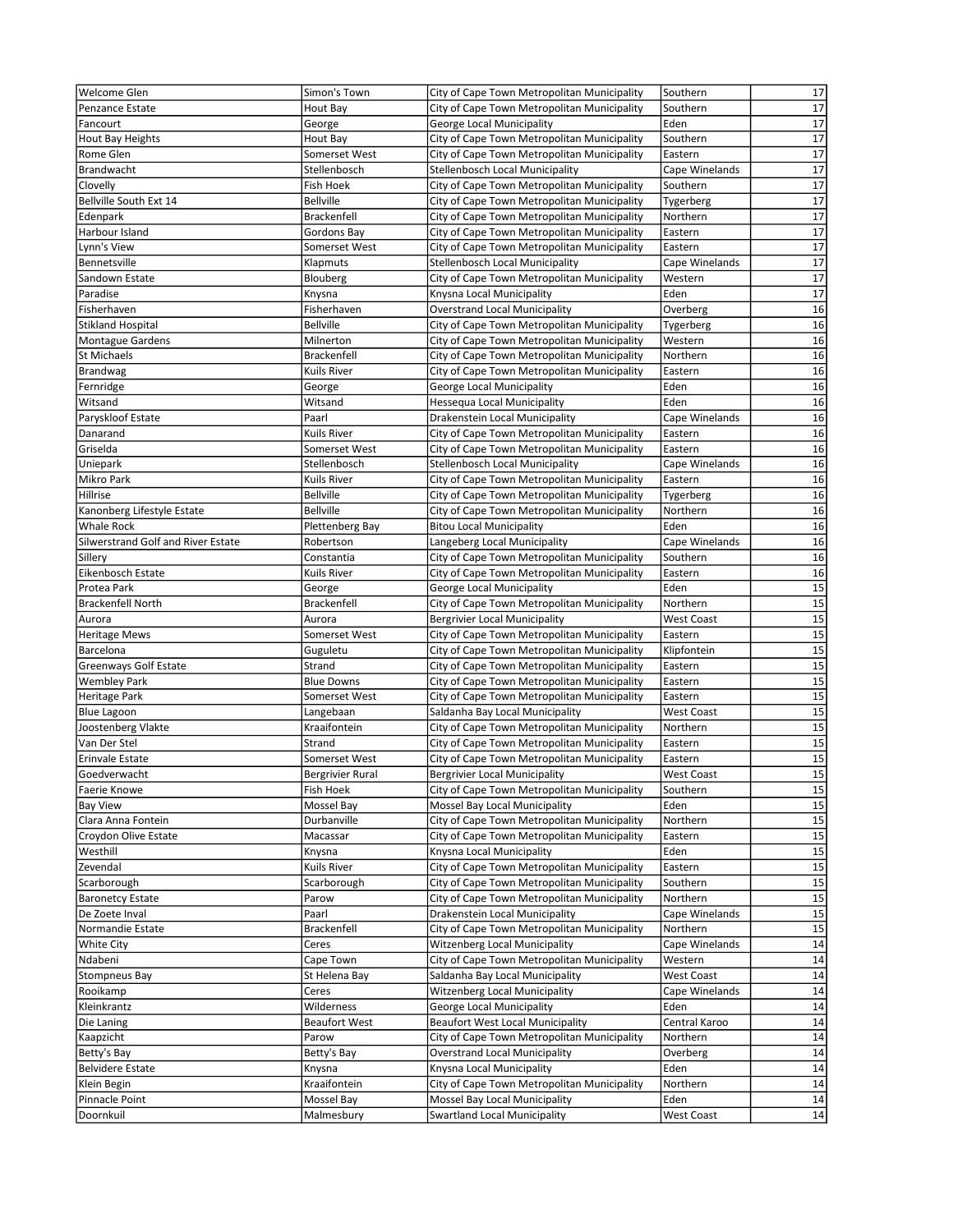| Bredasdorp Industrial            | Bredasdorp          | Cape Agulhas Local Municipality             | Overberg          | 14              |
|----------------------------------|---------------------|---------------------------------------------|-------------------|-----------------|
| Nuwerus                          | Nuwerus             | Matzikama Local Municipality                | <b>West Coast</b> | 14              |
| Halali                           | Durbanville         | City of Cape Town Metropolitan Municipality | Northern          | 14              |
| De Duin                          | Parow               | City of Cape Town Metropolitan Municipality | Northern          | 14              |
| Arbeidslus                       | Stellenbosch        | <b>Stellenbosch Local Municipality</b>      | Cape Winelands    | 14              |
| Zevenwacht Country Estate        | Kuils River         | City of Cape Town Metropolitan Municipality | Eastern           | 14              |
| Die Bakke                        | Mossel Bay          | Mossel Bay Local Municipality               | Eden              | 14              |
| Lake Michelle                    | Noordhoek           | City of Cape Town Metropolitan Municipality | Southern          | 14              |
| Heuwelkroon                      | Greyton             | Theewaterskloof Local Municipality          | Overberg          | 14              |
| Goniwe Park                      | Villiersdorp        | Theewaterskloof Local Municipality          | Overberg          | 13              |
| Flenters                         | Knysna              | Knysna Local Municipality                   | Eden              | 13              |
| Bitterfontein                    | Bitterfontein       | Matzikama Local Municipality                | <b>West Coast</b> | 13              |
| Die Voor Bay                     | Mossel Bay          | Mossel Bay Local Municipality               | Eden              | $\overline{13}$ |
| Humanshof                        | Somerset West       | City of Cape Town Metropolitan Municipality | Eastern           | 13              |
| George Industria                 | George              | <b>George Local Municipality</b>            | Eden              | 13              |
| Bellville South Industrial       | <b>Bellville</b>    | City of Cape Town Metropolitan Municipality | Tygerberg         | $\overline{13}$ |
| Still Bay East                   | Still Bay           | Hessequa Local Municipality                 | Eden              | 13              |
| Oakwood Estate                   | Durbanville         | City of Cape Town Metropolitan Municipality | Northern          | 13              |
| Noble Park                       | Worcester           | Breede Valley Local Municipality            | Cape Winelands    | 13              |
| Kaapsig                          | <b>Brackenfell</b>  | City of Cape Town Metropolitan Municipality | Northern          | 13              |
| Uitzicht 1                       | Durbanville         | City of Cape Town Metropolitan Municipality | Northern          | 13              |
| <b>West Riding</b>               | Milnerton           | City of Cape Town Metropolitan Municipality | Western           | 13              |
| Clamhall                         | Parow               | City of Cape Town Metropolitan Municipality | Tygerberg         | 13              |
| Simons Kloof                     | Simon's Town        | City of Cape Town Metropolitan Municipality | Southern          | 13              |
| Nuwedorp A                       | Grabouw             | Theewaterskloof Local Municipality          | Overberg          | $\overline{13}$ |
| De Hoop                          | Oudtshoorn Rural    | <b>Oudtshoorn Local Municipality</b>        | Eden              | 13              |
| San Michel                       | Noordhoek           | City of Cape Town Metropolitan Municipality | Southern          | $\overline{13}$ |
| <b>Shirley Park</b>              | <b>Bellville</b>    | City of Cape Town Metropolitan Municipality | Tygerberg         | $\overline{13}$ |
| Helderrand                       | Somerset West       | City of Cape Town Metropolitan Municipality | Eastern           | 13              |
| Stonehurst Mountain Estate       | Muizenberg          | City of Cape Town Metropolitan Municipality | Southern          | 13              |
| Ruitershoogte                    | Durbanville         | City of Cape Town Metropolitan Municipality | Northern          | 13              |
| Everglen                         | Durbanville         | City of Cape Town Metropolitan Municipality | Northern          | 13              |
| Nerina                           | Durbanville         | City of Cape Town Metropolitan Municipality | Northern          | 13              |
| Huis-In-Bos                      | Constantia          | City of Cape Town Metropolitan Municipality | Southern          | 13              |
| Lionviham                        | Somerset West       | City of Cape Town Metropolitan Municipality | Eastern           | 13              |
| Rustdale                         | Athlone             | City of Cape Town Metropolitan Municipality | Klipfontein       | 13              |
| Proteaville                      | Durbanville         | City of Cape Town Metropolitan Municipality | Northern          | 13              |
| Doringbaai                       | Doringbaai          | Matzikama Local Municipality                | <b>West Coast</b> | 12              |
| North Camp Wingfield             | Goodwood            | City of Cape Town Metropolitan Municipality | Northern          | 12              |
| Chris Nissen Park                | Somerset West       | City of Cape Town Metropolitan Municipality | Eastern           | 12              |
| Military                         | Saldanha            | Saldanha Bay Local Municipality             | <b>West Coast</b> | 12              |
| Outeniqua Strand                 | Groot Brakrivier    | Mossel Bay Local Municipality               | Eden              | 12              |
| Avondstil                        | <b>Bellville</b>    | City of Cape Town Metropolitan Municipality | Tygerberg         | 12              |
| Somerset West Country Club       | Somerset West       | City of Cape Town Metropolitan Municipality | Eastern           | 12              |
| <b>Chapmans Peak</b>             | Noordhoek           | City of Cape Town Metropolitan Municipality | Southern          | 12              |
| Mountain                         | Paarl               | Drakenstein Local Municipality              | Cape Winelands    | 12              |
| Laguna Estate                    | Langebaan           | Saldanha Bay Local Municipality             | <b>West Coast</b> | 12              |
| Sitari Country Estate            | Macassar            | City of Cape Town Metropolitan Municipality | Eastern           | 12              |
| Monte Christo Retirement Village | Mossel Bay          | Mossel Bay Local Municipality               | Eden              | 12              |
| Hopland                          | Clanwilliam         | <b>Cederberg Local Municipality</b>         | West Coast        | 12              |
| Stellenbosch Farms               | Stellenbosch Farms  | Stellenbosch Local Municipality             |                   | 12              |
| Fir Grove                        | Constantia          | City of Cape Town Metropolitan Municipality | Southern          | 12              |
| Oubaai Golf Estate               | Herolds Bay         | George Local Municipality                   | Eden              | 12              |
| <b>Wellway Park</b>              | Durbanville         | City of Cape Town Metropolitan Municipality | Northern          | 12              |
| Airport Area                     | Matroosfontein      | City of Cape Town Metropolitan Municipality | Tygerberg         | 12              |
| Nova Constantia                  | Constantia          | City of Cape Town Metropolitan Municipality | Southern          | 12              |
| De Wijnlanden                    | <b>Eerste River</b> | City of Cape Town Metropolitan Municipality | Eastern           | 12              |
| Pearl Rise                       | Somerset West       | City of Cape Town Metropolitan Municipality | Eastern           | 12              |
| Silvertas                        | Somerset West       | City of Cape Town Metropolitan Municipality | Eastern           | 12              |
| Hatton                           | Athlone             | City of Cape Town Metropolitan Municipality | Klipfontein       | 11              |
| Karindal                         | Stellenbosch        | Stellenbosch Local Municipality             | Cape Winelands    | 11              |
| Fisherhaven                      | Knysna              | Knysna Local Municipality                   | Eden              | 11              |
| Joe Slovo Park                   | Vredendal           | Matzikama Local Municipality                | West Coast        | 11              |
| Koekenaap                        | Matzikama Rural     | Matzikama Local Municipality                | <b>West Coast</b> | 11              |
| <b>Durbanville Meadows</b>       | Durbanville         | City of Cape Town Metropolitan Municipality | Northern          | 11              |
| Longwood                         | Durbanville         | City of Cape Town Metropolitan Municipality | Northern          | 11              |
| Hunters Retreat                  | Kuils River         | City of Cape Town Metropolitan Municipality | Eastern           | $11\,$          |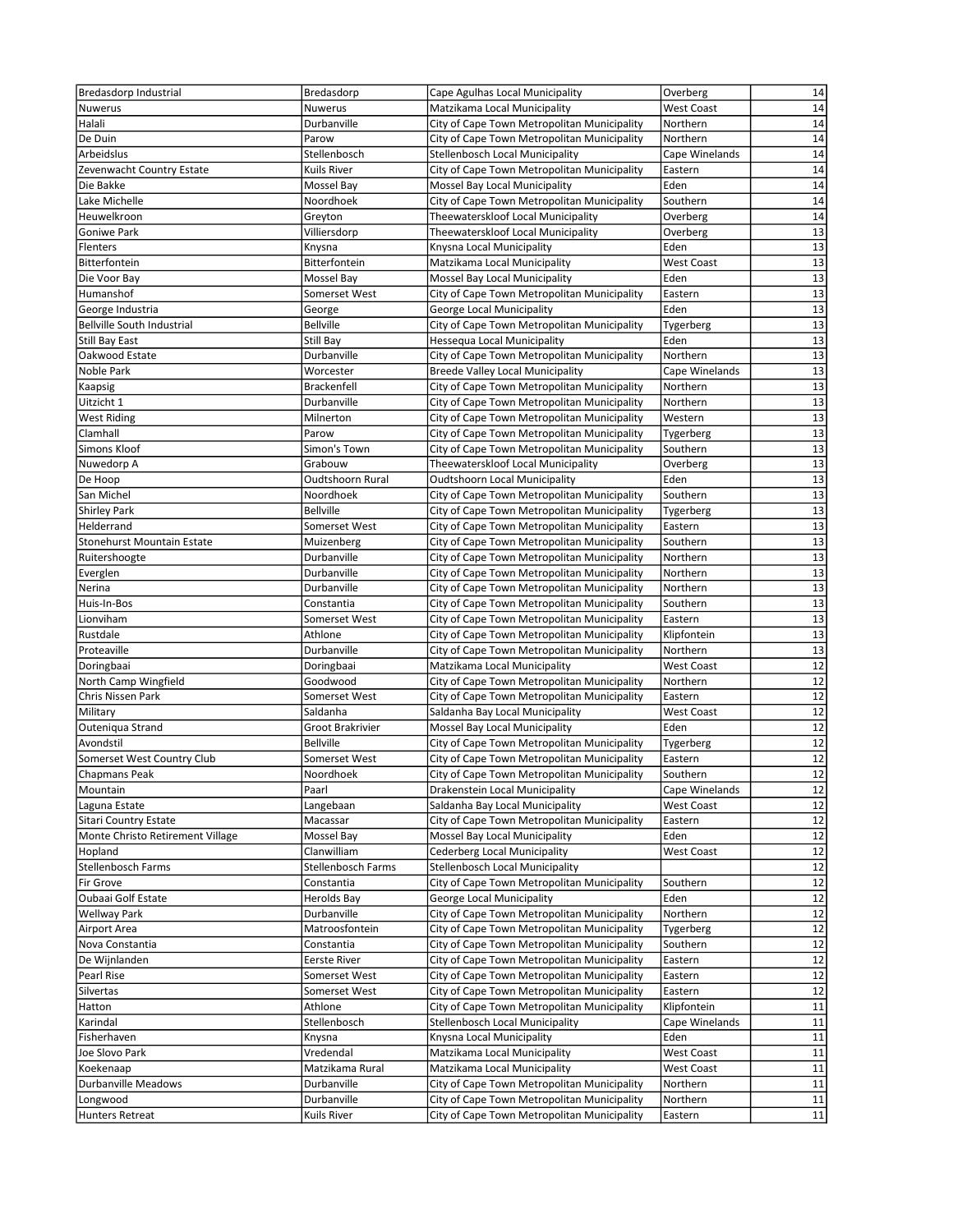| Devonvallei                      | Stellenbosch                           | <b>Stellenbosch Local Municipality</b>      | Cape Winelands    | 11             |
|----------------------------------|----------------------------------------|---------------------------------------------|-------------------|----------------|
| Rozendal                         | Stellenbosch                           | Stellenbosch Local Municipality             | Cape Winelands    | 11             |
| La Pastorale                     | Stellenbosch                           | <b>Stellenbosch Local Municipality</b>      | Cape Winelands    | 11             |
| Schapenberg Estate               | Somerset West                          | City of Cape Town Metropolitan Municipality | Eastern           | 11             |
| Klein Nederburg                  | Durbanville                            | City of Cape Town Metropolitan Municipality | Northern          | 11             |
| Montague                         | Goodwood                               | City of Cape Town Metropolitan Municipality | Tygerberg         | 11             |
| La Motte                         | Stellenbosch Rural                     | <b>Stellenbosch Local Municipality</b>      | Cape Winelands    | 11             |
| Morning Star AH                  | City of Cape Town Rural                | City of Cape Town Metropolitan Municipality | Western           | 11             |
| Hope of Constantia               | Constantia                             | City of Cape Town Metropolitan Municipality | Southern          | 11             |
| Steyn's Nest                     | Somerset West                          | City of Cape Town Metropolitan Municipality | Eastern           | 11             |
| Murdock Valley                   | Simon's Town                           | City of Cape Town Metropolitan Municipality | Southern          | 11             |
| Pine Place                       | <b>Blue Downs</b>                      | City of Cape Town Metropolitan Municipality | Eastern           | 10             |
| Steenberg's Cove                 | St Helena Bay                          | Saldanha Bay Local Municipality             | <b>West Coast</b> | 10             |
| Phola Park                       | Guguletu                               | City of Cape Town Metropolitan Municipality | Klipfontein       | 10             |
| Egoli                            | Ceres                                  | <b>Witzenberg Local Municipality</b>        | Cape Winelands    | 10             |
| <b>Highlands Estate</b>          | Philippi                               | City of Cape Town Metropolitan Municipality | Southern          | 10             |
| Kelderhof                        | Macassar                               | City of Cape Town Metropolitan Municipality | Eastern           | 10             |
|                                  |                                        |                                             |                   | 10             |
| Pearl Valley Golf Estate and Spa | Drakenstein Rural                      | Drakenstein Local Municipality              | Cape Winelands    | 10             |
| Knole Park                       | Philippi                               | City of Cape Town Metropolitan Municipality | Southern          |                |
| <b>Bosbell</b>                   | <b>Bellville</b>                       | City of Cape Town Metropolitan Municipality | Tygerberg         | 10             |
| Martinville                      | Somerset West                          | City of Cape Town Metropolitan Municipality | Eastern           | 10             |
| Westwood                         | Milnerton                              | City of Cape Town Metropolitan Municipality | Western           | 10             |
| Kelderhof Country Village        | Macassar                               | City of Cape Town Metropolitan Municipality | Eastern           | 10             |
| Zevenzicht Residential Estate    | Kuils River                            | City of Cape Town Metropolitan Municipality | Eastern           | 10             |
| Longlands                        | Strand                                 | City of Cape Town Metropolitan Municipality | Eastern           | 10             |
| Sunlands                         | Cape Town                              | City of Cape Town Metropolitan Municipality | Klipfontein       | 10             |
| Dennekruin                       | Grabouw                                | Theewaterskloof Local Municipality          | Overberg          | 10             |
| De Tuin                          | Brackenfell                            | City of Cape Town Metropolitan Municipality | Northern          | 10             |
| Airlie                           | Constantia                             | City of Cape Town Metropolitan Municipality | Southern          | 10             |
| Pezula Private Estate            | Knysna                                 | Knysna Local Municipality                   | Eden              | 10             |
| Simonswyk                        | Stellenbosch                           | Stellenbosch Local Municipality             | Cape Winelands    | 10             |
| Graylands                        | Constantia                             | City of Cape Town Metropolitan Municipality | Southern          | 10             |
| Dennendal                        | Cape Town                              | City of Cape Town Metropolitan Municipality | Southern          | 10             |
| Romp Vallei                      | Cape Town                              | City of Cape Town Metropolitan Municipality | Klipfontein       | 10             |
| Oranjeville                      | Citrusdal                              | Cederberg Local Municipality                | <b>West Coast</b> | 10             |
| De Bosch Estate                  | Stellenbosch                           | <b>Stellenbosch Local Municipality</b>      | Cape Winelands    | 10             |
| Sunkist                          | <b>Bellville</b>                       | City of Cape Town Metropolitan Municipality | Tygerberg         | 10             |
| Welgelee                         | Brackenfell                            | City of Cape Town Metropolitan Municipality | Northern          | 9              |
| <b>Bossies Gif</b>               | Plettenberg Bay                        | <b>Bitou Local Municipality</b>             | Eden              | $\overline{9}$ |
| Highgate                         | <b>Blue Downs</b>                      | City of Cape Town Metropolitan Municipality | Eastern           | $\overline{9}$ |
| Malmesbury Farms                 | Mamre                                  | City of Cape Town Metropolitan Municipality | Western           | 9              |
| Lagoon Beach                     | Cape Town                              | City of Cape Town Metropolitan Municipality | Western           | 9              |
| Bridgewater                      | Somerset West                          | City of Cape Town Metropolitan Municipality | Eastern           | 9              |
| Sonnendal                        | Parow                                  | City of Cape Town Metropolitan Municipality | Northern          | 9              |
| De Kelders                       | De Kelders                             | <b>Overstrand Local Municipality</b>        | Overberg          | 9              |
| <b>Transnet Marshalling Yard</b> | <b>Bellville</b>                       | City of Cape Town Metropolitan Municipality | Tygerberg         | 9              |
| Springbokpark                    | Brackenfell                            | City of Cape Town Metropolitan Municipality | Northern          | 9              |
| <b>Epping Garden Village</b>     | Goodwood                               | City of Cape Town Metropolitan Municipality |                   | 9              |
|                                  |                                        | <b>Swartland Local Municipality</b>         | Tygerberg         |                |
| Myrtledene                       | Malmesbury                             |                                             | <b>West Coast</b> | 9              |
| Table Mountain (Nature Reserve)  | City of Cape Town Rural<br>Durbanville | City of Cape Town Metropolitan Municipality | Western           | 9<br>9         |
| Langeberg Village                |                                        | City of Cape Town Metropolitan Municipality | Northern          |                |
| <b>Hunters Estate</b>            | Knysna                                 | Knysna Local Municipality                   | Eden              | 9              |
| Croydon Vineyard Estate          | Macassar                               | City of Cape Town Metropolitan Municipality | Eastern           | 9              |
| Kronenzicht                      | Hout Bay                               | City of Cape Town Metropolitan Municipality | Southern          | 9              |
| Welgelegen                       | Stellenbosch                           | Stellenbosch Local Municipality             | Cape Winelands    | 9              |
| Plattekloof 4                    | Parow                                  | City of Cape Town Metropolitan Municipality | Northern          | 9              |
| Green Pastures                   | Knysna                                 | Knysna Local Municipality                   | Eden              | 9              |
| Vredekloof Heights               | <b>Brackenfell</b>                     | City of Cape Town Metropolitan Municipality | Northern          | 9              |
| Octovale                         | <b>Bellville</b>                       | City of Cape Town Metropolitan Municipality | Tygerberg         | 9              |
| Fernwood Estate                  | Somerset West                          | City of Cape Town Metropolitan Municipality | Eastern           | 9              |
| Stellenbosch NU                  | Stellenbosch                           | Stellenbosch Local Municipality             | Cape Winelands    | 9              |
| <b>Brookside Village</b>         | Somerset West                          | City of Cape Town Metropolitan Municipality | Eastern           | 9              |
| Heuwelkruin                      | Knysna                                 | Knysna Local Municipality                   | Eden              | 9              |
| Des Hampden                      | Kuils River                            | City of Cape Town Metropolitan Municipality | Eastern           | 9              |
| Bel' Aire Winelands Estate       | Somerset West                          | City of Cape Town Metropolitan Municipality | Eastern           | 9              |
| Ou Pad                           | Knysna                                 | Knysna Local Municipality                   | Eden              | 8              |
| Langebaanweg                     | Saldanha Bay Rural                     | Saldanha Bay Local Municipality             | West Coast        | 8 <sup>1</sup> |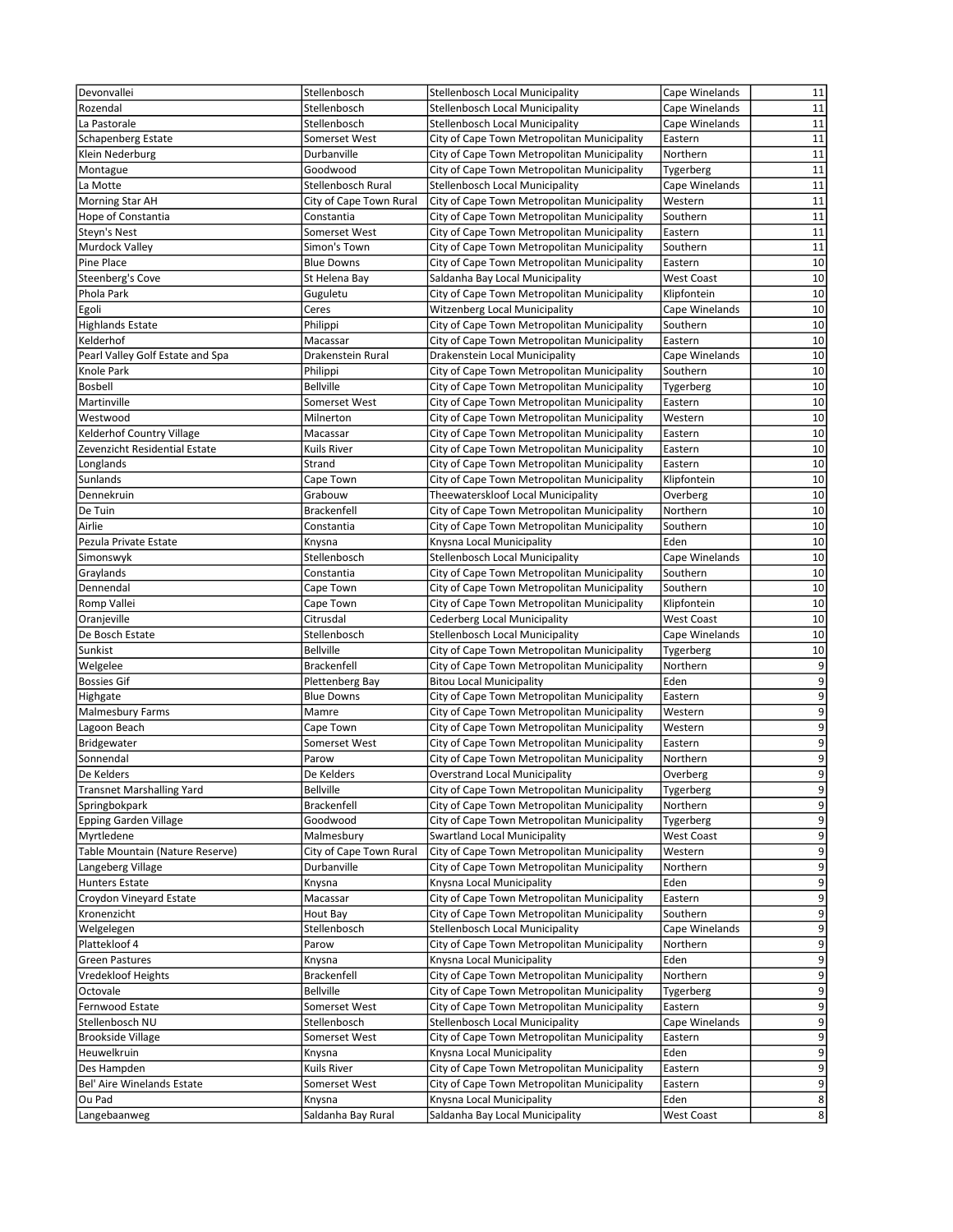| Lochiel                              | Athlone            | City of Cape Town Metropolitan Municipality | 8<br>Klipfontein                              |
|--------------------------------------|--------------------|---------------------------------------------|-----------------------------------------------|
| Raithby                              | Stellenbosch Rural | Stellenbosch Local Municipality             | 8<br>Cape Winelands                           |
| Leopard Rock Estate                  | Parow              | City of Cape Town Metropolitan Municipality | 8<br>Northern                                 |
|                                      |                    |                                             | $\overline{\mathbf{8}}$                       |
| University of the Western Cape       | Bellville          | City of Cape Town Metropolitan Municipality | Tygerberg                                     |
| Montchere                            | Somerset West      | City of Cape Town Metropolitan Municipality | $\overline{8}$<br>Eastern                     |
| Meedingsride                         | Sedgefield         | Knysna Local Municipality                   | 8<br>Eden                                     |
| Kanonkop                             | Knysna             | Knysna Local Municipality                   | $\overline{8}$<br>Eden                        |
| Kanonkop                             | Knysna             | Knysna Local Municipality                   | $\overline{8}$<br>Eden                        |
| Mossel Bay Remainder                 | Mossel Bay         | Mossel Bay Local Municipality               | 8<br>Eden                                     |
| Steynsburg                           | Moorreesburg       | <b>Swartland Local Municipality</b>         | 8<br>West Coast                               |
| <b>Broadlands Industrial Park</b>    | Strand             | City of Cape Town Metropolitan Municipality | $\overline{8}$<br>Eastern                     |
| Rosedale Estate                      | Durbanville        | City of Cape Town Metropolitan Municipality | 8<br>Northern                                 |
| Zevenwacht Wine Estate               | Kuils River        | City of Cape Town Metropolitan Municipality | 8<br>Eastern                                  |
| Gouritz                              | Gouritz            | Hessequa Local Municipality                 | 8<br>Eden                                     |
| Netton                               | Oudtshoorn         | <b>Oudtshoorn Local Municipality</b>        | 8<br>Eden                                     |
| Eerste River Industrial              | Eerste River       | City of Cape Town Metropolitan Municipality | 8<br>Eastern                                  |
| Lelieskloof                          |                    | Knysna Local Municipality                   | 8<br>Eden                                     |
|                                      | Knysna             |                                             |                                               |
| Bereaville                           | Genadendal         | Theewaterskloof Local Municipality          | 8<br>Overberg                                 |
| Modderdam                            | Parow              | City of Cape Town Metropolitan Municipality | 8<br>Tygerberg                                |
| Dwarskersbos                         | Velddrif           | <b>Bergrivier Local Municipality</b>        | 8<br><b>West Coast</b>                        |
| Somerset Country Estate              | Somerset West      | City of Cape Town Metropolitan Municipality | 8<br>Eastern                                  |
| Youngsfield                          | Cape Town          | City of Cape Town Metropolitan Municipality | 8<br>Southern                                 |
| Imhofs Gift                          | Kommetjie          | City of Cape Town Metropolitan Municipality | 8<br>Southern                                 |
| Kenever                              | Durbanville        | City of Cape Town Metropolitan Municipality | 8<br>Northern                                 |
| Deo Gracia                           | Kuils River        | City of Cape Town Metropolitan Municipality | 8<br>Eastern                                  |
| Sunridge                             | Milnerton          | City of Cape Town Metropolitan Municipality | 8<br>Western                                  |
| Cola Beach                           | Sedgefield         | Knysna Local Municipality                   | 8<br>Eden                                     |
| Schoongezight                        | Durbanville        | City of Cape Town Metropolitan Municipality | 8<br>Northern                                 |
| Stonehaven Estate                    | Fish Hoek          | City of Cape Town Metropolitan Municipality | 8<br>Southern                                 |
| Vredenberg Estate                    | Somerset West      | City of Cape Town Metropolitan Municipality | $\overline{8}$<br>Eastern                     |
|                                      |                    |                                             |                                               |
| Vredekloof East                      | Brackenfell        | City of Cape Town Metropolitan Municipality | 8<br>Northern                                 |
| Rust-En-Vrede                        | Constantia         | City of Cape Town Metropolitan Municipality | 8<br>Southern                                 |
| Monte Sereno                         | Somerset West      | City of Cape Town Metropolitan Municipality | $\bf 8$<br>Eastern                            |
| Parow Industrial                     | Parow              | City of Cape Town Metropolitan Municipality | $\overline{7}$<br>Tygerberg                   |
| Unclear                              | <b>Bellville</b>   | City of Cape Town Metropolitan Municipality | 7<br>Northern                                 |
| Belhar 15                            | Belhar             | City of Cape Town Metropolitan Municipality | $\overline{7}$<br>Tygerberg                   |
| Alma Park                            | Mossel Bay         | Mossel Bay Local Municipality               | $\overline{7}$<br>Eden                        |
| Jacobs Bay                           | Jacobs Bay         | Saldanha Bay Local Municipality             | $\overline{\phantom{a}}$<br><b>West Coast</b> |
| Concordia West                       | Knysna             | Knysna Local Municipality                   | $\overline{7}$<br>Eden                        |
| Knysna Industrial                    | Knysna             | Knysna Local Municipality                   | $\overline{7}$<br>Eden                        |
| <b>Elands Bay</b>                    | Elands Bay         | Cederberg Local Municipality                | 7<br>West Coast                               |
| Britannia Bay                        | St Helena Bay      | Saldanha Bay Local Municipality             | $\overline{7}$<br><b>West Coast</b>           |
| Admiral Island and Port Owen Estates | Velddrif           | <b>Bergrivier Local Municipality</b>        | $\overline{7}$<br>West Coast                  |
| Groenvallei                          | Sedgefield         | Knysna Local Municipality                   | $\overline{7}$<br>Eden                        |
|                                      |                    | City of Cape Town Metropolitan Municipality | $\overline{7}$                                |
| Berg-En-Dal                          | Hout Bay           |                                             | Southern                                      |
| <b>Steenbras View</b>                | Somerset West      | City of Cape Town Metropolitan Municipality | 7<br>Eastern                                  |
| Dune Ridge Estate                    | Blouberg           | City of Cape Town Metropolitan Municipality | 7<br>Western                                  |
| Fraaigelegen                         | Somerset West      | City of Cape Town Metropolitan Municipality | 7<br>Eastern                                  |
| Eden                                 | Stellenbosch       | Stellenbosch Local Municipality             | $\overline{7}$<br>Cape Winelands              |
| Morgen Industrial                    | Brackenfell        | City of Cape Town Metropolitan Municipality | $\overline{\phantom{a}}$<br>Northern          |
| Costa Sarda                          | Knysna             | Knysna Local Municipality                   | 7<br>Eden                                     |
| <b>Bayview Heights</b>               | Simon's Town       | City of Cape Town Metropolitan Municipality | $\overline{7}$<br>Southern                    |
| Somerset Park                        | Strand             | City of Cape Town Metropolitan Municipality | $\overline{\phantom{a}}$<br>Eastern           |
| <b>Reunion Park</b>                  | Worcester          | Breede Valley Local Municipality            | 7<br>Cape Winelands                           |
| Simola Golf and Country Estate       | Knysna             | Knysna Local Municipality                   | $\overline{7}$<br>Eden                        |
| Earls Court Lifestyle Estate         | George             | George Local Municipality                   | 7<br>Eden                                     |
| Rosenpark                            | Bellville          | City of Cape Town Metropolitan Municipality | $\overline{\phantom{a}}$<br>Northern          |
| Cayman Beach                         | Gordons Bay        | City of Cape Town Metropolitan Municipality | $\overline{7}$<br>Eastern                     |
| The Link                             | Somerset West      | City of Cape Town Metropolitan Municipality | 7<br>Eastern                                  |
|                                      |                    |                                             | $\overline{\phantom{a}}$                      |
| <b>Temperance Town</b>               | Gordons Bay        | City of Cape Town Metropolitan Municipality | Eastern                                       |
| Parkersdorp                          | Saldanha           | Saldanha Bay Local Municipality             | $\overline{7}$<br><b>West Coast</b>           |
| Dorhill                              | Somerset West      | City of Cape Town Metropolitan Municipality | $\overline{7}$<br>Eastern                     |
| Zandberg                             | Somerset West      | City of Cape Town Metropolitan Municipality | 7<br>Eastern                                  |
| Durbell                              | Durbanville        | City of Cape Town Metropolitan Municipality | $\overline{\phantom{a}}$<br>Northern          |
| Olive Grove                          | Somerset West      | City of Cape Town Metropolitan Municipality | $\overline{7}$<br>Eastern                     |
| La Sandra                            | Somerset West      | City of Cape Town Metropolitan Municipality | $\overline{7}$<br>Eastern                     |
| Redhill                              | Cape Point         | City of Cape Town Metropolitan Municipality | $\overline{7}$<br>Southern                    |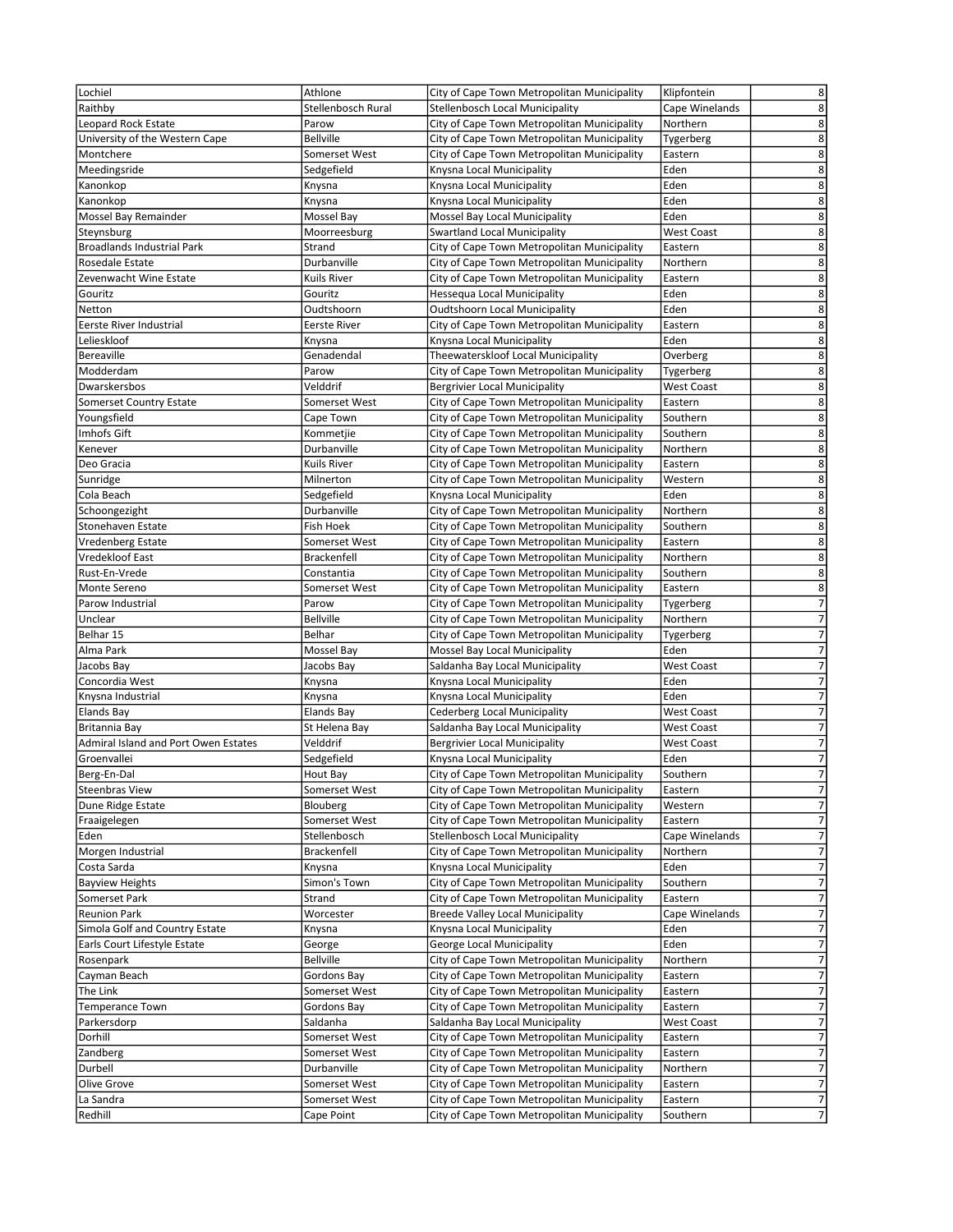| <b>Blouberg Hills Estate</b>            | Blouberg                          | City of Cape Town Metropolitan Municipality                                     | Western                   | $\overline{7}$   |
|-----------------------------------------|-----------------------------------|---------------------------------------------------------------------------------|---------------------------|------------------|
| Constantia Vale                         | Constantia                        | City of Cape Town Metropolitan Municipality                                     | Southern                  | $\overline{7}$   |
| <b>Buffels Bay</b>                      | <b>Buffels Bay</b>                | Knysna Local Municipality                                                       | Eden                      | 7                |
| Natures Valley                          | Somerset West                     | City of Cape Town Metropolitan Municipality                                     | Eastern                   | $\overline{7}$   |
| Leipoldtville                           | Leipoldtville                     | Cederberg Local Municipality                                                    | <b>West Coast</b>         | 6                |
| Paarl Farms                             | City of Cape Town Rural           | City of Cape Town Metropolitan Municipality                                     | Northern                  | 6                |
| Horstmandale                            | <b>Bellville</b>                  | City of Cape Town Metropolitan Municipality                                     | Tygerberg                 | 6                |
| Sonstraal                               | <b>Bellville</b>                  | City of Cape Town Metropolitan Municipality                                     | Tygerberg                 | 6                |
| <b>Twee Rivieren</b>                    | George                            | George Local Municipality                                                       | Eden                      | 6                |
| Belvedere                               | Noordhoek                         | City of Cape Town Metropolitan Municipality                                     | Southern                  | 6                |
| Hemel en Aarde Estate                   | Hermanus                          | <b>Overstrand Local Municipality</b>                                            | Overberg                  | 6                |
| <b>Stompneus Village</b>                | St Helena Bay                     | Saldanha Bay Local Municipality                                                 | <b>West Coast</b>         | 6                |
| Kraaifontein Industria                  | Kraaifontein                      | City of Cape Town Metropolitan Municipality                                     | Northern                  | 6                |
| Meyerhof                                | <b>Bellville</b>                  | City of Cape Town Metropolitan Municipality                                     | Tygerberg                 | 6                |
| Southern Cross                          | Groot Brakrivier                  | Mossel Bay Local Municipality                                                   | Eden                      | 6                |
| Vredekloof Glen                         | <b>Brackenfell</b>                | City of Cape Town Metropolitan Municipality                                     | Northern                  | 6                |
| Langeberg Hoogte                        | Kraaifontein                      | City of Cape Town Metropolitan Municipality                                     | Northern                  | 6                |
| <b>Frere Estate</b>                     | Cape Town                         | City of Cape Town Metropolitan Municipality                                     | Klipfontein               | 6                |
| <b>Aiville Park</b>                     | Vredendal                         | Matzikama Local Municipality                                                    | West Coast                | 6                |
| Long Acres Country Estate               | Langebaan                         | Saldanha Bay Local Municipality                                                 | <b>West Coast</b>         | 6                |
| <b>Crofters Valley</b>                  | Noordhoek                         | City of Cape Town Metropolitan Municipality                                     | Southern                  | 6                |
| Blomvlei                                | <b>Bellville</b>                  | City of Cape Town Metropolitan Municipality                                     | Northern                  | 6                |
| Glen Ive                                | <b>Bellville</b>                  | City of Cape Town Metropolitan Municipality                                     | Northern                  | 6                |
| Sea Breez Park                          | Gordons Bay                       | City of Cape Town Metropolitan Municipality                                     | Eastern                   | 6                |
| <b>Boskloof Eco Estate</b>              | Somerset West                     | City of Cape Town Metropolitan Municipality                                     | Eastern                   | 6                |
| Altydgedacht                            | Durbanville                       | City of Cape Town Metropolitan Municipality                                     | Northern                  | 6                |
| <b>Viking Park</b>                      | Goodwood                          | City of Cape Town Metropolitan Municipality                                     | Western                   | 6                |
| The Diemersfontein Village              | Wellington                        | Drakenstein Local Municipality                                                  | Cape Winelands            | 6                |
| Ruyteplaats Private Mountain Estate     | Hout Bay                          | City of Cape Town Metropolitan Municipality                                     | Southern                  | 6                |
| <b>Fairhaven Country Estate</b>         | Somerset West                     | City of Cape Town Metropolitan Municipality                                     | Eastern                   | 6                |
| Lincoln                                 | Athlone                           | City of Cape Town Metropolitan Municipality                                     | Klipfontein               | 6<br>6           |
| Longdown Estate                         | Somerset West                     | City of Cape Town Metropolitan Municipality                                     | Eastern                   |                  |
| Toekomsrus                              | <b>Beaufort West</b>              | <b>Beaufort West Local Municipality</b>                                         | Central Karoo             | 6<br>6           |
| St Kilda<br>Klaarstroom                 | <b>Brackenfell</b><br>Klaarstroom | City of Cape Town Metropolitan Municipality<br>Prince Albert Local Municipality | Northern<br>Central Karoo | 6                |
| <b>Radloff Park</b>                     | Somerset West                     | City of Cape Town Metropolitan Municipality                                     | Eastern                   | 6                |
| <b>Onverwacht Wine Estate</b>           | Wellington                        | Drakenstein Local Municipality                                                  | Cape Winelands            | 6                |
| De Goede Hoop Estate                    | Noordhoek                         | City of Cape Town Metropolitan Municipality                                     | Southern                  | 6                |
| <b>Fairview Heights</b>                 | Somerset West                     | City of Cape Town Metropolitan Municipality                                     | Eastern                   | 6                |
| Heemstede                               | <b>Bellville</b>                  | City of Cape Town Metropolitan Municipality                                     | Tygerberg                 | 6                |
| Laurindale                              | <b>Bellville</b>                  | City of Cape Town Metropolitan Municipality                                     | Tygerberg                 | 6                |
| Wemmershoek                             | Stellenbosch Rural                | Stellenbosch Local Municipality                                                 | Cape Winelands            | 6                |
| Helgarda Estate                         | Hout Bay                          | City of Cape Town Metropolitan Municipality                                     | Southern                  | 6                |
| Fairways                                | Stellenbosch                      | <b>Stellenbosch Local Municipality</b>                                          | Cape Winelands            | 6                |
| <b>Sweet Valley</b>                     | Constantia                        | City of Cape Town Metropolitan Municipality                                     | Southern                  | 6                |
| Chanteclair                             | Onrus                             | <b>Overstrand Local Municipality</b>                                            | Overberg                  | $6 \overline{6}$ |
| <b>Bo Dalsig</b>                        | Stellenbosch                      | Stellenbosch Local Municipality                                                 | Cape Winelands            | 6                |
| Kalamunda                               | Somerset West                     | City of Cape Town Metropolitan Municipality                                     | Eastern                   | 6                |
| Kenrock Country Estate                  | Hout Bay                          | City of Cape Town Metropolitan Municipality                                     | Southern                  | 6                |
| Bosmanskloof                            | Genadendal                        | Theewaterskloof Local Municipality                                              | Overberg                  | 6                |
| Kuils River South Small Holdings        | Kuils River                       | City of Cape Town Metropolitan Municipality                                     | Eastern                   | 6                |
| Swannie River                           | Grabouw                           | Theewaterskloof Local Municipality                                              | Overberg                  | 6                |
| The Island                              | Groot Brakrivier                  | Mossel Bay Local Municipality                                                   | Eden                      | 6                |
| Soeteweide Country Estate               | George                            | George Local Municipality                                                       | Eden                      | 6                |
| Klein Leeukop Estate                    | Hout Bay                          | City of Cape Town Metropolitan Municipality                                     | Southern                  | 6                |
| Brackenridge Private Residential Estate | Plettenberg Bay                   | <b>Bitou Local Municipality</b>                                                 | Eden                      | 6                |
| Winslow                                 | Gordons Bay                       | City of Cape Town Metropolitan Municipality                                     | Eastern                   | 6                |
| Pearl Marina                            | Somerset West                     | City of Cape Town Metropolitan Municipality                                     | Eastern                   | 5                |
| Buckingham                              | Cape Town                         | City of Cape Town Metropolitan Municipality                                     | Klipfontein               | 5                |
| Monwabisi                               | Khayelitsha                       | City of Cape Town Metropolitan Municipality                                     | Khayelitsha               | 5                |
| North End                               | <b>Beaufort West</b>              | <b>Beaufort West Local Municipality</b>                                         | Central Karoo             | 5                |
| Constantia Village                      | Constantia                        | City of Cape Town Metropolitan Municipality                                     | Southern                  | 5                |
| Louwville                               | <b>Bellville</b>                  | City of Cape Town Metropolitan Municipality                                     | Tygerberg                 | 5                |
| Mount Royal Golf & Country Estate       | Malmesbury                        | <b>Swartland Local Municipality</b>                                             | <b>West Coast</b>         | 5                |
| Hooyvlakte                              | <b>Beaufort West</b>              | <b>Beaufort West Local Municipality</b>                                         | Central Karoo             | 5                |
| Noordhoek Manor                         | Noordhoek                         | City of Cape Town Metropolitan Municipality                                     | Southern                  | 5                |
| Cape Gate                               | Brackenfell                       | City of Cape Town Metropolitan Municipality                                     | Northern                  | $5\vert$         |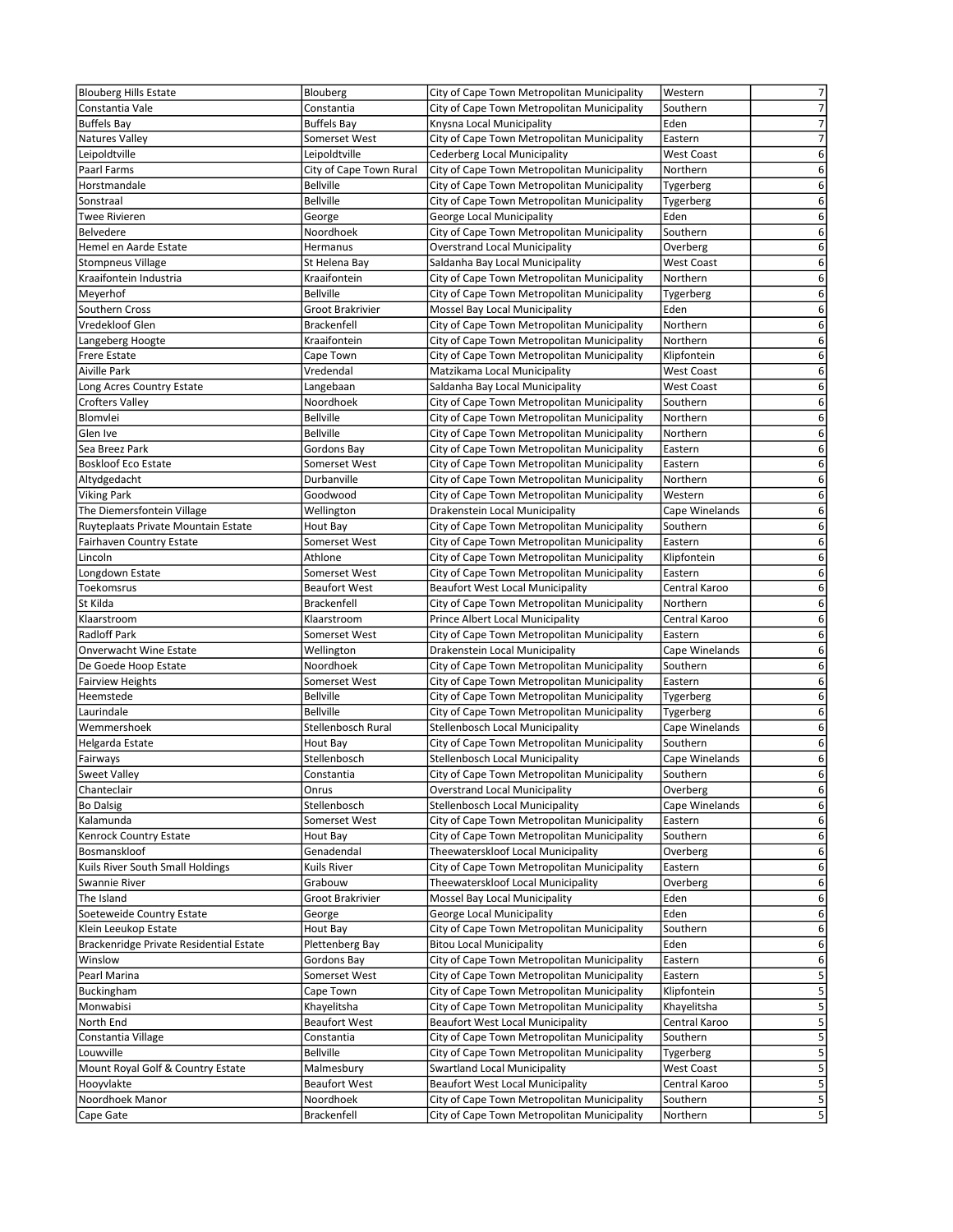| Vierlanden Heights                        | Durbanville                 | City of Cape Town Metropolitan Municipality                                    | Northern                         | 5                       |
|-------------------------------------------|-----------------------------|--------------------------------------------------------------------------------|----------------------------------|-------------------------|
| <b>Admirals Kloof</b>                     | Simon's Town                | City of Cape Town Metropolitan Municipality                                    | Southern                         | 5                       |
| <b>Admirals Park</b>                      | Gordons Bay                 | City of Cape Town Metropolitan Municipality                                    | Eastern                          | 5                       |
| Brackenfell Industrial                    | <b>Brackenfell</b>          | City of Cape Town Metropolitan Municipality                                    | Northern                         | 5                       |
| East-Rural                                | City of Cape Town Rural     | City of Cape Town Metropolitan Municipality                                    | Northern                         | 5                       |
| Jongensfontein                            | Jongensfontein              | Hessequa Local Municipality                                                    | Eden                             | 5                       |
| Calypso Beach                             | Langebaan                   | Saldanha Bay Local Municipality                                                | <b>West Coast</b>                | 5                       |
| <b>Silver Mine Village</b>                | Noordhoek                   | City of Cape Town Metropolitan Municipality                                    | Southern                         | 5                       |
| Vosfontein                                | <b>Bellville</b>            | City of Cape Town Metropolitan Municipality                                    | Tygerberg                        | $\overline{\mathbf{5}}$ |
| Delro Village                             | <b>Blue Downs</b>           | City of Cape Town Metropolitan Municipality                                    | Eastern                          | 5                       |
| <b>Heerenzicht Estate</b>                 | Durbanville                 | City of Cape Town Metropolitan Municipality                                    | Northern                         | 5                       |
| Cape of Good Hope Nature Reserve          | Cape Point                  | City of Cape Town Metropolitan Municipality                                    | Southern                         | 5                       |
| Klein Slangkop                            | Kommetjie                   | City of Cape Town Metropolitan Municipality                                    | Southern                         | 5                       |
| Marinda Heights                           | Kuils River                 | City of Cape Town Metropolitan Municipality                                    | Tygerberg                        | 5                       |
| Seaforth                                  | Simon's Town                | City of Cape Town Metropolitan Municipality                                    | Southern                         | 5                       |
| Skiathos                                  | Langebaan                   | Saldanha Bay Local Municipality                                                | West Coast                       | 5                       |
| Noordhaven                                | Noordhoek                   | City of Cape Town Metropolitan Municipality                                    | Southern                         | 5                       |
| <b>Nutwood Gardens Estate</b>             | Somerset West               | City of Cape Town Metropolitan Municipality                                    | Eastern                          | 5                       |
| Brenton                                   | Brenton                     | Knysna Local Municipality                                                      | Eden                             | 5                       |
| La Veritas Estate                         | <b>Bellville</b>            | City of Cape Town Metropolitan Municipality                                    | Northern                         | 5                       |
| <b>Sunny Seas Estates</b>                 | Betty's Bay                 | <b>Overstrand Local Municipality</b>                                           | Overberg                         | 5                       |
| <b>Triangle Farm</b>                      | <b>Bellville</b>            | City of Cape Town Metropolitan Municipality                                    | Tygerberg                        | 5                       |
| Signal Hill                               | City of Cape Town Rural     | City of Cape Town Metropolitan Municipality                                    | Western                          | 5                       |
| <b>Belvedere Estate</b>                   | Durbanville                 | City of Cape Town Metropolitan Municipality                                    | Northern                         | 5                       |
| Welgemoed                                 | Welgemoed                   | Prince Albert Local Municipality                                               | Central Karoo                    | 4                       |
| Zeegezicht                                | Sedgefield                  | Knysna Local Municipality                                                      | Eden                             | 4                       |
| Oudekraal (Nature Reserve)                | City of Cape Town Rural     | City of Cape Town Metropolitan Municipality                                    | Western                          | 4<br>4                  |
| W P Park                                  | Goodwood                    | City of Cape Town Metropolitan Municipality                                    | Tygerberg                        | 4                       |
| Benno Park                                | Kuils River                 | City of Cape Town Metropolitan Municipality                                    | Eastern                          | 4                       |
| <b>Malmesbury Farms</b>                   | City of Cape Town Rural     | City of Cape Town Metropolitan Municipality                                    | Northern                         | 4                       |
| <b>Crystal Waters</b><br><b>Turf Hall</b> | Clanwilliam                 | Cederberg Local Municipality                                                   | <b>West Coast</b><br>Klipfontein | 4                       |
| Keurboomstrand                            | Cape Town<br>Keurboomstrand | City of Cape Town Metropolitan Municipality<br><b>Bitou Local Municipality</b> | Eden                             | 4                       |
| Carey Parks                               | Somerset West               | City of Cape Town Metropolitan Municipality                                    | Eastern                          | 4                       |
| <b>Hospital Park</b>                      | Worcester                   | Breede Valley Local Municipality                                               | Cape Winelands                   | 4                       |
| Maniesoord                                | <b>Bellville</b>            | City of Cape Town Metropolitan Municipality                                    | Tygerberg                        | 4                       |
| Bethanie                                  | <b>Bellville</b>            | City of Cape Town Metropolitan Municipality                                    | Northern                         | 4                       |
| Tygerberg (Nature Reserve)                | City of Cape Town Rural     | City of Cape Town Metropolitan Municipality                                    | Northern                         | 4                       |
| Chantecler                                | <b>Bellville</b>            | City of Cape Town Metropolitan Municipality                                    | Northern                         | 4                       |
| Welgelegen                                | George                      | George Local Municipality                                                      | Eden                             | 4                       |
| Stellenbosch Farms                        | Kuils River                 | City of Cape Town Metropolitan Municipality                                    | Eastern                          | 4                       |
| O'Kennedyville                            | <b>Bellville</b>            | City of Cape Town Metropolitan Municipality                                    | Northern                         | 4                       |
| Beeskamp                                  | Ceres                       | Witzenberg Local Municipality                                                  | Cape Winelands                   | 4                       |
| <b>Bay Park</b>                           | Gordons Bay                 | City of Cape Town Metropolitan Municipality                                    | Eastern                          | 4                       |
| Glen Alpine                               | Constantia                  | City of Cape Town Metropolitan Municipality                                    | Southern                         | 4                       |
| <b>Mount Rhodes</b>                       | Hout Bay                    | City of Cape Town Metropolitan Municipality                                    | Southern                         | $\vert 4 \vert$         |
| Somerset Lakes                            | Somerset West               | City of Cape Town Metropolitan Municipality                                    | Eastern                          | $\sqrt{4}$              |
| Forbes                                    | Athlone                     | City of Cape Town Metropolitan Municipality                                    | Klipfontein                      | $\sqrt{4}$              |
| Genadendal 2                              | Genadendal                  | Theewaterskloof Local Municipality                                             | Overberg                         | $\overline{4}$          |
| Summerwood                                | Durbanville                 | City of Cape Town Metropolitan Municipality                                    | Northern                         | $\overline{\mathbf{4}}$ |
| Whale Rock Hill                           | Plettenberg Bay             | <b>Bitou Local Municipality</b>                                                | Eden                             | $\sqrt{4}$              |
| Rietpoort                                 | Rietpoort                   | Matzikama Local Municipality                                                   | <b>West Coast</b>                | 4                       |
| Dennegeur                                 | Somerset West               | City of Cape Town Metropolitan Municipality                                    | Eastern                          | $\sqrt{4}$              |
| Pascall                                   | <b>Bellville</b>            | City of Cape Town Metropolitan Municipality                                    | Northern                         | 4                       |
| Paradise Beach                            | Langebaan                   | Saldanha Bay Local Municipality                                                | <b>West Coast</b>                | 4                       |
| Water Ways                                | Knysna                      | Knysna Local Municipality                                                      | Eden                             | $\sqrt{4}$              |
| <b>Century Place</b>                      | Milnerton                   | City of Cape Town Metropolitan Municipality                                    | Western                          | 4                       |
| Brick A Clay Blv                          | <b>Bellville</b>            | City of Cape Town Metropolitan Municipality                                    | Northern                         | 4                       |
| Pieke & Marionstat                        | <b>Bellville</b>            | City of Cape Town Metropolitan Municipality                                    | Northern                         | $\sqrt{4}$              |
| Dr Malan                                  | Stellenbosch                | <b>Stellenbosch Local Municipality</b>                                         | Cape Winelands                   | $\overline{\mathbf{4}}$ |
| Glen Marine                               | Simon's Town                | City of Cape Town Metropolitan Municipality                                    | Southern                         | 4                       |
| Grotto Bay                                | Grotto Bay                  | <b>Swartland Local Municipality</b>                                            | <b>West Coast</b>                | 4                       |
| Illaire                                   | Somerset West               | City of Cape Town Metropolitan Municipality                                    | Eastern                          | $\overline{\mathbf{4}}$ |
| <b>Natures Valley</b>                     | Durbanville                 | City of Cape Town Metropolitan Municipality                                    | Northern                         | 4                       |
| Spoorwegkamp                              | <b>Beaufort West</b>        | <b>Beaufort West Local Municipality</b>                                        | Central Karoo                    | 4                       |
| Hageland                                  | Somerset West               | City of Cape Town Metropolitan Municipality                                    | Eastern                          | 4                       |
| Kliprug                                   | Paternoster                 | Saldanha Bay Local Municipality                                                | <b>West Coast</b>                | $\overline{4}$          |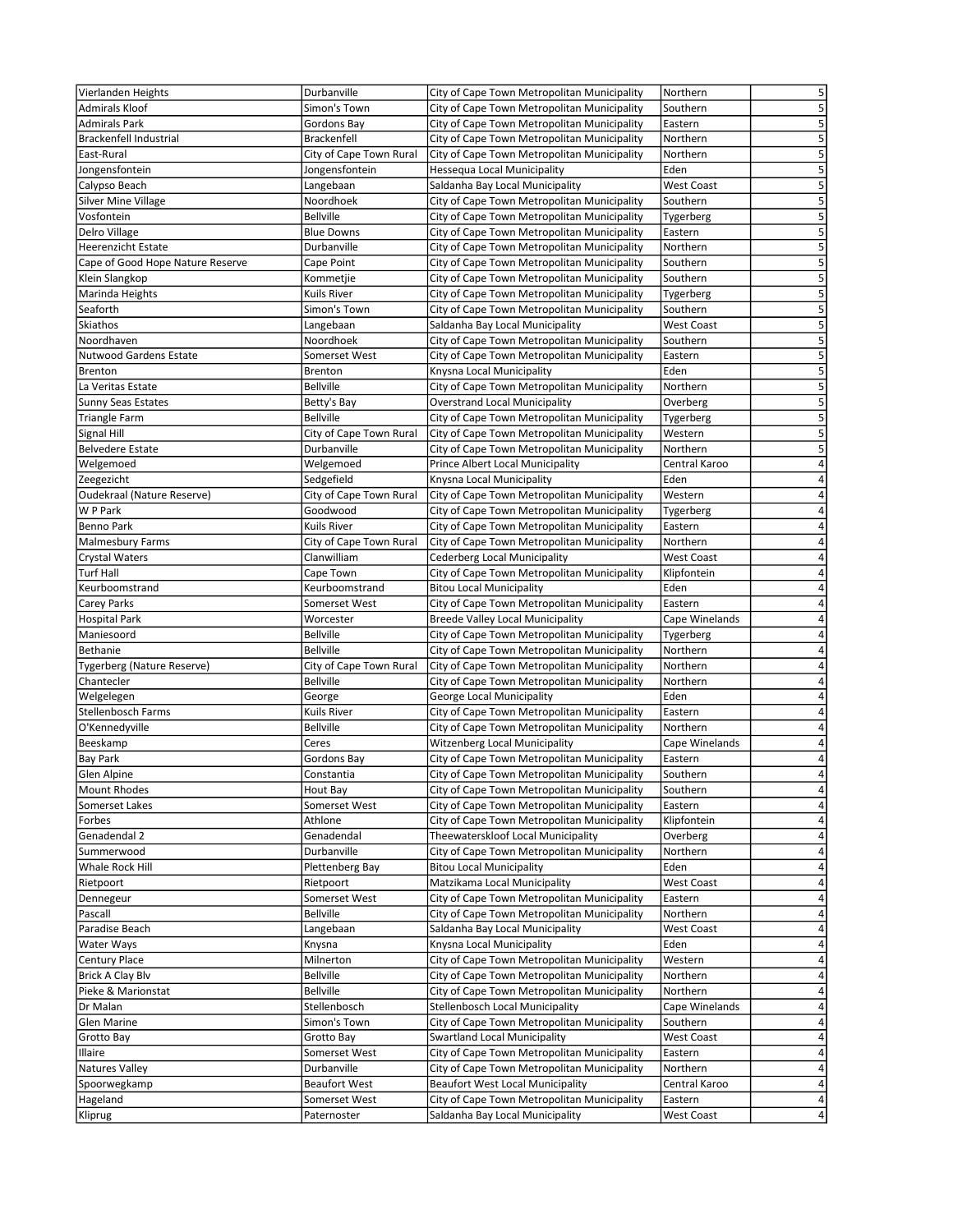| Meerendal AH                              | City of Cape Town Rural  | City of Cape Town Metropolitan Municipality                                    | 4<br>Northern                                |
|-------------------------------------------|--------------------------|--------------------------------------------------------------------------------|----------------------------------------------|
| Van Rooyens Rus                           | George Rural             | George Local Municipality                                                      | 4<br>Eden                                    |
| Robben Island                             | Robben Island            | City of Cape Town Metropolitan Municipality                                    | 3<br>Western                                 |
| Marlborough Park                          | <b>Brackenfell</b>       | City of Cape Town Metropolitan Municipality                                    | 3<br>Northern                                |
| Hillwood Estate                           | Durbanville              | City of Cape Town Metropolitan Municipality                                    | 3<br>Northern                                |
| Stellenbosch Farms                        | Kraaifontein             | City of Cape Town Metropolitan Municipality                                    | 3<br>Northern                                |
| Lillydale                                 | Kuils River              | City of Cape Town Metropolitan Municipality                                    | 3<br>Eastern                                 |
| <b>Uitzicht Security Estate</b>           | Durbanville              | City of Cape Town Metropolitan Municipality                                    | 3<br>Northern                                |
| Wuppertal                                 | Wupperthal               | Cederberg Local Municipality                                                   | 3<br><b>West Coast</b>                       |
| Redelinghuys                              | Redelinghuys             | <b>Bergrivier Local Municipality</b>                                           | 3<br><b>West Coast</b>                       |
| <b>Tanglewood Estate</b>                  | Kraaifontein             | City of Cape Town Metropolitan Municipality                                    | 3<br>Northern                                |
| Tamsu Industria                           | George                   | George Local Municipality                                                      | 3<br>Eden                                    |
| <b>Oude Molen Village</b>                 | Cape Town                | City of Cape Town Metropolitan Municipality                                    | 3<br>Western                                 |
| Victoria Bay                              | Victoria Bay             | George Local Municipality                                                      | 3<br>Eden                                    |
| Hoogland                                  | Saldanha                 | Saldanha Bay Local Municipality                                                | 3<br><b>West Coast</b>                       |
| <b>Blue Crane Estate</b>                  | Somerset West            | City of Cape Town Metropolitan Municipality                                    | $\overline{\mathbf{3}}$<br>Eastern           |
| Wairoa                                    | Durbanville              | City of Cape Town Metropolitan Municipality                                    | 3<br>Northern                                |
| Marconi Beam                              | Milnerton                | City of Cape Town Metropolitan Municipality                                    | $\overline{\mathbf{3}}$<br>Western           |
| Schuilplaats                              | Stellenbosch             | Stellenbosch Local Municipality                                                | 3<br>Cape Winelands                          |
|                                           |                          |                                                                                |                                              |
| Royal Cape<br>La Petite Provence          | Cape Town<br>Franschhoek | City of Cape Town Metropolitan Municipality<br>Stellenbosch Local Municipality | 3<br>Southern<br>$\overline{\mathbf{3}}$     |
|                                           | Durbanville              |                                                                                | Cape Winelands<br>3                          |
| Vierlanden Kleinhoewes                    |                          | City of Cape Town Metropolitan Municipality                                    | Northern                                     |
| Kloofzicht                                | <b>Kuils River</b>       | City of Cape Town Metropolitan Municipality                                    | 3<br>Eastern                                 |
| Silvertree Estate                         | Cape Town                | City of Cape Town Metropolitan Municipality                                    | 3<br>Southern                                |
| Oxford Village                            | <b>Blue Downs</b>        | City of Cape Town Metropolitan Municipality                                    | 3<br>Eastern                                 |
| De Grendel                                | Parow                    | City of Cape Town Metropolitan Municipality                                    | 3<br>Tygerberg                               |
| Lake Brenton                              | <b>Brenton</b>           | Knysna Local Municipality                                                      | 3<br>Eden                                    |
| Nerissa Estate                            | Cape Town                | City of Cape Town Metropolitan Municipality                                    | 3<br>Klipfontein                             |
| <b>Mount Pleasant</b>                     | Simon's Town             | City of Cape Town Metropolitan Municipality                                    | 3<br>Southern                                |
| Klein Zevenwacht Wine & Equestrian Estate | <b>Kuils River</b>       | City of Cape Town Metropolitan Municipality                                    | 3<br>Eastern                                 |
| Kleinvallei                               | Stellenbosch             | Stellenbosch Local Municipality                                                | 3<br>Cape Winelands                          |
| La Montagne                               | Somerset West            | City of Cape Town Metropolitan Municipality                                    | 3<br>Eastern                                 |
| Mykonos                                   | Langebaan                | Saldanha Bay Local Municipality                                                | $\overline{\mathbf{3}}$<br>West Coast        |
| Pearl Bay                                 | Yzerfontein              | Swartland Local Municipality                                                   | $\overline{\mathbf{3}}$<br><b>West Coast</b> |
| <b>Vlees Bay</b>                          | Vlees Bay                | Mossel Bay Local Municipality                                                  | 3<br>Eden                                    |
| Klein Bay                                 | Klein Bay                | <b>Overstrand Local Municipality</b>                                           | $\overline{\mathbf{3}}$<br>Overberg          |
| Dunrobin                                  | <b>Bellville</b>         | City of Cape Town Metropolitan Municipality                                    | $\overline{\mathbf{3}}$<br>Tygerberg         |
| Stikland Industrial                       | <b>Bellville</b>         | City of Cape Town Metropolitan Municipality                                    | 3<br>Tygerberg                               |
| Anesta                                    | Stellenbosch             | Stellenbosch Local Municipality                                                | 3<br>Cape Winelands                          |
| Bergalo                                   | Somerset West            | City of Cape Town Metropolitan Municipality                                    | $\overline{\mathbf{3}}$<br>Eastern           |
| Shady Glen                                | Somerset West            | City of Cape Town Metropolitan Municipality                                    | 3<br>Eastern                                 |
| <b>Baviaankloof Estate</b>                | Hout Bay                 | City of Cape Town Metropolitan Municipality                                    | 3<br>Southern                                |
| Glenwood AH                               | George                   | George Local Municipality                                                      | $\overline{\mathbf{3}}$<br>Eden              |
| Klein Slangkop Private Estate             | Kommetjie                | City of Cape Town Metropolitan Municipality                                    | 3<br>Southern                                |
| <b>Mariners Village</b>                   | Hermanus                 | <b>Overstrand Local Municipality</b>                                           | 3<br>Overberg                                |
|                                           | Hermanus                 | <b>Overstrand Local Municipality</b>                                           | 3<br>Overberg                                |
| <b>Prestwick Village</b><br>Rooi-Els      |                          |                                                                                | Overberg                                     |
|                                           | Rooi-Els                 | <b>Overstrand Local Municipality</b><br>Stellenbosch Local Municipality        | 3                                            |
| Kromrivier                                | Stellenbosch             |                                                                                | 3<br>Cape Winelands                          |
| Fisantekraal Industrial                   | City of Cape Town Rural  | City of Cape Town Metropolitan Municipality                                    | $\overline{\mathbf{c}}$<br>Northern          |
| Peninsula Technikon                       | <b>Bellville</b>         | City of Cape Town Metropolitan Municipality                                    | $\overline{\mathbf{c}}$<br>Tygerberg         |
| The Island Village                        | Sedgefield               | Knysna Local Municipality                                                      | $\overline{\mathbf{c}}$<br>Eden              |
| Harbour Lights                            | St Helena Bay            | Saldanha Bay Local Municipality                                                | $\overline{\mathbf{c}}$<br><b>West Coast</b> |
| Sea View Lake                             | Somerset West            | City of Cape Town Metropolitan Municipality                                    | $\mathbf 2$<br>Eastern                       |
| Eagles Nest                               | Constantia               | City of Cape Town Metropolitan Municipality                                    | $\overline{\mathbf{c}}$<br>Southern          |
| Klipfontyn                                | Swartland Rural          | <b>Swartland Local Municipality</b>                                            | $\mathbf 2$<br><b>West Coast</b>             |
| Saxon Industrial                          | <b>Bellville</b>         | City of Cape Town Metropolitan Municipality                                    | $\mathbf 2$<br>Tygerberg                     |
| Silver Fox Estate                         | Somerset West            | City of Cape Town Metropolitan Municipality                                    | $\overline{2}$<br>Eastern                    |
| Tjotjombeni                               | Caledon                  | Theewaterskloof Local Municipality                                             | $\mathbf 2$<br>Overberg                      |
| Belvedere                                 | Parow                    | City of Cape Town Metropolitan Municipality                                    | $\overline{\mathbf{c}}$<br>Tygerberg         |
| Dido Valley                               | Simon's Town             | City of Cape Town Metropolitan Municipality                                    | $\overline{\mathbf{c}}$<br>Southern          |
| <b>Elgin Village</b>                      | Grabouw                  | Theewaterskloof Local Municipality                                             | $\mathbf 2$<br>Overberg                      |
| Klein Koornhuis                           | St Helena Bay            | Saldanha Bay Local Municipality                                                | $\overline{\mathbf{c}}$<br><b>West Coast</b> |
| Winelands Estate                          | Drakenstein Rural        | Drakenstein Local Municipality                                                 | $\overline{\mathbf{c}}$<br>Cape Winelands    |
| Albury Place                              | Durbanville              | City of Cape Town Metropolitan Municipality                                    | 2<br>Northern                                |
| Silver Mine (Nature Reserve)              | City of Cape Town Rural  | City of Cape Town Metropolitan Municipality                                    | $\overline{2}$<br>Southern                   |
| Alf. Blv                                  | <b>Bellville</b>         | City of Cape Town Metropolitan Municipality                                    | $\overline{\mathbf{c}}$<br>Northern          |
| <b>Meerhof Estate</b>                     | Somerset West            | City of Cape Town Metropolitan Municipality                                    | $\mathbf{2}$<br>Eastern                      |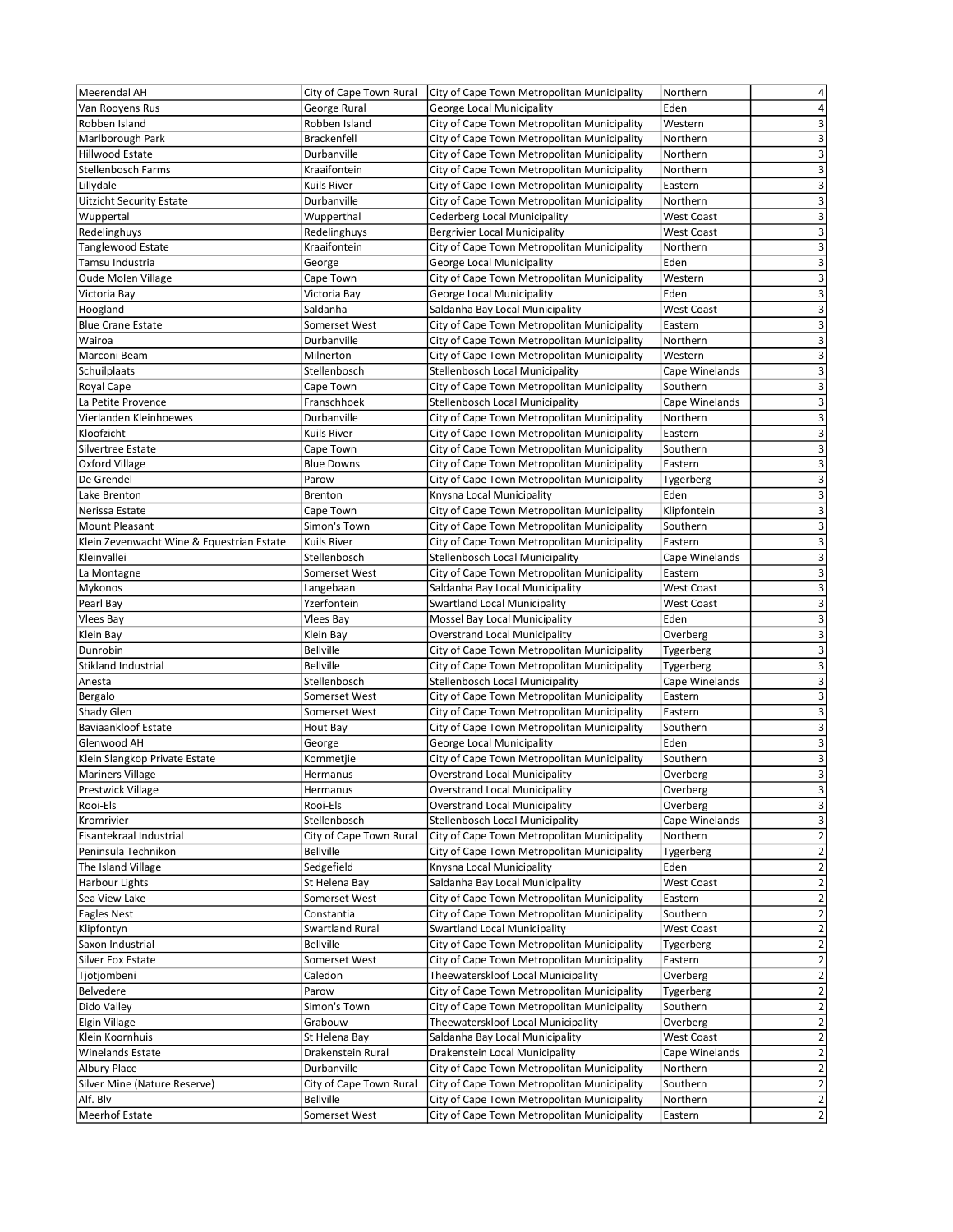| Glen Ridge                      | Simon's Town            | City of Cape Town Metropolitan Municipality | Southern          | 2                       |
|---------------------------------|-------------------------|---------------------------------------------|-------------------|-------------------------|
| Somerset Forest                 | Sir Lowrys Pass         | City of Cape Town Metropolitan Municipality | Eastern           | $\overline{2}$          |
| <b>Sundew Villas</b>            | Sand Bay                | <b>Overstrand Local Municipality</b>        | Overberg          | $\overline{2}$          |
| Goose Valley Golf Estate        | Plettenberg Bay         | <b>Bitou Local Municipality</b>             | Eden              | $\overline{2}$          |
| Bothastrand                     | Groot Brakrivier        | Mossel Bay Local Municipality               | Eden              | $\overline{2}$          |
| Selborne                        | <b>Bellville</b>        | City of Cape Town Metropolitan Municipality | Northern          | $\overline{2}$          |
| Joostenville                    | <b>Bellville</b>        | City of Cape Town Metropolitan Municipality | Tygerberg         | $\overline{2}$          |
| Danena                          | <b>Bellville</b>        | City of Cape Town Metropolitan Municipality | Northern          | $\overline{2}$          |
| <b>Fontaine Bleau</b>           | Parow                   | City of Cape Town Metropolitan Municipality | Northern          | $\overline{2}$          |
| De Wingerd                      | Durbanville             | City of Cape Town Metropolitan Municipality | Northern          | $\overline{2}$          |
| Kurland                         | Kurland                 | <b>Bitou Local Municipality</b>             | Eden              | $\overline{2}$          |
| Loucharmante                    | Kuils River             | City of Cape Town Metropolitan Municipality | Eastern           | $\overline{2}$          |
| <b>Brentwood Park</b>           | Durbanville             | City of Cape Town Metropolitan Municipality | Northern          | $\overline{2}$          |
| Carwick                         | Somerset West           | City of Cape Town Metropolitan Municipality | Eastern           | $\overline{2}$          |
| Devon Park                      |                         |                                             | Cape Winelands    | $\overline{2}$          |
|                                 | Stellenbosch            | <b>Stellenbosch Local Municipality</b>      |                   |                         |
| Digteby Estate                  | Stellenbosch Rural      | <b>Stellenbosch Local Municipality</b>      | Cape Winelands    | $\overline{2}$          |
| Eensgevonden                    | Kuils River             | City of Cape Town Metropolitan Municipality | Eastern           | $\overline{2}$          |
| Goedgedacht                     | Parow                   | City of Cape Town Metropolitan Municipality | Tygerberg         | $\overline{2}$          |
| Harbour Heights                 | Simon's Town            | City of Cape Town Metropolitan Municipality | Southern          | $\overline{2}$          |
| <b>Heiderand Extension</b>      | Mossel Bay              | Mossel Bay Local Municipality               | Eden              | $\overline{2}$          |
| Plankenbrug                     | Stellenbosch            | Stellenbosch Local Municipality             | Cape Winelands    | $\mathbf 2$             |
| Robberg Ridge                   | Plettenberg Bay         | <b>Bitou Local Municipality</b>             | Eden              | $\overline{2}$          |
| Sunset Glen                     | <b>Blue Downs</b>       | City of Cape Town Metropolitan Municipality | Eastern           | $\overline{2}$          |
| <b>Tegno Park</b>               | Stellenbosch            | <b>Stellenbosch Local Municipality</b>      | Cape Winelands    | $\overline{\mathbf{c}}$ |
| Beaufort West Industrial Park   | <b>Beaufort West</b>    | <b>Beaufort West Local Municipality</b>     | Central Karoo     | $\overline{2}$          |
| Hermitage                       | Swellendam              | Swellendam Local Municipality               | Overberg          | $\overline{2}$          |
| Mossdustria                     | Mossel Bay              | Mossel Bay Local Municipality               | Eden              | $\overline{2}$          |
| Urban Village Security Estate   | George                  | George Local Municipality                   | Eden              | $\overline{2}$          |
| Fernkloof Village               | Hermanus                | <b>Overstrand Local Municipality</b>        | Overberg          | $\overline{2}$          |
| Jacques Hill                    | Somerset West           | City of Cape Town Metropolitan Municipality | Eastern           | $\overline{2}$          |
| Jonkers Hoogte                  | Somerset West           | City of Cape Town Metropolitan Municipality | Eastern           | 2                       |
| <b>Twee Kuilen</b>              | Mossel Bay              | Mossel Bay Local Municipality               | Eden              | $\overline{2}$          |
| <b>Wilderness Heights</b>       | Wilderness              | George Local Municipality                   | Eden              | $\overline{2}$          |
| Garcia                          | Riversdale              | Hessequa Local Municipality                 | Eden              | 2                       |
| George Park                     | Strand                  | City of Cape Town Metropolitan Municipality | Eastern           | $\overline{2}$          |
| <b>Avonddans Country Estate</b> | Groot Brakrivier        | Mossel Bay Local Municipality               | Eden              | $\mathbf 2$             |
| Eastford                        | Knysna                  | Knysna Local Municipality                   | Eden              | $\overline{\mathbf{c}}$ |
| Somerset West Business Park     | Somerset West           | City of Cape Town Metropolitan Municipality | Eastern           | $\mathbf 2$             |
| The Cove                        | Langebaan               | Saldanha Bay Local Municipality             | <b>West Coast</b> | $\overline{2}$          |
| <b>Glen View</b>                | Cape Town               | City of Cape Town Metropolitan Municipality | Klipfontein       | $\overline{2}$          |
| <b>East Rock</b>                | <b>Bellville</b>        | City of Cape Town Metropolitan Municipality | Northern          | $\mathbf 2$             |
| Devonvale Golf & Wine Estate    | Stellenbosch Rural      | <b>Stellenbosch Local Municipality</b>      | Cape Winelands    | $\overline{\mathbf{c}}$ |
| Die Wingerd                     | Stellenbosch            | <b>Stellenbosch Local Municipality</b>      | Cape Winelands    | $\overline{2}$          |
| Eden Klein                      | Cape Town               | City of Cape Town Metropolitan Municipality | Klipfontein       | $\overline{2}$          |
| Fernwood Estate                 |                         | Knysna Local Municipality                   | Eden              | 2                       |
|                                 | Knysna                  |                                             |                   |                         |
| <b>Froggy Farm</b>              | Simon's Town            | City of Cape Town Metropolitan Municipality | Southern          | $\overline{2}$          |
| Goede Hoop                      | Somerset West           | City of Cape Town Metropolitan Municipality | Eastern           | $\mathbf 2$             |
| Kleingeluk                      | Stellenbosch            | Stellenbosch Local Municipality             | Cape Winelands    | $\overline{\mathbf{c}}$ |
| Malkopbaai                      | Lamberts Bay            | Cederberg Local Municipality                | <b>West Coast</b> | $\overline{\mathbf{c}}$ |
| Northgate                       | Parow                   | City of Cape Town Metropolitan Municipality | Northern          | $\overline{2}$          |
| Vredekloof Rand                 | Brackenfell             | City of Cape Town Metropolitan Municipality | Northern          | $\overline{2}$          |
| Waterfront                      | Langebaan               | Saldanha Bay Local Municipality             | <b>West Coast</b> | $\mathbf 2$             |
| Wilderness Garden Estate        | Wilderness              | George Local Municipality                   | Eden              | $\overline{\mathbf{c}}$ |
| Greenville Garden City          | City of Cape Town Rural | City of Cape Town Metropolitan Municipality | Northern          | $\mathbf 1$             |
| <b>Bay View Village</b>         | Simon's Town            | City of Cape Town Metropolitan Municipality | Southern          | $\mathbf 1$             |
| <b>Belvedere Mews</b>           | Durbanville             | City of Cape Town Metropolitan Municipality | Northern          | $\mathbf 1$             |
| Arabella Country Estate         | <b>Overstrand Rural</b> | <b>Overstrand Local Municipality</b>        | Overberg          | $\mathbf 1$             |
| Harry De Villiers               | <b>Bellville</b>        | City of Cape Town Metropolitan Municipality | Tygerberg         | $\mathbf 1$             |
| Riebeek West Mine               | Swartland Rural         | <b>Swartland Local Municipality</b>         | <b>West Coast</b> | $\mathbf 1$             |
| Bain's Kloof Pass               | Drakenstein Rural       | Drakenstein Local Municipality              | Cape Winelands    | $\mathbf 1$             |
| <b>Blanc Kelly</b>              | <b>Bellville</b>        | City of Cape Town Metropolitan Municipality | Tygerberg         | $\mathbf 1$             |
| <b>Blaricum Heights</b>         | Knysna                  | Knysna Local Municipality                   | Eden              | $\mathbf 1$             |
| <b>Botfontein Smallholdings</b> | Brackenfell             | City of Cape Town Metropolitan Municipality | Northern          | $\mathbf 1$             |
| Doornbach                       | Milnerton               | City of Cape Town Metropolitan Municipality | Western           | $1\,$                   |
| Droëvlei                        | Zoar                    | Kannaland Local Municipality                | Eden              | $\mathbf 1$             |
| Glen Valley                     | Cape Town               | City of Cape Town Metropolitan Municipality | Klipfontein       | $\mathbf 1$             |
| Grahamdale                      | <b>Bellville</b>        | City of Cape Town Metropolitan Municipality | Tygerberg         | $\mathbf 1$             |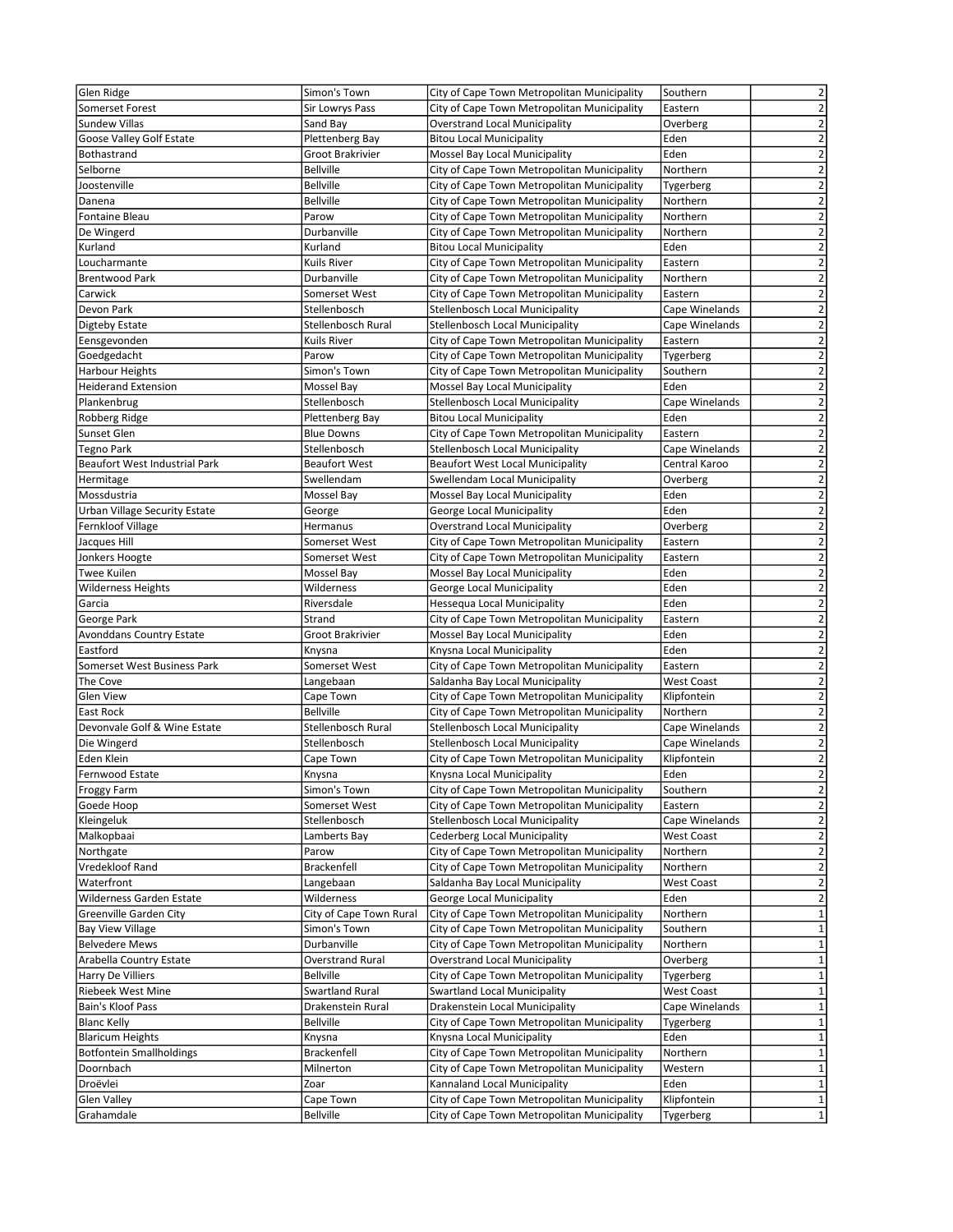| <b>Helderberg Nature Reserve</b>     | Somerset West         | City of Cape Town Metropolitan Municipality | $\mathbf{1}$<br>Eastern           |
|--------------------------------------|-----------------------|---------------------------------------------|-----------------------------------|
| Hillcrest                            | Hout Bay              | City of Cape Town Metropolitan Municipality | Southern<br>1                     |
| Hume                                 | <b>Bellville</b>      | City of Cape Town Metropolitan Municipality | $\mathbf{1}$<br>Northern          |
|                                      |                       |                                             |                                   |
| Klipdale                             | Klipdale              | Cape Agulhas Local Municipality             | $\mathbf{1}$<br>Overberg          |
| Marais Industria                     | Vredenburg            | Saldanha Bay Local Municipality             | $\mathbf{1}$<br><b>West Coast</b> |
| Okavango Park                        | Brackenfell           | City of Cape Town Metropolitan Municipality | Northern<br>1                     |
| Outside                              | Kommetjie             | City of Cape Town Metropolitan Municipality | $\mathbf{1}$<br>Southern          |
| Porter Reform Estate                 | Constantia            | City of Cape Town Metropolitan Municipality | Southern<br>$\mathbf{1}$          |
| <b>Richmond Park</b>                 | Milnerton             | City of Cape Town Metropolitan Municipality | $\mathbf{1}$<br>Northern          |
| Saldanha Industrial Development Zone | Saldanha              | Saldanha Bay Local Municipality             | $\mathbf{1}$<br>West Coast        |
|                                      |                       | Saldanha Bay Local Municipality             | $\mathbf{1}$<br><b>West Coast</b> |
| <b>Shelley Point</b>                 | St Helena Bay         |                                             |                                   |
| Tesselaarsdal                        | Theewaterskloof Rural | Theewaterskloof Local Municipality          | $\mathbf 1$<br>Overberg           |
| Tokai Forest Reserve                 | Hout Bay              | City of Cape Town Metropolitan Municipality | $\overline{1}$<br>Southern        |
| Uitsig Estate                        | Constantia            | City of Cape Town Metropolitan Municipality | $\mathbf 1$<br>Southern           |
| Villiersdorp Mountain Estate         | Villiersdorp          | Theewaterskloof Local Municipality          | $\mathbf{1}$<br>Overberg          |
| Wheatfields                          | Piketberg             | <b>Bergrivier Local Municipality</b>        | $\mathbf{1}$<br>West Coast        |
| Wittewater                           | Bergrivier Rural      | <b>Bergrivier Local Municipality</b>        | $\mathbf{1}$<br><b>West Coast</b> |
| High Constantia                      | Constantia            | City of Cape Town Metropolitan Municipality | $\mathbf{1}$<br>Southern          |
|                                      |                       |                                             | $\mathbf{1}$<br>Eden              |
| Santos Bay                           | Mossel Bay            | Mossel Bay Local Municipality               |                                   |
| The Vines                            | Somerset West         | City of Cape Town Metropolitan Municipality | $\mathbf 1$<br>Eastern            |
| Everglen Manor                       | Durbanville           | City of Cape Town Metropolitan Municipality | $\mathbf 1$<br>Northern           |
| Hillside 3                           | <b>Beaufort West</b>  | <b>Beaufort West Local Municipality</b>     | $\mathbf{1}$<br>Central Karoo     |
| <b>Acorn Creek Estate</b>            | Macassar              | City of Cape Town Metropolitan Municipality | $\mathbf{1}$<br>Eastern           |
| Baardscheerders Bosch                | Overstrand Rural      | <b>Overstrand Local Municipality</b>        | $\mathbf 1$<br>Overberg           |
| Mont Fleur Mountain Estate           | George                | George Local Municipality                   | $\overline{1}$<br>Eden            |
| Whale Rock Ridge                     | Plettenberg Bay       | <b>Bitou Local Municipality</b>             | Eden<br>$\mathbf{1}$              |
|                                      |                       |                                             |                                   |
| Meerenbosch                          | Overstrand Rural      | <b>Overstrand Local Municipality</b>        | 1<br>Overberg                     |
| <b>Blueberry Hill</b>                | St Helena Bay         | Saldanha Bay Local Municipality             | $\mathbf{1}$<br>West Coast        |
| Eskom                                | <b>Bellville</b>      | City of Cape Town Metropolitan Municipality | $\mathbf{1}$<br>Northern          |
| Knysna Lifestyle Estate              | Knysna                | Knysna Local Municipality                   | $\mathbf{1}$<br>Eden              |
| Limber Lost Estate                   | Kraaifontein          | City of Cape Town Metropolitan Municipality | $\mathbf{1}$<br>Northern          |
| Metro Industrial Township            | Cape Town             | City of Cape Town Metropolitan Municipality | $\mathbf{1}$<br>Western           |
| Meulstroom                           | Tulbagh               | <b>Witzenberg Local Municipality</b>        | $\mathbf{1}$<br>Cape Winelands    |
| Papendorp                            | Matzikama Rural       | Matzikama Local Municipality                | $\mathbf{1}$<br><b>West Coast</b> |
|                                      |                       |                                             |                                   |
| Fig Tree Estate                      | Durbanville           | City of Cape Town Metropolitan Municipality | $\mathbf{1}$<br>Northern          |
| Lampiesbaai                          | St Helena Bay         | Saldanha Bay Local Municipality             | $\mathbf{1}$<br>West Coast        |
| <b>Eastford Downs</b>                | Knysna                | Knysna Local Municipality                   | $\mathbf{1}$<br>Eden              |
| Longlands Country Estate             | Stellenbosch Rural    | <b>Stellenbosch Local Municipality</b>      | $\mathbf{1}$<br>Cape Winelands    |
| Nautilus Bay                         | Mossel Bay Rural      | Mossel Bay Local Municipality               | $\mathbf{1}$<br>Eden              |
| <b>Whale Rock Heights</b>            | Plettenberg Bay       | <b>Bitou Local Municipality</b>             | $\mathbf{1}$<br>Eden              |
| Armoed                               | Oudtshoorn Rural      | <b>Oudtshoorn Local Municipality</b>        | $\mathbf{1}$<br>Eden              |
| Golden Mile                          | St Helena Bay         | Saldanha Bay Local Municipality             | $\mathbf{1}$<br><b>West Coast</b> |
|                                      |                       |                                             | $\mathbf{1}$                      |
| Louis Rood                           | Strandfontein         | Matzikama Local Municipality                | <b>West Coast</b>                 |
| <b>Phantom River View Estate</b>     | Knysna                | Knysna Local Municipality                   | $\mathbf{1}$<br>Eden              |
| <b>Westford Bridge Estate</b>        | Knysna                | Knysna Local Municipality                   | Eden<br>$\mathbf{1}$              |
| Wynland Industrial Park              | Kraaifontein          | City of Cape Town Metropolitan Municipality | Northern<br>$\mathbf{1}$          |
| 77 on Drummer                        | Somerset West         | City of Cape Town Metropolitan Municipality | $\mathbf 1$<br>Eastern            |
| Brandwacht aan Rivier                | Stellenbosch          | Stellenbosch Local Municipality             | $\mathbf 1$<br>Cape Winelands     |
| Chapman's Bay Estate                 | Noordhoek             | City of Cape Town Metropolitan Municipality | Southern<br>$\mathbf{1}$          |
| De Uitkijk Estate                    | Bellville             | City of Cape Town Metropolitan Municipality | $\mathbf 1$<br>Northern           |
| Everite Industrial                   | Brackenfell           | City of Cape Town Metropolitan Municipality | $\mathbf 1$<br>Northern           |
|                                      |                       |                                             |                                   |
| Fransche Hoek Estate                 | Franschhoek           | Stellenbosch Local Municipality             | $\mathbf 1$<br>Cape Winelands     |
| Hillside Village                     | Hermanus              | <b>Overstrand Local Municipality</b>        | $\mathbf 1$<br>Overberg           |
| Infanta                              | Infanta               | Swellendam Local Municipality               | $\mathbf 1$<br>Overberg           |
| Klipkop                              | Betty's Bay           | <b>Overstrand Local Municipality</b>        | $\mathbf 1$<br>Overberg           |
| La Ferme Chantelle Wine Estate       | Franschhoek           | Stellenbosch Local Municipality             | Cape Winelands<br>$\mathbf 1$     |
| Lakewood Village                     | Hermanus              | <b>Overstrand Local Municipality</b>        | $\mathbf 1$<br>Overberg           |
| Lieberheim                           | Stellenbosch          | Stellenbosch Local Municipality             | $\mathbf 1$<br>Cape Winelands     |
| Mandela Square                       | Montagu               | Langeberg Local Municipality                | $\mathbf 1$<br>Cape Winelands     |
|                                      |                       |                                             | $\mathbf{1}$                      |
| Misty Cliffs                         | Scarborough           | City of Cape Town Metropolitan Municipality | Southern                          |
| Nutwood                              | Somerset West         | City of Cape Town Metropolitan Municipality | $\mathbf 1$<br>Eastern            |
| Protea Park                          | Sand Bay              | <b>Overstrand Local Municipality</b>        | $\mathbf 1$<br>Overberg           |
| Riversdale Settlement                | Riversdale            | Hessequa Local Municipality                 | $\mathbf 1$<br>Eden               |
| Sparrebosch Clifftop Estate          | Knysna                | Knysna Local Municipality                   | $\mathbf 1$<br>Eden               |
| <b>Sunset Estate</b>                 | Langebaan             | Saldanha Bay Local Municipality             | $\mathbf 1$<br>West Coast         |
| Tambali Village                      | Sand Bay              | <b>Overstrand Local Municipality</b>        | $\mathbf 1$<br>Overberg           |
| Tankazicht                           | Durbanville           | City of Cape Town Metropolitan Municipality | $\mathbf{1}$<br>Northern          |
|                                      |                       |                                             |                                   |